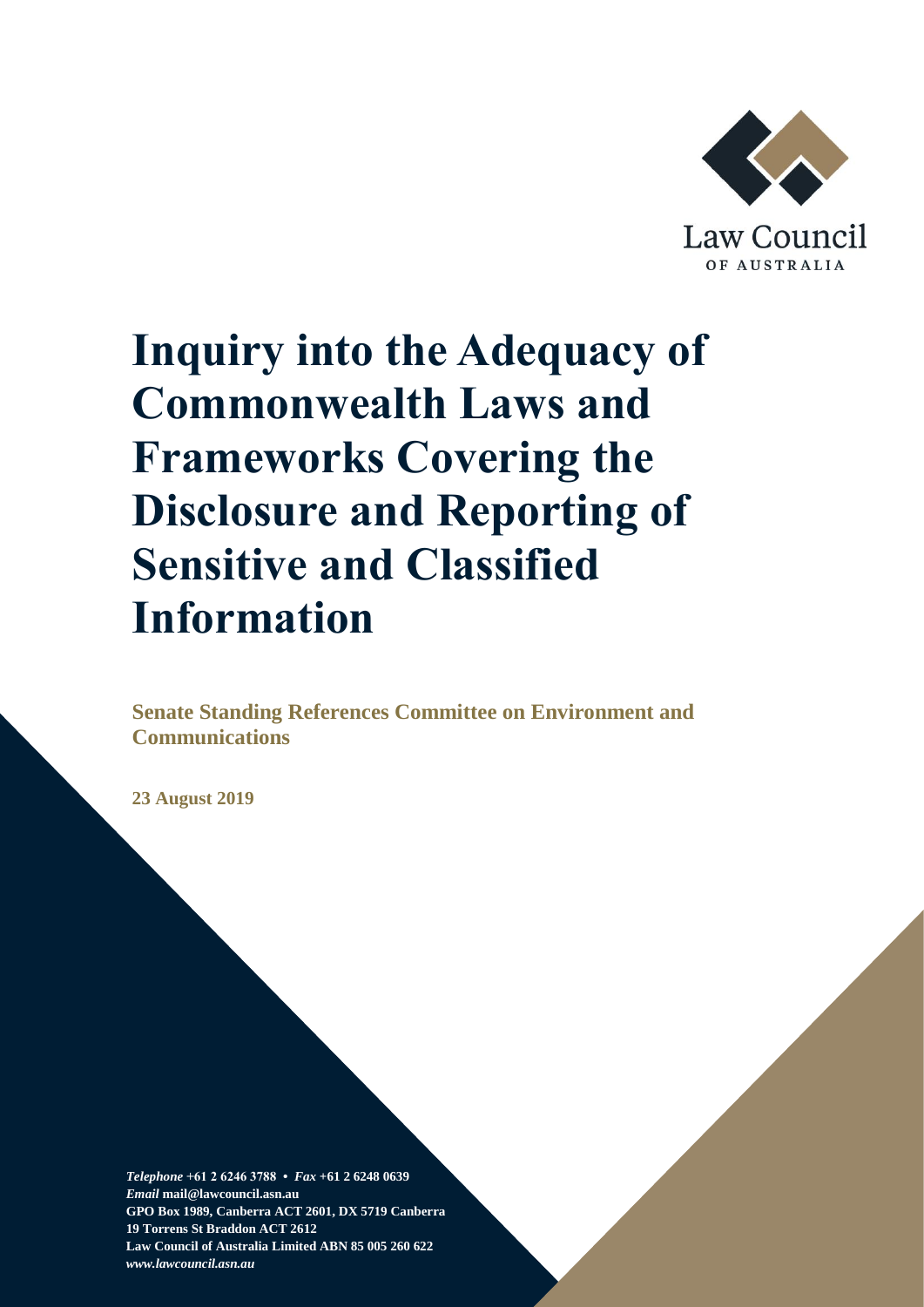# Table of Contents

| Existing powers of law enforcement and security agencies in relation to  |  |
|--------------------------------------------------------------------------|--|
|                                                                          |  |
|                                                                          |  |
|                                                                          |  |
|                                                                          |  |
|                                                                          |  |
|                                                                          |  |
|                                                                          |  |
|                                                                          |  |
|                                                                          |  |
|                                                                          |  |
|                                                                          |  |
|                                                                          |  |
|                                                                          |  |
|                                                                          |  |
|                                                                          |  |
|                                                                          |  |
|                                                                          |  |
|                                                                          |  |
|                                                                          |  |
|                                                                          |  |
|                                                                          |  |
|                                                                          |  |
| Increased transparency and accountability: Public Interest Advocates39   |  |
| Powers introduced and increased by the Assistance and Access Act 2018 40 |  |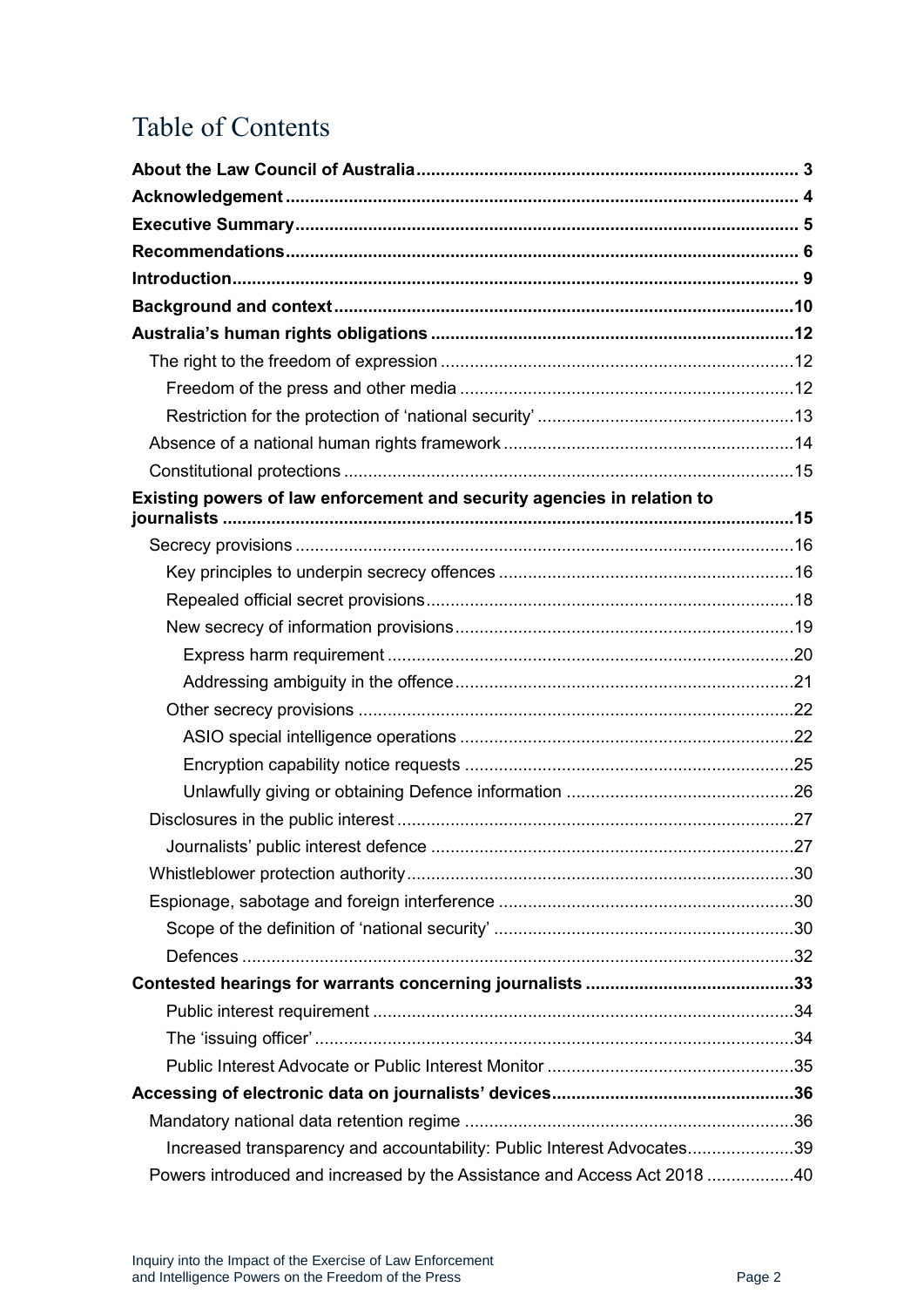# <span id="page-2-0"></span>About the Law Council of Australia

The Law Council of Australia exists to represent the legal profession at the national level, to speak on behalf of its Constituent Bodies on national issues, and to promote the administration of justice, access to justice and general improvement of the law.

The Law Council advises governments, courts and federal agencies on ways in which the law and the justice system can be improved for the benefit of the community. The Law Council also represents the Australian legal profession overseas, and maintains close relationships with legal professional bodies throughout the world.

The Law Council was established in 1933, and represents 16 Australian State and Territory law societies and bar associations and the Law Firms Australia, which are known collectively as the Council's Constituent Bodies. The Law Council's Constituent Bodies are:

- Australian Capital Territory Bar Association
- Australian Capital Territory Law Society
- Bar Association of Queensland Inc
- Law Institute of Victoria
- Law Society of New South Wales
- Law Society of South Australia
- Law Society of Tasmania
- Law Society Northern Territory
- Law Society of Western Australia
- New South Wales Bar Association
- Northern Territory Bar Association
- Queensland Law Society
- South Australian Bar Association
- Tasmanian Bar
- Law Firms Australia
- The Victorian Bar Inc
- Western Australian Bar Association

Through this representation, the Law Council effectively acts on behalf of more than 60,000 lawyers across Australia.

The Law Council is governed by a board of 23 Directors – one from each of the constituent bodies and six elected Executive members. The Directors meet quarterly to set objectives, policy and priorities for the Law Council. Between the meetings of Directors, policies and governance responsibility for the Law Council is exercised by the elected Executive members, led by the President who normally serves a 12 month term. The Council's six Executive members are nominated and elected by the board of Directors.

Members of the 2019 Executive as at 28 June 2019 are:

- Mr Arthur Moses SC, President
- Ms Pauline Wright, Treasurer
- Mr Tass Liveris, Executive Member
- Dr Jacoba Brasch QC, Executive Member
- Mr Ross Drinnan, Executive Member

The Secretariat serves the Law Council nationally and is based in Canberra.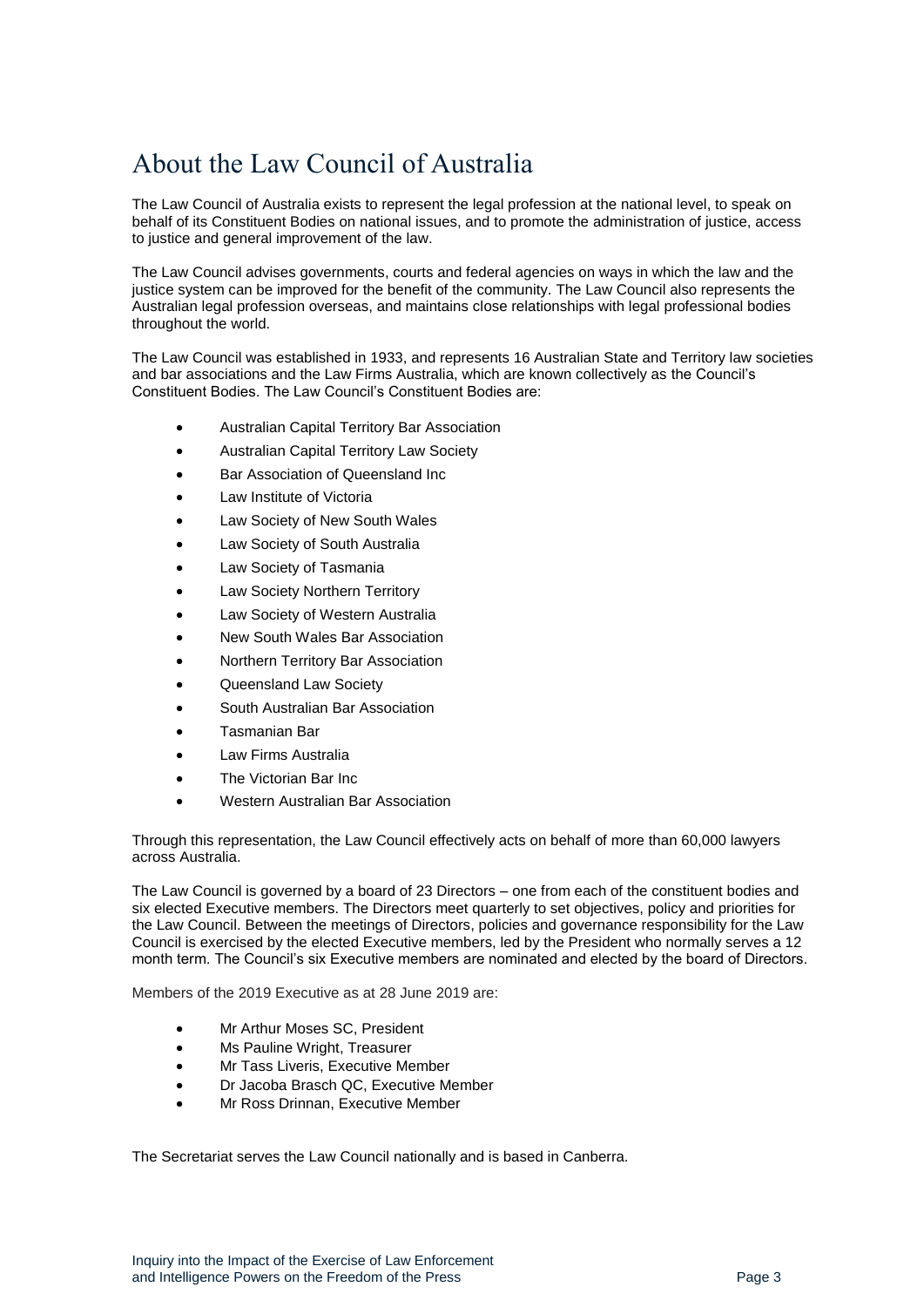# <span id="page-3-0"></span>Acknowledgement

The Law Council is grateful for the assistance of the Law Society of New South Wales in the preparation of this submission. The Law Council is also grateful to its National Criminal Law Committee and National Human Rights Committee.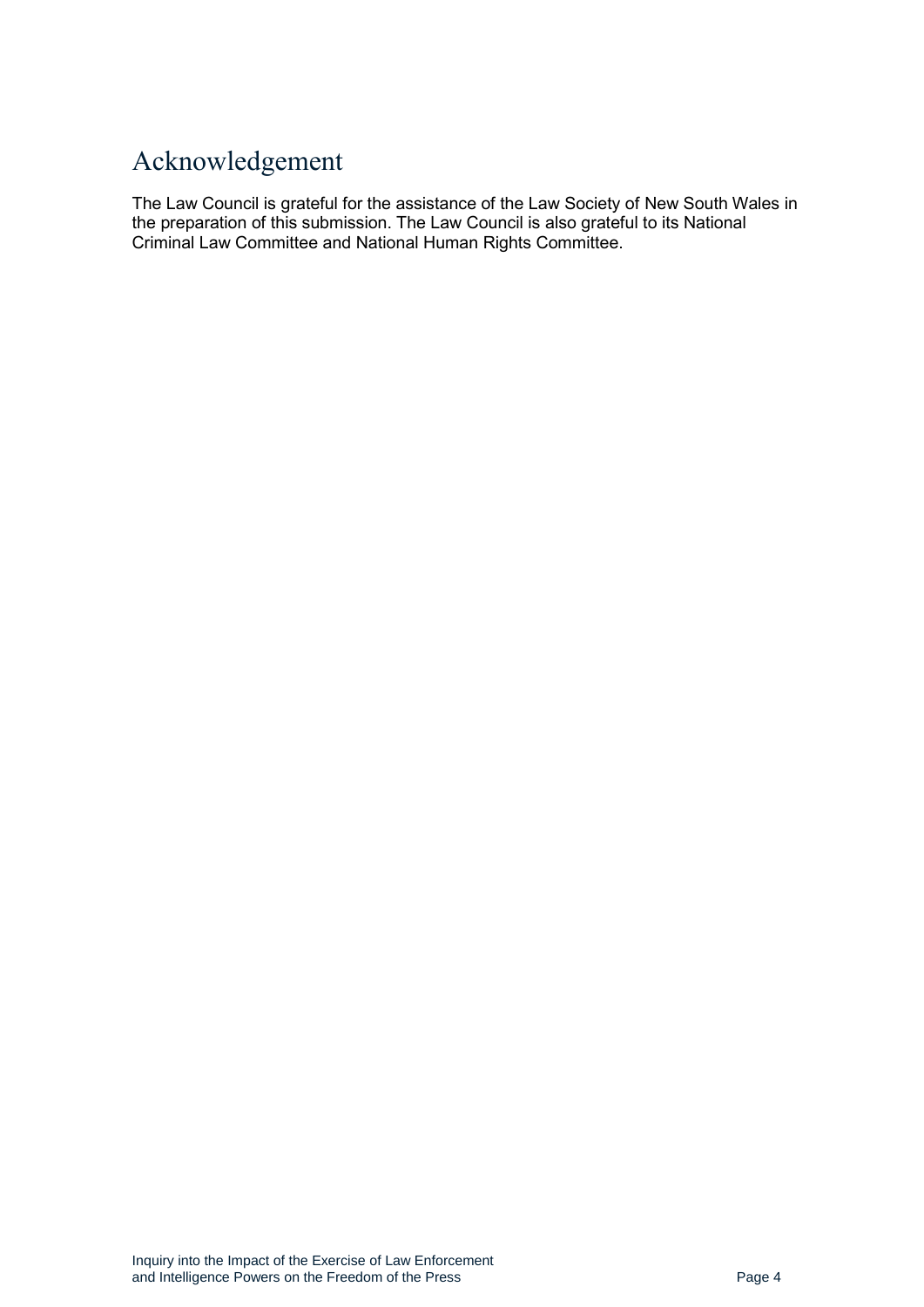# <span id="page-4-0"></span>Executive Summary

- 1. The Law Council is grateful for the opportunity to contribute to the Senate Standing References Committee on Environment and Communications' (**Committee**) inquiry into the adequacy of Commonwealth laws and frameworks covering the disclosure and reporting of sensitive and classified information (**Inquiry**).
- 2. On 7 August 2019, the Law Council provided a submission to the Parliamentary Joint Committee on Intelligence and Security's (**PJCIS**) inquiry into the impact of the exercise of law enforcement and intelligence powers on the freedom of the press (**PJCIS Inquiry**).<sup>1</sup> Given the focus of the PJCIS Inquiry, the Law Council's submission primarily addressed the adequacy of thresholds and safeguards when seeking to achieve the ideal balance between press freedoms and national security. <sup>2</sup> The Law Council also provided a supplementary submission dated 23 August 2019.<sup>3</sup>
- 3. As is explained in greater detail below, due to the similarities between the Terms of Refence of the PJCIS Inquiry and the Terms of Reference of the Committee's Inquiry, this submission generally replicates the Law Council's submission to the PJCIS Inquiry and therefore addresses Terms of Reference (a) and (b).
- 4. The freedom and independence of the press is a cornerstone of democracy.<sup>4</sup> By providing a public forum for debate, it informs citizens through the presentation of current affairs, opinion and analysis.<sup>5</sup> The media is often impacted to a greater extent by the powers granted to law enforcement and intelligence agencies than other types of sectors due to the social and political purposes with which it is charged. Importantly, its part in protecting Australia's rights and freedoms through public interest reporting and protecting and maintaining an open government must not be understated, nor undermined.
- 5. In order to ensure that the powers of law enforcement and intelligence agencies do not unduly supress public interest reporting through encroachments on the right to freedom of expression and the media, the legitimate public interest in protecting some information from disclosure must be balanced with the need for open government. This requires the powers of law enforcement and intelligence agencies to be proportionate, necessary and contain adequate safeguards.
- 6. The Law Council notes that there are many secrecy and other offences under Commonwealth law that impact on freedom of the press. However, the Law Council has not had the opportunity to undertake a comprehensive analysis of the myriad of law enforcement and intelligence agency powers that affect press freedom in Australia.

<sup>1</sup> Law Council Australia, Submission No 40 to the Parliamentary Joint Committee on Intelligence and Security *Inquiry into the Impact of the Exercise of Law Enforcement and Intelligence Powers on the Freedom of the Press* (7 August 2019) [<https://www.lawcouncil.asn.au/resources/submissions/inquiry-into-the-impact-of-the](https://www.lawcouncil.asn.au/resources/submissions/inquiry-into-the-impact-of-the-exercise-of-law-enforcement-and-intelligence-powers-on-the-freedom-of-the-press)[exercise-of-law-enforcement-and-intelligence-powers-on-the-freedom-of-the-press>](https://www.lawcouncil.asn.au/resources/submissions/inquiry-into-the-impact-of-the-exercise-of-law-enforcement-and-intelligence-powers-on-the-freedom-of-the-press).

<sup>2</sup> Parliamentary Joint Committee on Intelligence and Security, 'Terms of Reference', *Inquiry into the Impact of the Exercise of Law Enforcement and Intelligence Powers on the Freedom of the Press* (Web Page) [<https://www.aph.gov.au/Parliamentary\\_Business/Committees/Joint/Intelligence\\_and\\_Security/Freedomofthe](https://www.aph.gov.au/Parliamentary_Business/Committees/Joint/Intelligence_and_Security/FreedomofthePress/Terms_of_Reference) [Press/Terms\\_of\\_Reference>](https://www.aph.gov.au/Parliamentary_Business/Committees/Joint/Intelligence_and_Security/FreedomofthePress/Terms_of_Reference).

<sup>3</sup> Law Council Australia, Submission No 40.1 to the Parliamentary Joint Committee on Intelligence and Security *Inquiry into the Impact of the Exercise of Law Enforcement and Intelligence Powers on the Freedom of the Press* (23 August 2019).

<sup>4</sup> Human Rights Committee, *General Comment 34: Article 19: Freedoms of Opinion and Expression*, 102nd sess, Un Doc CCPR/C/GC/34 (12 September 2011).

<sup>5</sup> David Rolph et al, *Media Law Cases, Materials and Commentary* (Oxford University Press, 2nd ed, 2015) 3.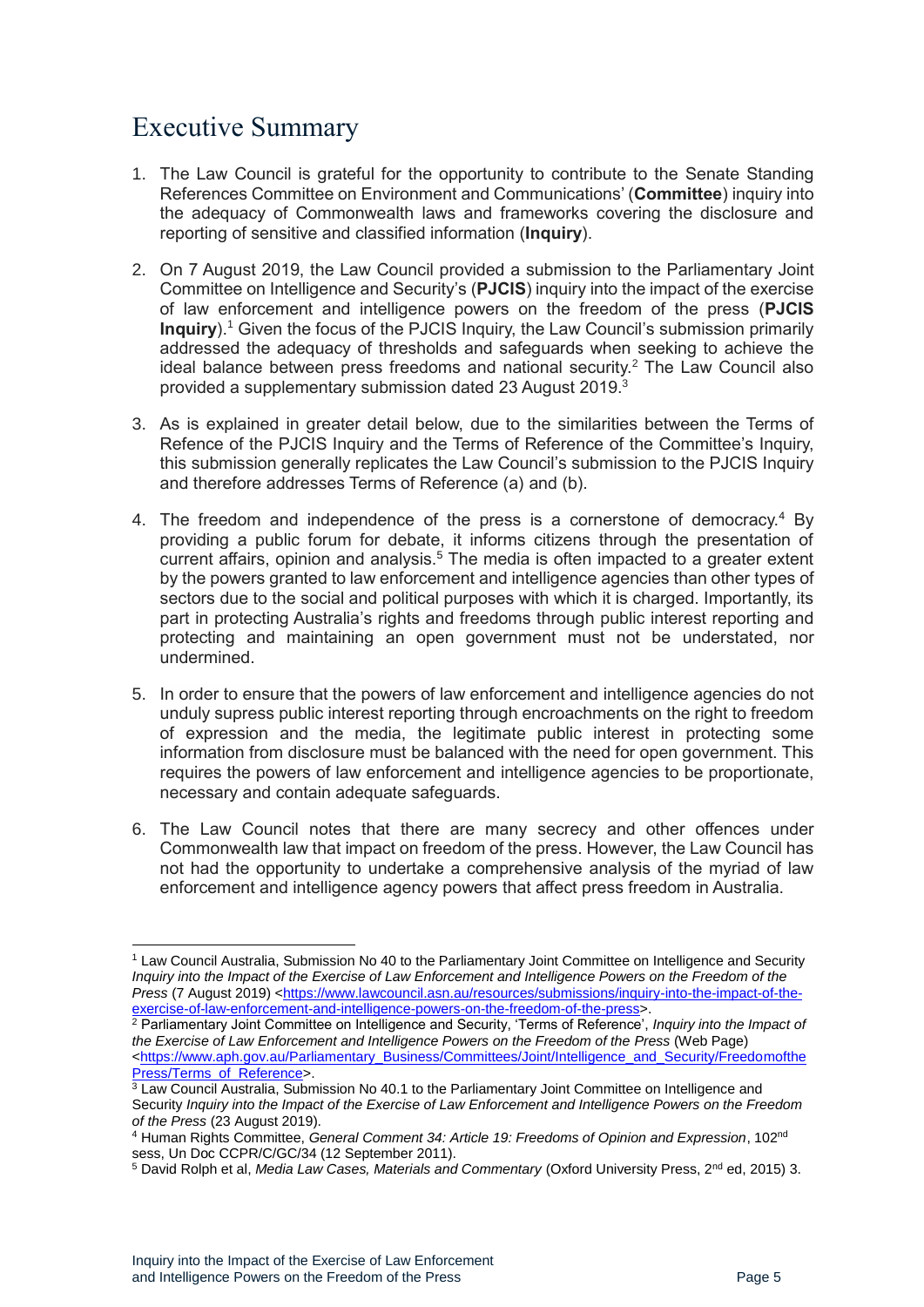- 7. In the Law Council's view, one of the key areas in Australia's national security law framework that requires urgent addressing is the unauthorised disclosure and secrecy provisions. In 2010, the Australian Law Reform Commission (**ALRC**) published the report *Secrecy Laws and Open Government in Australia* (**the Secrecy Report**).<sup>6</sup> The Law Council has consistently supported the development and amendment of secrecy provisions in a manner consistent with the Secrecy Report.
- 8. The Secrecy Report provided recommendations which would, in the Law Council's view, properly place secrecy provisions in the context of a system of open and accountable government in a manner consistent with the right to freedom of expression.<sup>7</sup> While the general secrecy provisions introduced into the *Criminal Code Act 1995* (Cth) (**Criminal Code)** in 2018 adopted some of the ALRC's recommendations, namely the differentiation between 'insiders' and 'outsiders', the recommendations of the Secrecy Report relating to the creation of a general secrecy provision that includes an express harm requirement and a public interest exception have not been implemented by the Australian Parliament. Consequently, secrecy provisions have developed in an ad hoc, inconsistent manner, alongside the granting of increased powers to law enforcement and security agencies to intercept and access the data, and encrypted data, of Australian citizens. As a result, there is a stark imbalance between press freedom and the powers of law enforcement and intelligence agencies, in favour of the latter.
- 9. In light of the fact that the recommendations of the Secrecy Report, published almost ten years ago, have not been fully implemented, as well as developments in the area of national security measures, particularly the *National Security Legislation Amendment (Espionage and Foreign Interference) Act 2018* (Cth) (**EFI Act**), the Law Council considers it timely that a broader, comprehensive review be undertaken of the secrecy provisions that exist within Australia's national security framework.
- 10. Furthermore, the powers granted to law enforcement and intelligence agencies regarding Australia's interests and national security must be consistent with the implied constitutional right to freedom of political communication, as well as Australia's obligations under international law. The Law Council considers that these rights and freedoms, and the legitimate reasons for their restriction or limitation, should be contained in a domestic, coherent human rights framework, materialising in a federal charter or bill of rights.

# <span id="page-5-0"></span>Recommendations

- 11. In relation to the disclosure and public reporting of sensitive and classified information, including the appropriate regime for warrants regarding journalists and media organisations and adequacy of existing legislation, the Law Council recommends that:
	- a public interest test be inserted in the *Crimes Act 1914* (Cth) (**Crimes Act**) so as to make available a public interest defence consistent with the Secrecy Report to persons charged under repealed section 79(6) of the Crimes Act;
	- the general secrecy offences in Division 122 of the Criminal Code should be amended in a manner consistent with the ALRC's Secrecy Report, in particular to include an express harm requirement that for an offence to be committed, the

<sup>6</sup> Australian Law Reform Commission, *Secrecy Laws and Open Government in Australia* (Report 112, 11 March 2010).

<sup>7</sup> Ibid 22.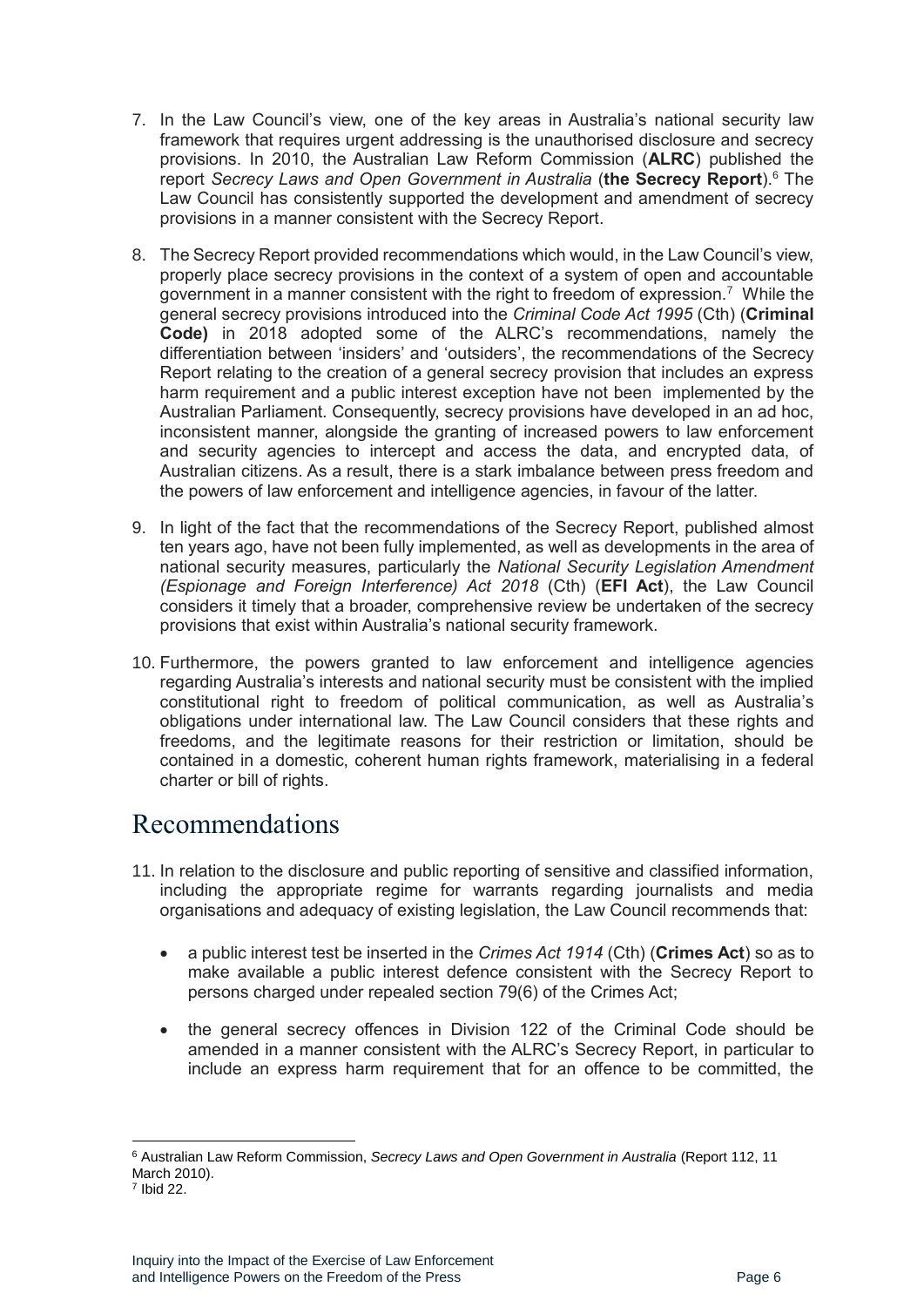unauthorised disclosure caused, or was likely or intended to cause, harm to an identified essential public interest;

- in consultation and collaboration with relevant stakeholders, the Australian Government should develop and provide guidance material for journalists, media organisations and public agencies on the practicalities of complying with the provisions in Division 122 of the Criminal Code and other federal secrecy provisions;
- the secrecy offences in the *Australian Security and Intelligence Organisation Act 1979* (Cth) (**ASIO Act**), the *Telecommunications Act 1997* (Cth) (**Telecommunications Act**) and the *Defence Act 1903* (Cth) (**Defence Act**) should be amended in a manner consistent with the ALRC's Secrecy Report to include an express harm requirement in the case of 'outsiders';
- section 35P of the ASIO Act should provide protection for those outsiders who, in good faith, make public interest disclosures, as well as those who publish such disclosures in the public interest, about Special Intelligence Operations, which at the same time ensures that a disclosure which is genuinely likely to result in serious harm to individuals is not publicly disclosed;
- section 317ZF of the Telecommunications Act should be amended so that a request for disclosure must be authorised unless it would prejudice an investigation, a prosecution or national security, or unless there are operational reasons for the disclosure not being made;
- section 122.5(6) of the Criminal Code should be amended to identify factors that may be considered for the purposes of determining whether the dealing with or holding of information may be in the public interest;
- division 122 of the Criminal Code should be amended so as to place the onus on the prosecution to establish that the disclosure is not in the public interest;
- the definition of 'national security' for espionage, foreign interference and sabotage offences in the Criminal Code as they extend to the country's political or economic relations with another country should be reconsidered;
- the Criminal Code should be amended to introduce a public interest exception to offences of espionage in Division 91 and foreign interference in Subdivision B, Division 92 under the Criminal Code; and
- a good faith defence framed in the terms of repealed section 24F(2) of the Crimes Act should be available for the sabotage offences in Division 82 of the Criminal Code.
	- the determination of warrants authorising investigative action of journalists or media organisations, either as the suspect of an offence or as a third party in possession of information relevant to an investigation, would be improved through the:
		- o introduction of a legislative public interest test similar to which occurs under the test provided in section 180T of the *Telecommunications (Interception and Access) Act 1979* (Cth) (**TIA Act**);
		- $\circ$  requirement that a 'issuing officer' is a judge of a superior court of record rather than that currently provided in section 3C of the Crimes Act; and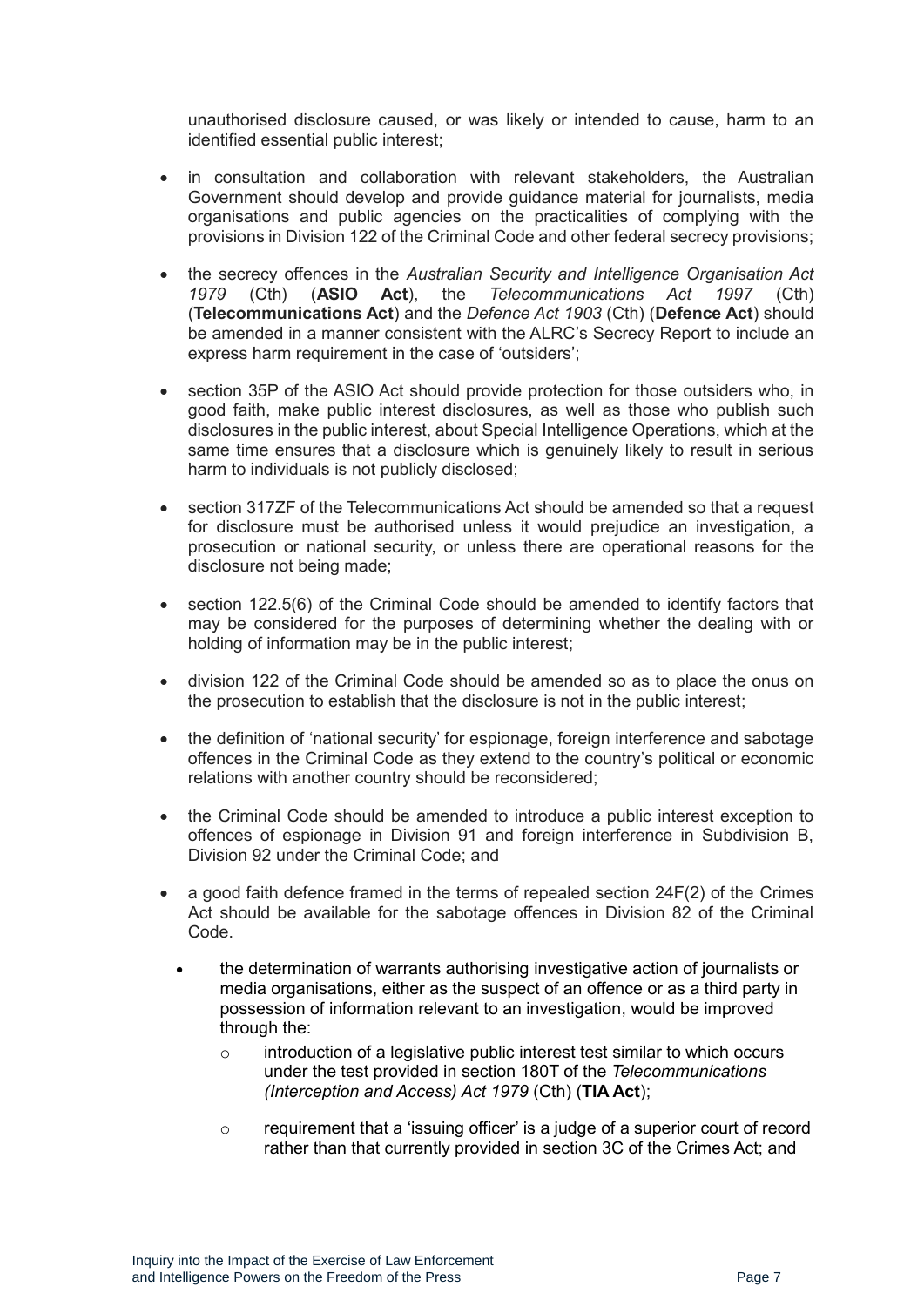- o adoption of a Public Interest Advocate (**PIA**) or Public Interest Monitor (**PIM**) regime that includes appropriate transparency and accountability mechanisms**.**
- any access to retained telecommunications data should be authorised by a warrant issued by an independent court or tribunal;
- section 180H of the TIA Act should be amended to include a paragraph so that a journalist information warrant is required for the authorisation of access to the telecommunications data of any person that may reasonably be believed as being used to identify a journalist's source;
- annual reporting to the Parliament should occur, which includes the:
	- o number and identity of PIAs;
	- o number of cases where a PIA contested a journalist warrant;
	- $\circ$  number of cases where a PIA attended the hearing of an application for a journalist warrant; and
	- o number of journalist warrants that were successfully contested by a PIA;
- the Committee should obtain the advice of former and current PIAs as to whether they are able to effectively perform their roles as defined in the *Telecommunications (Interception and Access) Amendment (Public Interest Advocates and Other Matters) Regulation 2015* (Cth); and
- the TIA Act should be amended so that:
	- o a computer access warrant, foreign intelligence warrant or identified persons warrant allow the interception of a communication passing over a telecommunications system only when authorised by the Attorney-General if the Attorney-General is satisfied that the telecommunications service is being or is likely to be used for purposes prejudicial to security; and
	- $\circ$  telecommunications interception under a computer access warrant should be limited to relevant offences under the *Surveillance Devices Act 2004* (Cth) that are serious offences under the TIA Act.
- 12. Regarding the whistleblower protection regime and protections for public sector employees, the Law Council recommends that:
	- the Australian Government should continue to work towards a comprehensive whistleblower regime and establish a Whistleblower Protection Authority.
- 13. Further recommendations of the Law Council are that:
	- the Australian Government should work in consultation with civil society towards developing and implementing a mechanism for the protection and enforcement of human rights in accordance with international human rights obligations and jurisprudence through a comprehensive charter or bill of rights; and
	- to build on the ALRC's Secrecy Report and the Independent National Security Legislation Monitor's (**INSLM**) report *Section 35P of the ASIO Act* (**the ASIO Act**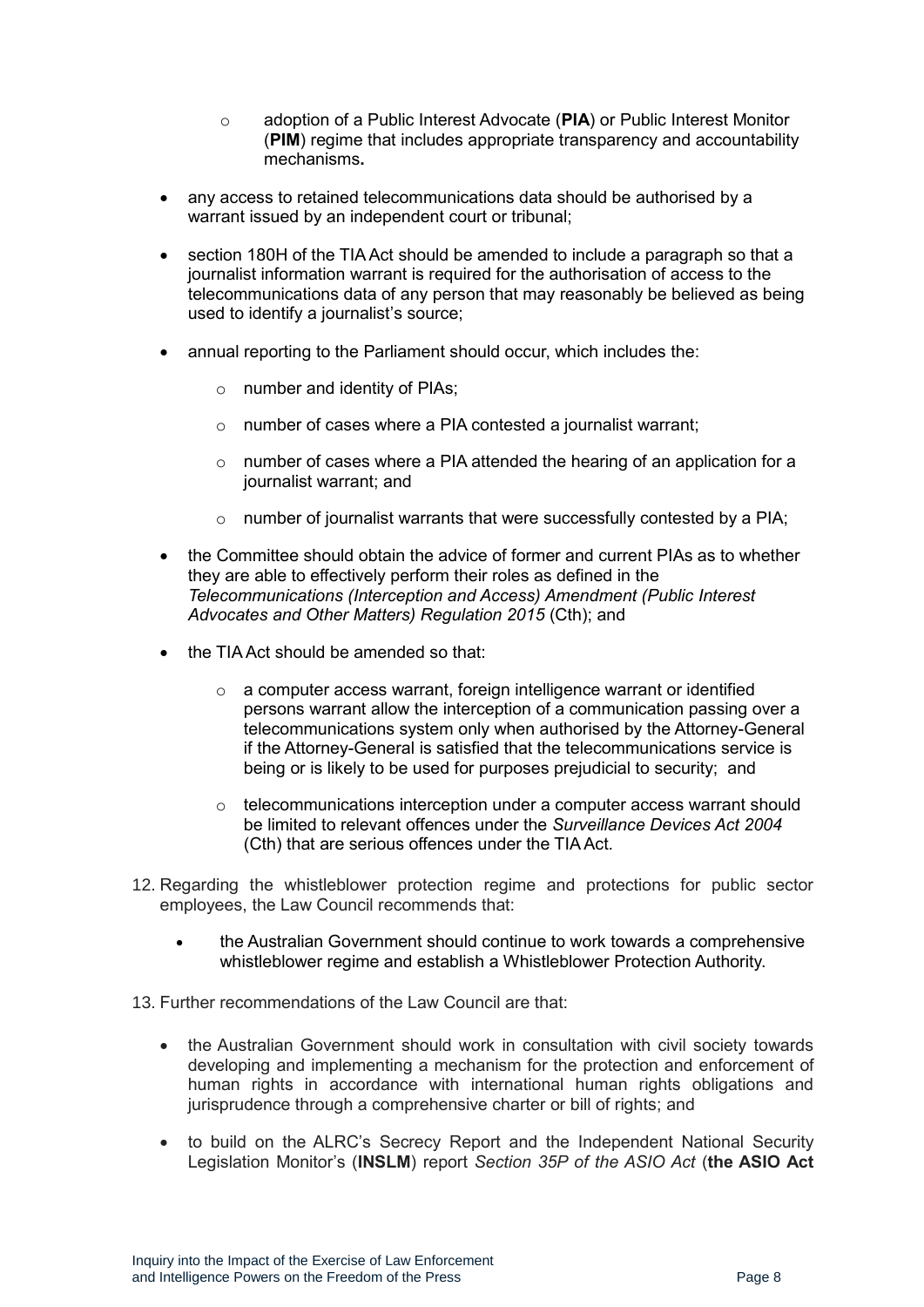**Report**), a comprehensive review should be undertaken of the secrecy provisions that exist within Australia's national security framework.

## <span id="page-8-0"></span>Introduction

- 14. A fundamental role of the Australian Government is to protect our community, our rights and our freedoms. It is aided by the media, which plays a key role in defending the public interest, holding government to account and scrutinising the exercise of power.
- 15. The Law Council recognises that the right to freedom of expression is not an absolute right and must be balanced against necessary limitations to maintain public safety and be proportionate to the threat.<sup>8</sup> There must be an appropriate balance between the desirability of open government and the legitimate public interest in protecting some information from disclosure, for reasons including national security, defence, international relations, and privacy considerations.
- 16. The Law Council acknowledges that it is critical that Australia's law enforcement and security agencies have available to them powers which may, in certain instances, have the effect of curtailing press freedoms in order to allow for the proper investigation of serious offending and the obtaining of intelligence regarding legitimate threats to national security.
- 17. However, the powers of Australia's law enforcement and intelligence agencies, enacted in laws such as unauthorised disclosure and secrecy legislation, must appropriately balance the need to protect sensitive information with freedom of the press and protections for those making disclosures in the public interest.
- 18. Australia's democratic values and rule of law and human rights considerations require that official secrecy must be tempered by the public's right to accountable government. Therefore, any secrecy should be proportionately confined to information the disclosure of which would undermine national security and endanger citizens. The Law Council is of the view that Australia's national security measures must:
	- comply with rule of law principles<sup>9</sup> and Australia's international human rights obligations $10$ :
	- be shown to be necessary to counter the threat posed to the Australian community by foreign actors, and constitute a proportionate response to that threat;
	- contain mechanisms for independent, regular and comprehensive review of both the content and the operation of Australia's national security measures;
	- contain clearly defined key terms to ensure clarity and certainty, to provide limits on the scope of criminal liability and to avoid arbitrary or inconsistent application; and
	- include safeguards to protect against overuse or misuse of executive power.

<sup>8</sup> *International Covenant on Civil and Political Rights*, opened for signature 19 December

<sup>1996, 999</sup> UNTS 171 (entered into force 23 March 1976) art 19(2).

<sup>&</sup>lt;sup>9</sup> Law Council of Australia, 'Rule of Law Principles' (Policy Statement, 2011).

<sup>10</sup> Law Council of Australia, 'Human Rights and the Legal Profession' (Policy Statement, May 2017).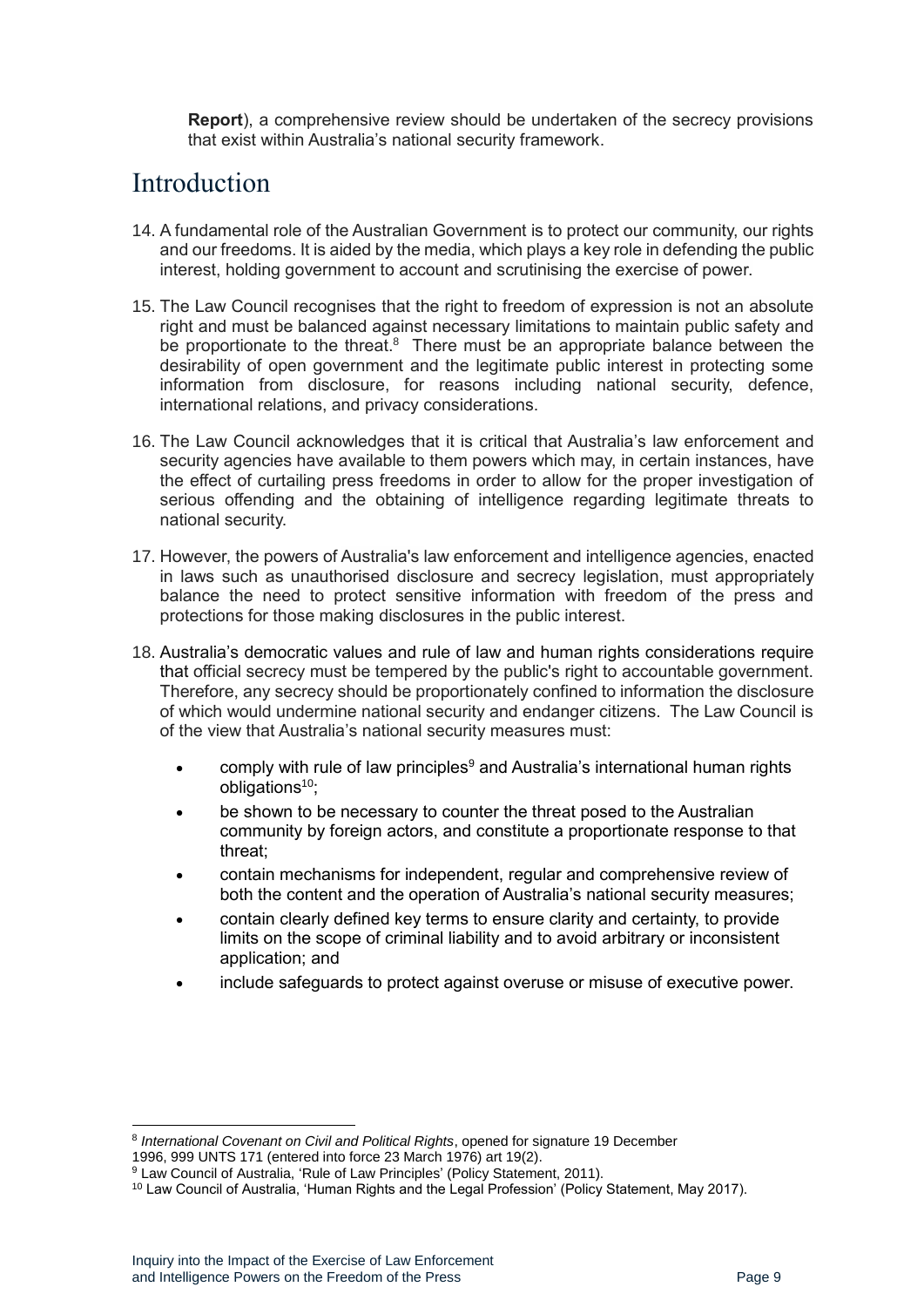# <span id="page-9-0"></span>Background and context

- 19. In June 2019, search warrants were executed at the Australian Broadcasting Corporation (**ABC**) headquarters in Sydney and at the home of a News Corporation journalist in Canberra. Both 'raids' were conducted by Australian Federal Police (**AFP**) officers who executed search warrants pursuant to the Crimes Act, the former search warrant relating to document on a series of 2017 stories by the ABC relating to 'The Afghan Files',<sup>11</sup> and the latter relating to documents on a story published by the journalist on the alleged overreaching surveillance capabilities of the Australian Signals Directorate.<sup>12</sup>
- 20. It was stated by the AFP that in both cases, the search warrants related to secrecy offences in Part VI and VII of the Crimes Act.<sup>13</sup> It was reported that the warrant relating to the ABC journalists who produced the stories on The Afghan Files stated that they were suspects in relation to separate offences under subsection 79(6) of the Crimes Act, subsection 73A(2) of the Defence Act and section 132.1 of the Criminal Code.<sup>14</sup> Subsection 79(6) of the Crimes Act contains the offence of the unauthorised disclosure of official secrets. Similar to the ABC journalists, it has been reported that the News Corporation journalist was a suspect in relation to the 'alleged publishing of information classified as an official secret'.<sup>15</sup>
- 21. In the wake of these events, an inquiry was referred to the PJCIS by the Attorney-General, The Hon Christian Porter MP, on 4 July 2019 pursuant to subparagraph 29(1)(b)(ia) of the *Intelligence Services Act 2001* (Cth)This referral noted that significant public discussion on the importance of press freedoms, particularly in relation to matters of public interest and national security, has occurred in the wake of the recent execution of search warrants at media outlets and private residences of Australian journalists.<sup>16</sup>
- 22. The referral also noted that the Australian Government is committed to 'ensuring our democracy strikes the right balance between a free press and keeping Australian's safe – two fundamental tenets of our democracy'.<sup>17</sup> Therefore, the Government sought proposals from media organisations and interested bodies which aim to ensure the right balance is struck between a free press and keeping Australians safe.<sup>18</sup>
- 23. The Terms of Reference for the PJCIS Inquiry required the PJCIS to consider and report on:
	- (a) the experiences of journalists and media organisations that have, or could become, subject to the powers of law enforcement or intelligence agencies

<sup>&</sup>lt;sup>11</sup> Elise Worthington and Clare Blume, 'What Do the AFP Raids on the Media Mean For Journalists and their Sources?', *ABC News* (online, 7 June 2019) [<https://www.abc.net.au/news/2019-06-06/abc-raids-what-they](https://www.abc.net.au/news/2019-06-06/abc-raids-what-they-tell-us-about-press-freedom/11187364)[tell-us-about-press-freedom/11187364>](https://www.abc.net.au/news/2019-06-06/abc-raids-what-they-tell-us-about-press-freedom/11187364).

<sup>12</sup> Paul Karp, 'Federal Police Raid Home of News Corp Journalist Annika Smethurst', *The Guardian* (online, 4 June 2019) [<https://www.theguardian.com/australia-news/2019/jun/04/federal-police-raid-home-of-news-corp](https://www.theguardian.com/australia-news/2019/jun/04/federal-police-raid-home-of-news-corp-journalist-annika-smethurst)[journalist-annika-smethurst>](https://www.theguardian.com/australia-news/2019/jun/04/federal-police-raid-home-of-news-corp-journalist-annika-smethurst).

<sup>&</sup>lt;sup>13</sup> Australian Federal Police, 'AFP Statement on Activity in Canberra and Sydney' (Media Release, 5 June 2019) [<https://www.afp.gov.au/news-media/media-releases/afp-statement-activity-canberra-and-sydney>](https://www.afp.gov.au/news-media/media-releases/afp-statement-activity-canberra-and-sydney).

<sup>14</sup> John Lyons, AFP Raid on ABC Reveals Investigative Journalism Being Put in Same Category as Criminality', *ABC News* (online, 15 July 2019) [<https://www.abc.net.au/news/2019-07-15/abc-raids-australian](https://www.abc.net.au/news/2019-07-15/abc-raids-australian-federal-police-press-freedom/11309810)[federal-police-press-freedom/11309810>](https://www.abc.net.au/news/2019-07-15/abc-raids-australian-federal-police-press-freedom/11309810).

<sup>15</sup> Australian Federal Police, 'AFP Statement on Search Warrant in Kingston, ACT' (Media Release, 4 June 2019) [<https://www.afp.gov.au/news-media/media-releases/afp-statement-search-warrant-kingston-act>](https://www.afp.gov.au/news-media/media-releases/afp-statement-search-warrant-kingston-act).

<sup>16</sup> Letter from Hon Christian Porter MP, Attorney-General, to Chair, Parliamentary Joint Committee on Intelligence and Security, 4 July 2019 [<https://www.aph.gov.au/DocumentStore.ashx?id=4ac549d5-117b-](https://www.aph.gov.au/DocumentStore.ashx?id=4ac549d5-117b-46bd-9a8f-011bffb3ddd4)[46bd-9a8f-011bffb3ddd4>](https://www.aph.gov.au/DocumentStore.ashx?id=4ac549d5-117b-46bd-9a8f-011bffb3ddd4).

 $17$  Ibid.

 $18$  Ibid.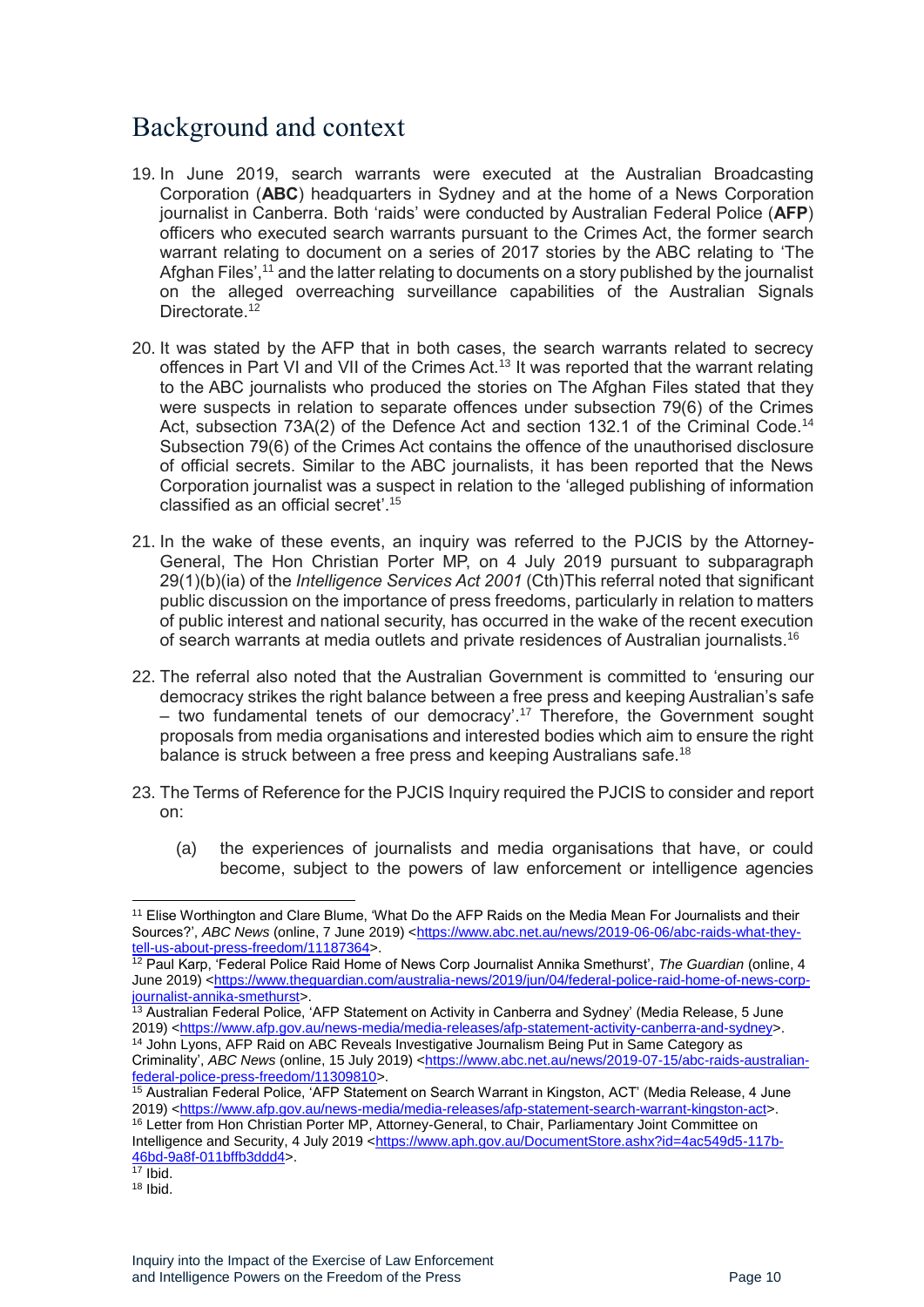performing their functions, and the impact of the exercise of those powers on journalists' work, including informing the public;

- (b) the reasons for which journalists and media organisations have, or could become, subject to those powers in the performance of the functions of law enforcement or intelligence agencies;
- (c) whether any and if so, what changes could be made to procedures and thresholds for the exercise of those powers in relation to journalists and media organisations to better balance the need for press freedom with the need for law enforcement and intelligence agencies to investigate serious offending and obtain intelligence on security threats;
- (d) without limiting the other matters that the Committee may consider, two issues for specific inquiry are:
	- (i) whether and in what circumstances there could be contested hearings in relation to warrants authorising investigative action in relation to journalists and media organisations; and
	- (ii) the appropriateness of current thresholds for law enforcement and intelligence agencies to access electronic data on devices used by journalists and media organisations.
- 22. The Law Council provided a submission to the PJCIS Inquiry on 7 August 2019, which responded primarily to Terms of Reference (c) and (d), namely a focus on the adequacy of thresholds and safeguards when seeking to achieve the ideal balance between press freedoms and national security.<sup>19</sup> The Law Council also provided a supplementary submission dated 23 August 2019.<sup>20</sup>
	- (a) On 23 July 2019, the Senate referred the Inquiry to the Committee. The Terms of Reference require the Committee consider and report on: the disclosure and public reporting of sensitive and classified information, including the appropriate regime for warrants regarding journalists and media organisations and adequacy of existing legislation;
	- (b) the whistleblower protection regime and protections for public sector employees;
	- (c) the adequacy of referral practices of the Australian Government in relation to leaks of sensitive and classified information;
	- (d) appropriate culture, practice and leadership for Government and senior public employees;
	- (e) mechanisms to ensure that the Australian Federal Police have sufficient independence to effectively and impartially carry out their investigatory and law enforcement responsibilities in relation to politically sensitive matters; and

<sup>19</sup> Parliamentary Joint Committee on Intelligence and Security, 'Terms of Reference', *Inquiry into the Impact of the Exercise of Law Enforcement and Intelligence Powers on the Freedom of the Press* (Web Page) [<https://www.aph.gov.au/Parliamentary\\_Business/Committees/Joint/Intelligence\\_and\\_Security/Freedomofthe](https://www.aph.gov.au/Parliamentary_Business/Committees/Joint/Intelligence_and_Security/FreedomofthePress/Terms_of_Reference) [Press/Terms\\_of\\_Reference>](https://www.aph.gov.au/Parliamentary_Business/Committees/Joint/Intelligence_and_Security/FreedomofthePress/Terms_of_Reference).

<sup>&</sup>lt;sup>20</sup> Law Council Australia, Submission No 40.1 to the Parliamentary Joint Committee on Intelligence and Security *Inquiry into the Impact of the Exercise of Law Enforcement and Intelligence Powers on the Freedom of the Press* (23 August 2019).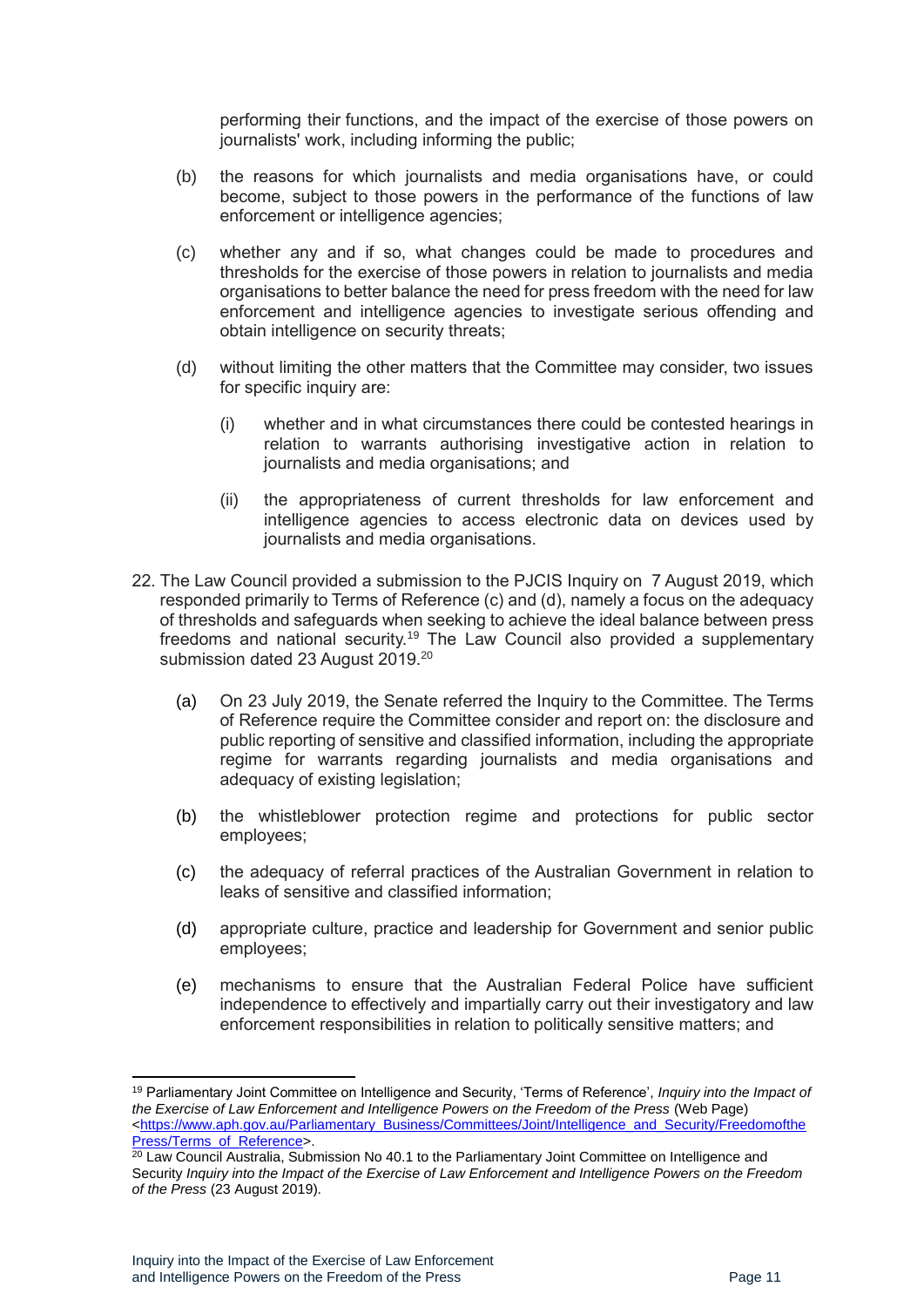- (f) any related matters.
- 24. As noted above, given the similarities between the Terms of Refence of the PJCIS Inquiry and the Terms of Reference of the Committee's Inquiry, this submission reproduces the Law Council's submission to the PJCIS Inquiry and therefore addresses Terms of Reference (a) and (b).

### <span id="page-11-0"></span>Australia's human rights obligations

### <span id="page-11-1"></span>**The right to the freedom of expression**

- 25. The Inquiry's Terms of Reference raise a number of significant human rights considerations.
- 26. Under Article 19(1) of the *International Covenant on Civil and Political Rights* (**ICCPR**), everyone shall have the right to hold opinions without interference.<sup>21</sup> While freedom of opinion under Article 19(1) is absolute, 'the absolute nature of the right ceases once one airs or otherwise manifests one's opinions'.<sup>22</sup>
- 27. The right to freedom of expression is contained in Article 19(2) of the ICCPR which provides that this right includes:

*freedom to seek, receive and impact information and ideas of all kinds regardless of frontiers, either orally in writing or in print, in the form of art, or through any other media of his choice.*<sup>23</sup>

28. Article 19(3) of the ICCPR provides that the exercise of the rights provided for in Article 19(2) carries with it 'special duties and responsibilities'. <sup>24</sup> It may therefore be subject to certain restrictions, but these shall only be such as are provided by law and are necessary:

for respect of the rights or reputations of others; and

for the protection of national security or of public order (*ordre public*), or of public health or morals.<sup>25</sup>

#### <span id="page-11-2"></span>**Freedom of the press and other media**

29. In its *General Comment 34: Article 19: Freedoms of Opinion and Expression* (*General Comment 34*), the United Nations Human Rights Committee (**UNHRC**) states in relation to freedom of expression and the media that 'a free, uncensored and unhindered press or other media is essential in any society to ensure freedom of opinion and expression';<sup>26</sup> and that 'free communication of information and ideas about public and political issues between citizens, candidates and elected representatives is essential'

<sup>21</sup> *International Covenant on Civil and Political Rights*, opened for signature 19 December 1996, 999 UNTS 171 (entered into force 23 March 1976) art 19(1).

<sup>22</sup> Sarah Joseph and Melissa Castan, *The International Covenant on Civil and Political Rights: Cases, Materials and Commentary* (3rd ed, 2013) 591.

<sup>23</sup> *International Covenant on Civil and Political Rights*, opened for signature 19 December

<sup>1996, 999</sup> UNTS 171 (entered into force 23 March 1976) art 19(2).

<sup>24</sup> Ibid art 19(3).

<sup>25</sup> Ibid.

<sup>26</sup> Human Rights Committee, *General Comment 34: Article 19: Freedoms of Opinion and Expression*, 102nd sess, Un Doc CCPR/C/GC/34 (12 September 2011) [13].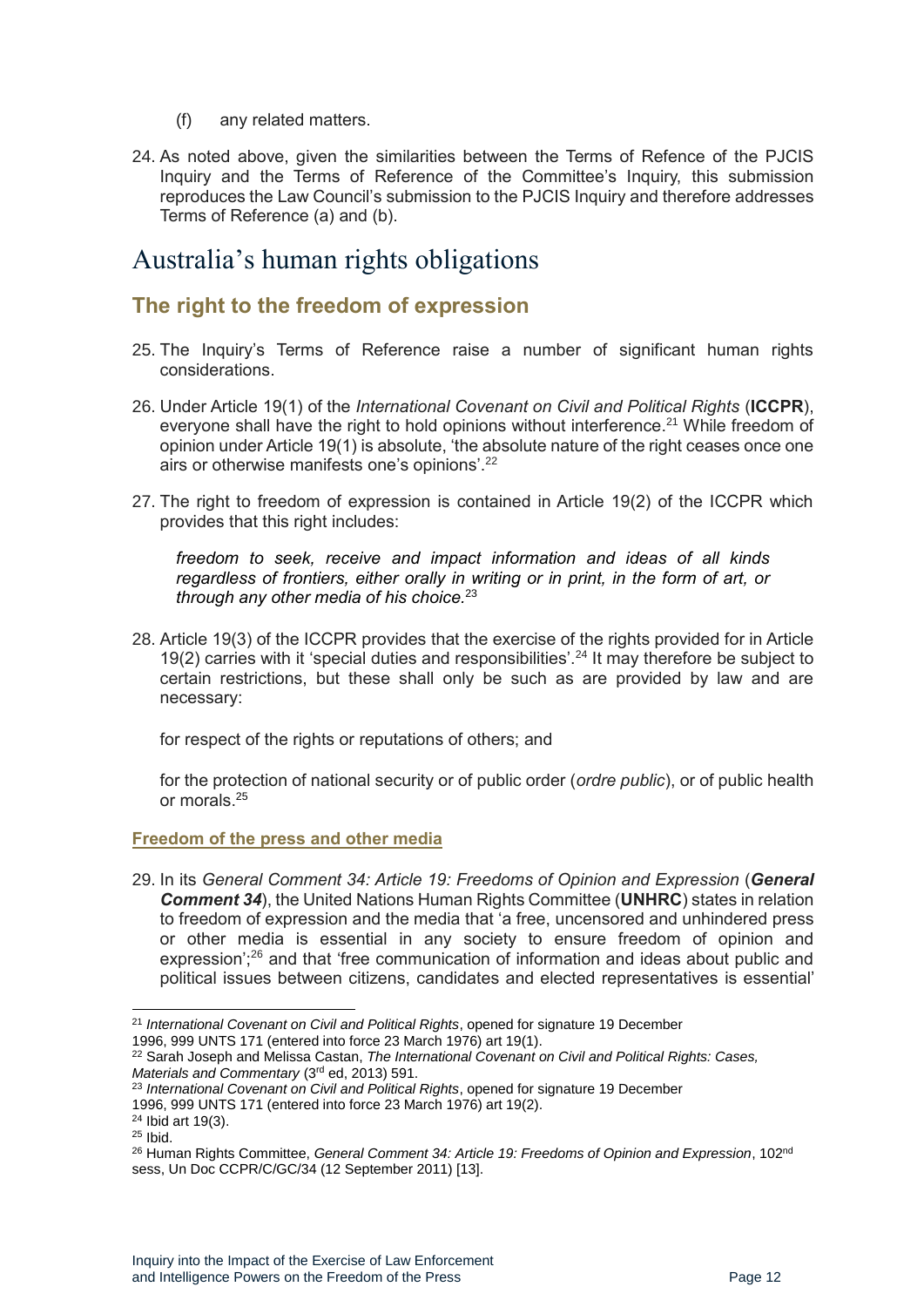and 'implies a free press and other media able to comment on public issues without censorship or restraint and to inform public opinion'.<sup>27</sup>

- 30. According to *General Comment* 34, the ICCPR embraces 'a right whereby the media may receive information on the basis of which it can carry out its function' as well as a corresponding right for 'the public… to receive media output'.<sup>28</sup> An element of the right of freedom of expression is the limited journalistic privilege not to disclose information sources<sup>29</sup>
- 31. In particular, the penalisation of a media outlet, publishers or journalists solely for being critical of the government or the political social system espoused by the government can never be considered to be a necessary restriction of freedom of expression.<sup>30</sup>

<span id="page-12-0"></span>**Restriction for the protection of 'national security'** 

- 32. Conformably with international human rights jurisprudence, the Law Council accepts that the protection of national security, inter alia, can justify restrictions on the right to freedom of expression as long as any such restrictions are provided by law and are necessary for the protection of national security.<sup>31</sup>
- 33. The UNHRC's *General Comment 34* provides that any restrictions must be 'necessary' for a legitimate purpose and must not be 'overbroad'. As to the latter, restrictive measures must:
	- (a) conform to the principle of proportionality;
	- (b) be appropriate to achieve their protective function;
	- (c) be the least intrusive instrument amongst those which might achieve their protective function; and
	- (d) be proportionate to the interest to be protected. $32$
- 34. The justifiable restriction on freedom of expression on the ground of national security is narrowly defined: this ground of restriction is invoked when the political independence or the territorial integrity of the state is at risk.<sup>33</sup> The prohibition of the transmission of 'official secrets' is also a common national security restriction.<sup>34</sup>
- 35. The UNHRC's *General Comment 34* provides as follows in relation to the withholding of information of legitimate public interest:

*Extreme care must be taken by States parties to ensure that treason laws and similar provisions relating to national security, whether described as official* 

<sup>27</sup> Ibid [13].

<sup>28</sup> Ibid [13].

<sup>29</sup> Ibid [45].

<sup>30</sup> Ibid [42].

<sup>31</sup> *International Covenant on Civil and Political Rights*, opened for signature 19 December

<sup>1996, 999</sup> UNTS 171 (entered into force 23 March 1976) art 19(3).

<sup>32</sup> Human Rights Committee, *General Comment 34: Article 19: Freedoms of Opinion and Expression*, 102nd sess, Un Doc CCPR/C/GC/34 (12 September 2011) [33]-[34].

<sup>33</sup> Sarah Joseph and Melissa Castan, *The International Covenant on Civil and Political Rights: Cases, Material and Commentary* (3rd ed, 2013) 612, citing United Nations Commission on Human Rights, *Siracusa Principles of the Limitation and Derogation Provisions in the International Covenant on Civil and Political Rights*, 41st sess, Agenda Item 18, UN Doc E/CN.4/1985/4 (28 September 1984) 6. <sup>34</sup> Ibid 612.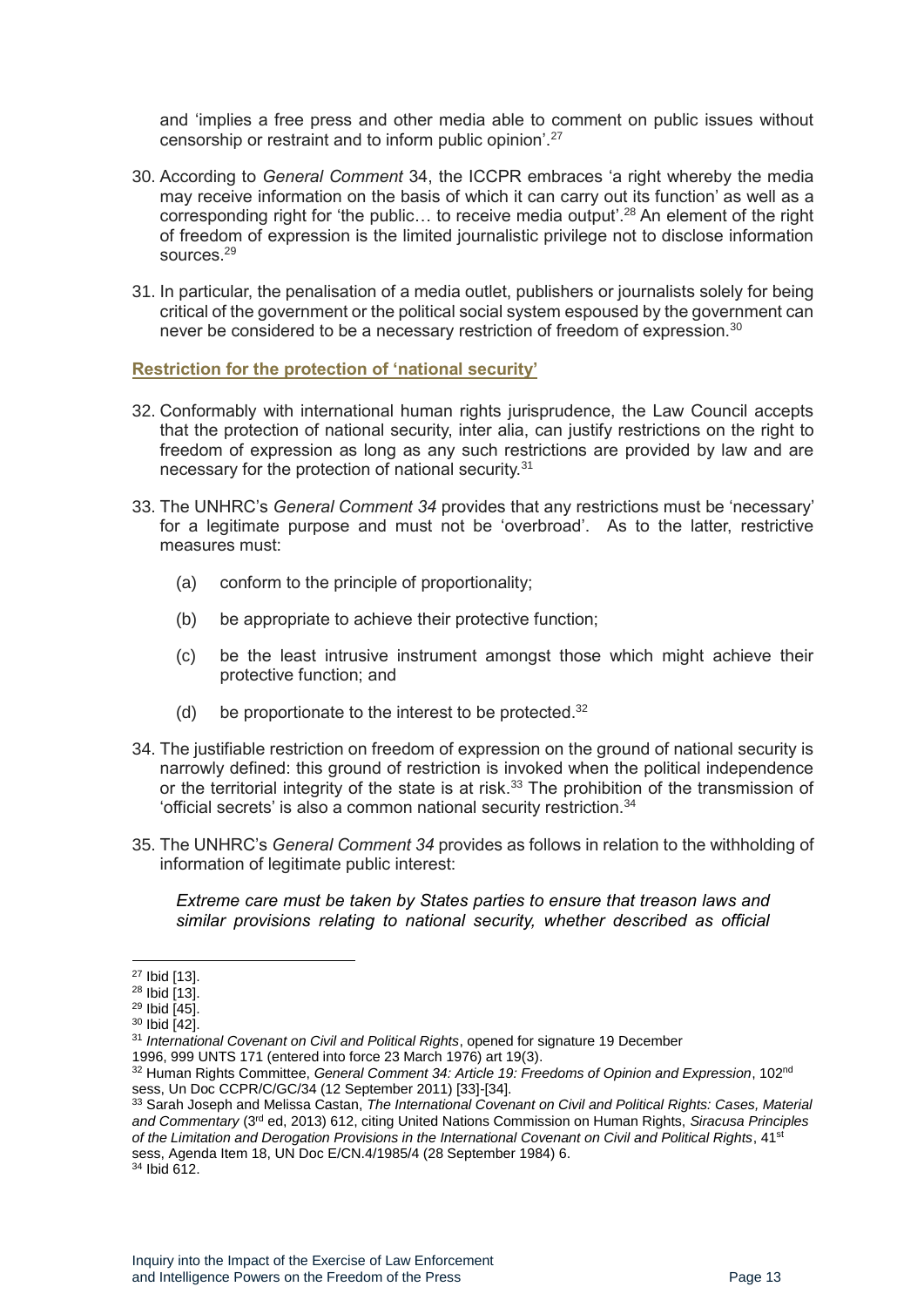*secrets or sedition laws or otherwise, are crafted and applied in a manner that conforms to the strict requirements of paragraph 3. It is not compatible with paragraph 3, for instance, to invoke such laws to suppress or withhold from the public information of legitimate public interest that does not harm national security or to prosecute journalists, researchers, environmental activists, human rights defenders, or others, for having disseminated such information.*<sup>35</sup>

36. It has been suggested, on the basis of careful analysis of UNHRC decisions in relation to particular communications, that the UNHRC is reluctant to allow restrictions on free expression on the grounds of national security and public order, at least in the absence of detailed justifications by the state party. $36$  Human rights experts have opined that:

*national security and public order are perhaps the limitations which are most often abused; they are often invoked to protect the elite position of the government of the day, rather than to truly protect the rights of a state's population*. 37

### <span id="page-13-0"></span>**Absence of a national human rights framework**

- 37. From a broader perspective, the Law Council considers that human rights and fundamental freedoms in Australia should be protected and balanced against other considerations in a coherent legal framework that promotes the understanding that human rights are 'universal, indivisible and interdependent and interrelated'<sup>38</sup>, and that any restrictions upon particular rights and freedoms must be in accordance with international human rights jurisprudence. There persists a fundamental disconnect between Australia's obligations at international law, and their translation into Australian domestic legislation.
- 38. Accordingly, the Law Council continues to advocate for a charter or bill of rights at the federal level.<sup>39</sup>
- 39. As the Australian Human Rights Commission has commented, a comprehensive rights framework would not always provide simple solutions to the tensions that arise in practice when human rights intersect, such as those between freedoms and security. Sometimes, governments and courts are called upon to make difficult choices that leave parts of a community feeling aggrieved. Nevertheless, a coherent and comprehensive human rights framework would provide a means of reconciling competing human rights claims that focus on *accommodating* the differing needs of the community.<sup>40</sup>

#### **Recommendation:**

• **The Australian Government should work in consultation with civil society towards developing and implementing a mechanism for the protection and** 

<sup>35</sup> Human Rights Committee, *General Comment 34: Article 19: Freedoms of Opinion and Expression*, 102nd sess, UN Doc CCPR/C/GC/34 (12 September 2011) [30].

<sup>36</sup> Sarah Joseph and Melissa Castan, *The International Covenant on Civil and Political Rights: Cases, Material and Commentary* (3rd ed, 2013) 612.

<sup>37</sup> Ibid, citing United Nations Commission on Human Rights, *Siracusa Principles of the Limitation and Derogation Provisions in the International Covenant on Civil and Political Rights*, 41st sess, Agenda Item 18, UN Doc E/CN.4/1985/4 (28 September 1984) 6.

<sup>38</sup> *Universal Declaration of Human Rights*, GA Res 217A (III), UN GAOR, UN Doc A/810 (10 December 1948). <sup>39</sup> See Law Council of Australia, 'A Charter: Protecting the Rights of All Australians' (Policy Statement, 29 November 2008).

<sup>40</sup> Australian Human Rights Commission, Submission to the Expert Panel, *Religious Freedom Review*  (February 2018).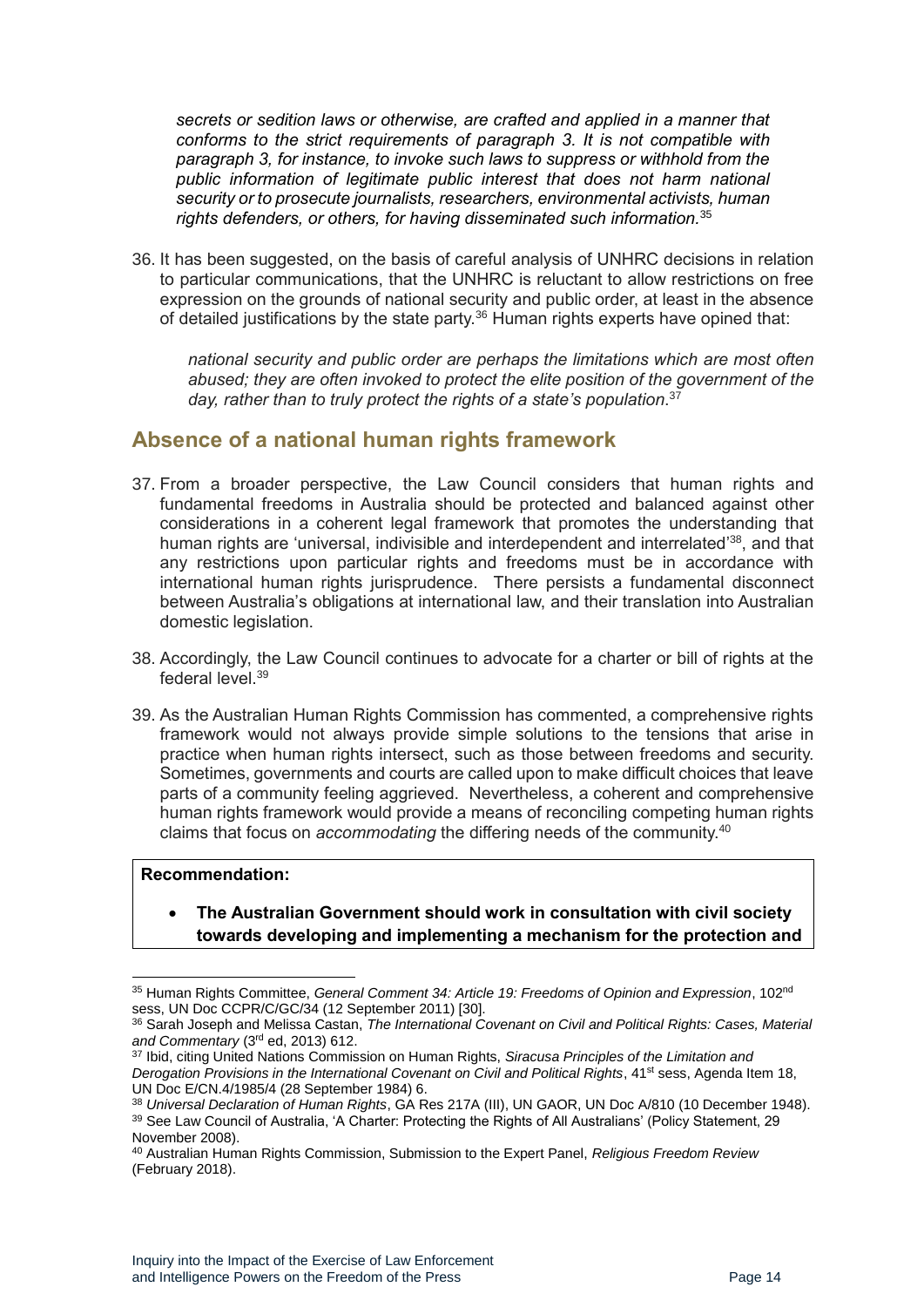**enforcement of human rights in accordance with international human rights obligations and jurisprudence through a comprehensive charter or bill of rights.**

### <span id="page-14-0"></span>**Constitutional protections**

- 40. In the context of the current Inquiry, the Law Council also highlights the effect of the constitutionally implied right to freedom of political communication, and notes that it is not amenable to alteration by legislation. The High Court of Australia has recognised the freedom of political communication as a fundamental common law right necessary for our system of representative government.<sup>41</sup>
- 41. While this implied freedom may be 'limited to what is necessary for the effective operation of that system of representative and responsible government provided for by the Constitution',<sup>42</sup> it nonetheless will have implications for attempts to stifle media that is inconsistent with Australia's open democratic system of government. However, it is accepted by the Law Council that in the context of laws addressing national security and public order, there may be legitimate countervailing interests which require the imposition of reasonably and proportionate limitations upon freedom of expression.
- 42. The Law Council notes that it is reported that Nationwide News filed documents in the High Court on 26 June 2019 which seek to strike down the legal basis of the search for two reasons; first, that the warrant issued was invalid due to legal errors, and secondly, that section 79 of the Crimes Act, which underpinned the warrant, is unconstitutional.<sup>43</sup>
- 43. The ABC has filed a similar challenge albeit in the Federal Court, which seeks a declaration that that the warrant was invalid on several grounds that underline the fundamental importance of investigative journalism and protection of confidential sources. It also challenges the constitutional validity of the warrant on the basis that it impinges on the implied freedom of political communication.<sup>44</sup>

# <span id="page-14-1"></span>Existing powers of law enforcement and security agencies in relation to journalists

44. The actions of journalists and legitimate whistleblowers which seek to disclose information in the public interest so as to bolster the accountability and transparency of our democracy, are increasingly targeted through the law, such as through secrecy and unauthorised disclosure offences, as well as legislative schemes focused on espionage, sabotage and foreign interference.

<sup>42</sup> *Lange v Australian Broadcasting Corporation* (1997) 145 ALR 96, 112.

<sup>41</sup> *Australian Capital Television v Commonwealth* (1992) 177 CLR 106, 139 (Mason CJ). See also *Nationwide News v Wills* (1992) 177 CLR 1, 74 (Brennan J)

<sup>43</sup> Chris Merritt, 'Guarding Against Secrecy', *The Australian* (online, 23 July 2019) [<https://www.theaustralian.com.au/inquirer/guarding-against-secrecy/news](https://www.theaustralian.com.au/inquirer/guarding-against-secrecy/news-story/285727a094a7a30bdd1ae7036d5bb64f)[story/285727a094a7a30bdd1ae7036d5bb64f>](https://www.theaustralian.com.au/inquirer/guarding-against-secrecy/news-story/285727a094a7a30bdd1ae7036d5bb64f).

<sup>44</sup> *Australian Broadcasting Corporation v Kane* [2019] FCA 1312, [66] (Abraham J); Australian Broadcasting Corporation, 'Notice of a Constitutional Matter under s 78B Judiciary Act 1903', Submission in *Australian Broadcasting Corporation V Martin Kane & Ors*, NSD989/2019, 24 June 2019

[<sup>&</sup>lt;https://www.comcourts.gov.au/file/Federal/P/NSD989/2019/actions>](https://www.comcourts.gov.au/file/Federal/P/NSD989/2019/actions). See also Australian Broadcasting Corporation, 'Statement by David Anderson, ABC Managing Director, on Federal Court Proceedings' (Media Release, 24 June 2019) [<http://about.abc.net.au/statements/statement-by-david-anderson-abc-managing](http://about.abc.net.au/statements/statement-by-david-anderson-abc-managing-director-on-federal-court-proceedings/)[director-on-federal-court-proceedings/>](http://about.abc.net.au/statements/statement-by-david-anderson-abc-managing-director-on-federal-court-proceedings/).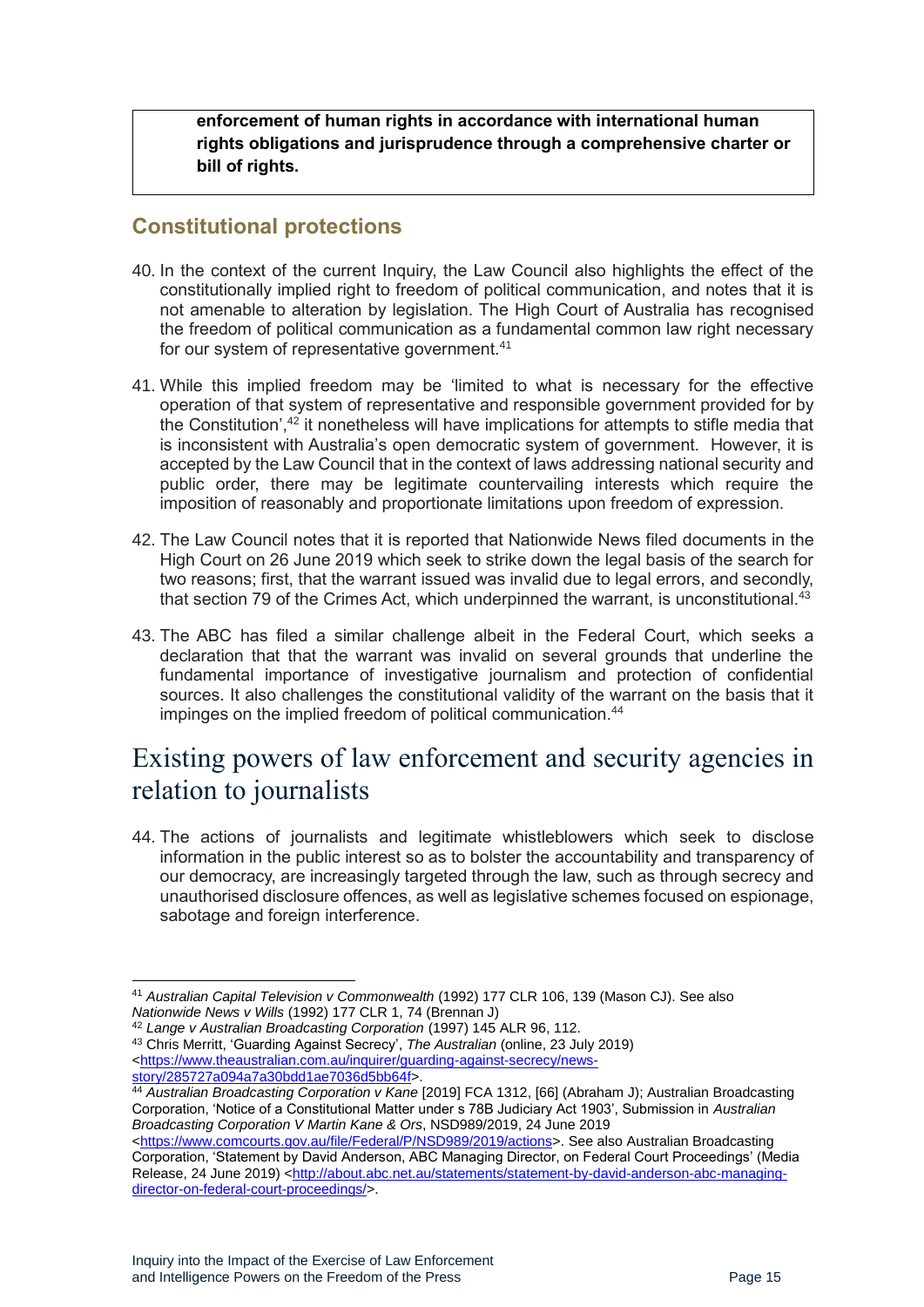- 45. Broadly, some of the issues that arise in relation to the application of these offences to the activities of journalists and news organisations include:
	- (a) the inconsistent manner in which secrecy and unauthorised disclosure provisions have developed in Australia's national security framework;
	- (b) the lack of protection for journalists and whistleblowers when national security, intelligence or defence information is disclosed or reported in the public interest; and
	- (c) the broad scope of journalistic conduct, which may be innocuous, that can be caught under espionage, sabotage and foreign interference provisions.

### <span id="page-15-0"></span>**Secrecy provisions**

<span id="page-15-1"></span>**Key principles to underpin secrecy offences** 

46. The ALRC, in its 2015 report, *Traditional Rights and Freedoms—Encroachments by Commonwealth Laws*, examined Australia's secrecy laws in the context of freedom of speech. The ALRC observed:

*The exposure of state secrets may be seen as falling outside the scope of traditional freedom of speech. However, while the conventions of the Westminster system were once seen to demand official secrecy, secrecy laws may need to be reconsidered in light of principles of open government and accountability—and modern conceptions of the right to freedom of speech.*<sup>45</sup>

- 47. In a submission to the PJCIS on the National Security Legislation Amendment (Espionage and Foreign Interference) Bill 2018 (Cth) (**EFI Bill**), the Law Council noted that the ALRC had recommended in its 2015 Report that the general secrecy offences in sections 70 and 79 of the Crimes Act were in need of review as to whether they unjustifiably limit freedom of speech.<sup>46</sup>
- 48. In response to the subsequent reforms proposed by the EFI Bill, the Law Council submitted that the secrecy provisions contained therein should be amended in a manner which is consistent with the ALRC's Secrecy Report and the INSLM's ASIO Act Report.<sup>47</sup>
- 49. In the Secrecy Report, the ALRC generally:
	- recommended that a general secrecy offence be established for behaviour that harms, is reasonably likely to harm or intended to harm, essential public interests;
	- accepted that harm was implicit in any disclosure of information obtained or generated by intelligence agencies;

<sup>45</sup> Australian Law Reform Commission, *Traditional Rights and Freedoms—Encroachments by Commonwealth Laws* (Report 129, 2 March 2016) 98 [4.107].

<sup>46</sup> Law Council of Australia*,* Submission No 5 to the Parliamentary Joint Committee on Security and Intelligence, *National Security Legislation Amendment (Espionage and Foreign Interference) Bill 2017* (22 January 2018) 56 [184], citing Australian Law Reform Commission, *Traditional Rights and Freedoms— Encroachments by Commonwealth Laws,* 126.

<sup>47</sup> Roger Gyles AO QC, Independent National Security Legislation Monitor, *Section 35P of the ASIO Act* (2016) 18. See Law Council of Australia*,* Submission No 5 to the Parliamentary Joint Committee on Security and Intelligence, *National Security Legislation Amendment (Espionage and Foreign Interference) Bill 2017* (22 January 2018) 12.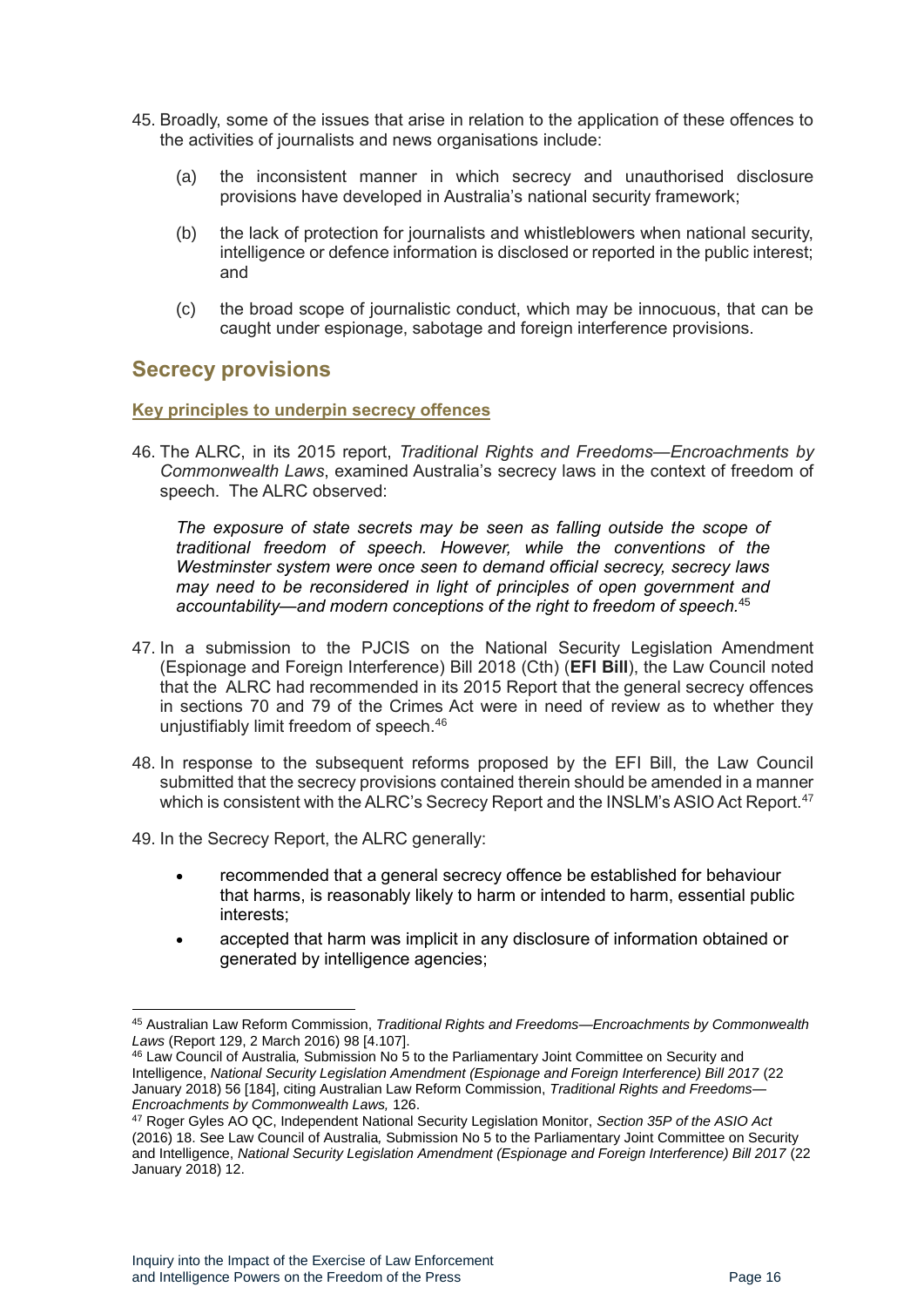- accepted that specific secrecy offences could be justified in this context (the ALRC recommended that many secrecy offences be abolished, and a new general secrecy offence be created);
- recognised in this context a distinction between secrecy offences directed specifically at insiders (who have special duties to maintain secrecy) and those capable of applying to all persons; and
- recommended that secrecy offences capable of applying to persons other than insiders have an express harm requirement.<sup>48</sup>
- 50. These principles were affirmed by the then INSLM in his analysis of section 35P of the ASIO Act in the ASIO Act Report.<sup>49</sup> In his report, the then INSLM made recommendations regarding the specific secrecy offence relating to special intelligence operations which were subsequently adopted through amendments to the provision.
- 51. In addition, the ALRC also recommended that:
	- the conduct proposed to be regulated by the general secrecy offences should capture 'disclosures of Commonwealth information'; and
	- the general secrecy offences carry a maximum penalty 7 years imprisonment.<sup>50</sup>
- 52. The ALRC's Secrecy Report noted that the general secrecy offence should be limited to 'unauthorised disclosures' that are likely to:
	- damage the security, defence or international relations of the Commonwealth;
	- prejudice the prevention, detection, investigation, prosecution or punishment of criminal offences;
	- endanger the life or physical safety of any person; or
	- prejudice the protection of public safety.<sup>51</sup>
- 53. The ALRC further recommended that the general secrecy offence should expressly include, inter alia, a public interest exception. 52 As detailed below, secrecy provisions have not been amended or reformed in a manner consistent with the Secrecy Report nor the ASIO Act Report.
- 54. The Law Council has not had the opportunity to examine all the federal secrecy laws operating at the federal level. When the ALRC comprehensively canvassed all the federal secrecy provisions, over 500 offences (358 criminal) were identified in 176 pieces of legislation.<sup>53</sup> However, one of the key recent developments which this submission addresses below is the 2018 reforms to general secrecy provisions introduced by the EFI Act. While the EFI Act implemented the ALRC's recommendation to distinguish between 'insiders' and 'outsiders', the remaining principles as outlined by the ALRC's Secrecy Report were not followed in the drafting of the secrecy offences in

<sup>48</sup> Law Council of Australia*,* Submission No 5 to the Parliamentary Joint Committee on Security and Intelligence, *National Security Legislation Amendment (Espionage and Foreign Interference) Bill 2017* (22 January 2018) 56.

 $49$  Ibid.

<sup>50</sup> The Law Council notes that the first INSLM permitted a maximum 10-year penalty in relation section 35P of the ASIO Act: Roger Gyles AO QC, Independent National Security Legislation Monitor, *Section 35P of the ASIO Act* (2016) 24 [46].

<sup>51</sup> Australian Law Reform Commission, *Secrecy Laws and Open Government in Australia* (Report 112, 11 March 2010) 23.

<sup>52</sup> Ibid 241, recommendation 7.1.

<sup>53</sup> Ibid 27 [1.2], 31 [1.20].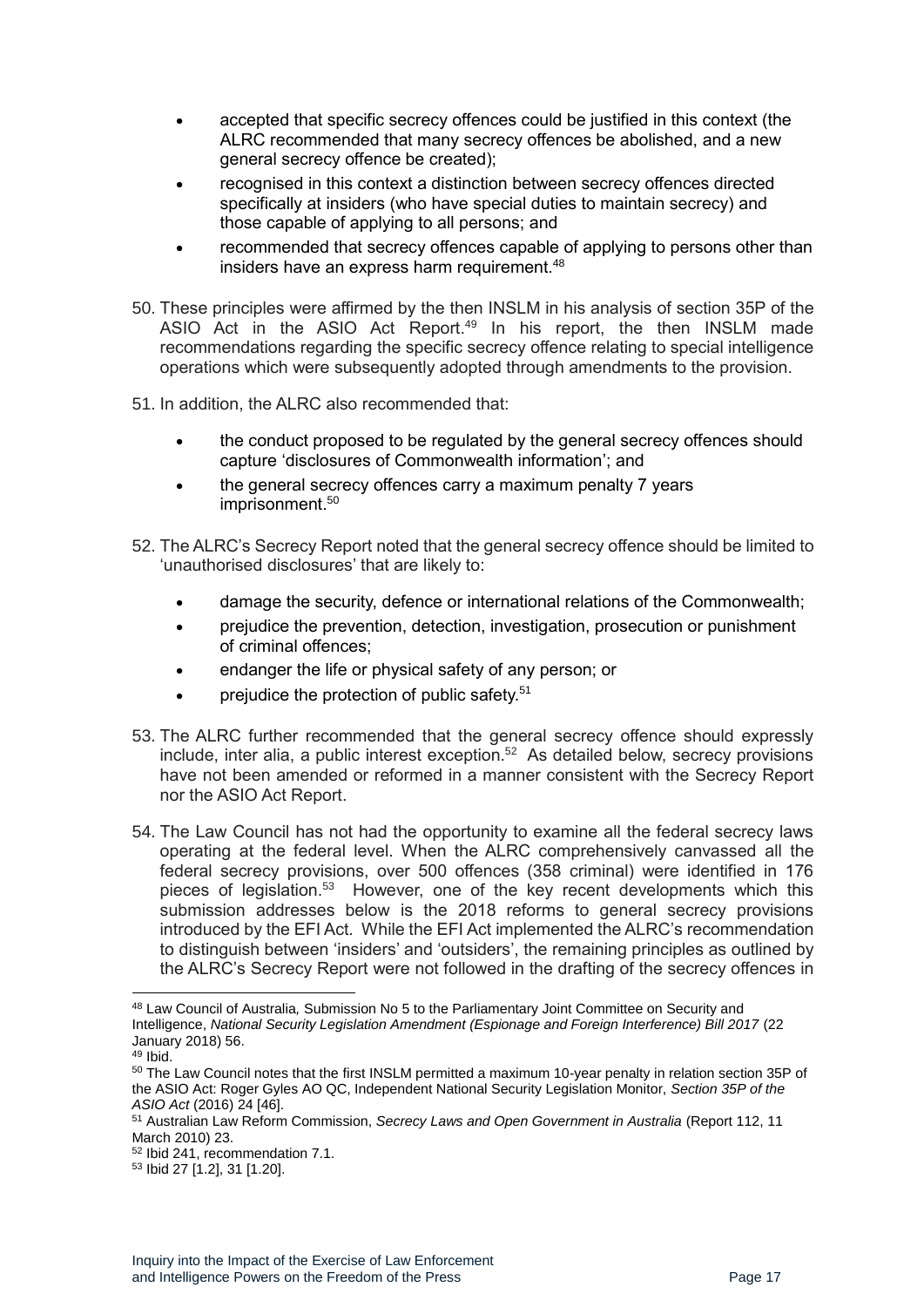Division 122 of the Criminal Code as introduced by the EFI Act, namely the inclusion of an express harm requirement and a public interest exception.<sup>54</sup>

55. With the mapping and analysis of all the federal secrecy exercise occurring ten years ago, and the ongoing expansion of national security legislation, it is submitted that a comprehensive review that builds on the principles of the Secrecy Report and the ASIO Act Report should be undertaken in relation to the secrecy provisions that exist within Australia's national security framework.

#### **Recommendation:**

• **To build on the Australian Law Reform Commission's report** *Secrecy Laws and Open Government in Australia* **and the Independent National Security Legislation Monitor's report** *Section 35P of the ASIO Act,* **a comprehensive review should be undertaken of the secrecy provisions that exist within Australia's national security framework.**

#### <span id="page-17-0"></span>**Repealed official secret provisions**

- 56. While the EFI Act repealed sections 70 and 79 from the Crimes Act in December 2018, the ABC and News Corporation journalists were suspects in relation to the offence under subsection 79(6) because the AFP had commenced both investigations when the provision was still in effect - the ABC investigation in July 2017 and the News Corporation journalist investigation in April 2018.<sup>55</sup> The revised secrecy offences introduced into the Criminal Code by the EFI Act were unable to be relied upon as the alleged conduct occurred before the commencement of those new offences.<sup>56</sup>
- 57. Prior to 29 December 2018, section 79 of the Crimes Act included several offences that dealt with unauthorised disclosures and the use of official secrets, defence or security information. These provisions were not often used and were difficult to prosecute.<sup>57</sup>
- 58. Subsection 79(6) made it an offence for a person to receive prohibited information<sup>58</sup> which that person knew, or had reasonable grounds to believe, was communicated to them in contravention of subsection 79(3). A person was in contravention of subsection 79(3) if they communicated to, or permitted access by, a prescribed sketch, plan, photograph, model, cipher, note, document or article, or prescribed information, a person other than:
	- (a) a person to whom he or she is authorised to communicate it; or

<sup>54</sup> Law Council of Australia*,* Submission No 5.1 to the Parliamentary Joint Committee on Security and Intelligence, *National Security Legislation Amendment (Espionage and Foreign Interference) Bill 2017* (13 March 2018) 2 [5].

<sup>55</sup> Paul Osborne, 'Key Points in AFP Media Investigations', *The Canberra Times* (online, 6 June 2019) [<https://www.canberratimes.com.au/story/6204249/key-points-in-afp-media-investigations/>](https://www.canberratimes.com.au/story/6204249/key-points-in-afp-media-investigations/).

<sup>56</sup> Australian Federal Police, 'AFP Statement on Activity in Canberra and Sydney' (Media Release, 5 June 2019) [<https://www.afp.gov.au/news-media/media-releases/afp-statement-activity-canberra-and-sydney>](https://www.afp.gov.au/news-media/media-releases/afp-statement-activity-canberra-and-sydney). <sup>57</sup> Australian Law Reform Commission, *Secrecy Laws and Open Government in Australia* (Report 112, 11

March 2010) 94 [3.118].

<sup>58</sup> A prescribed sketch, plan, photograph, model, cipher, note, document or article, or prescribed information: *Crimes Act 1914* (Cth) ss 79(3), 79(6).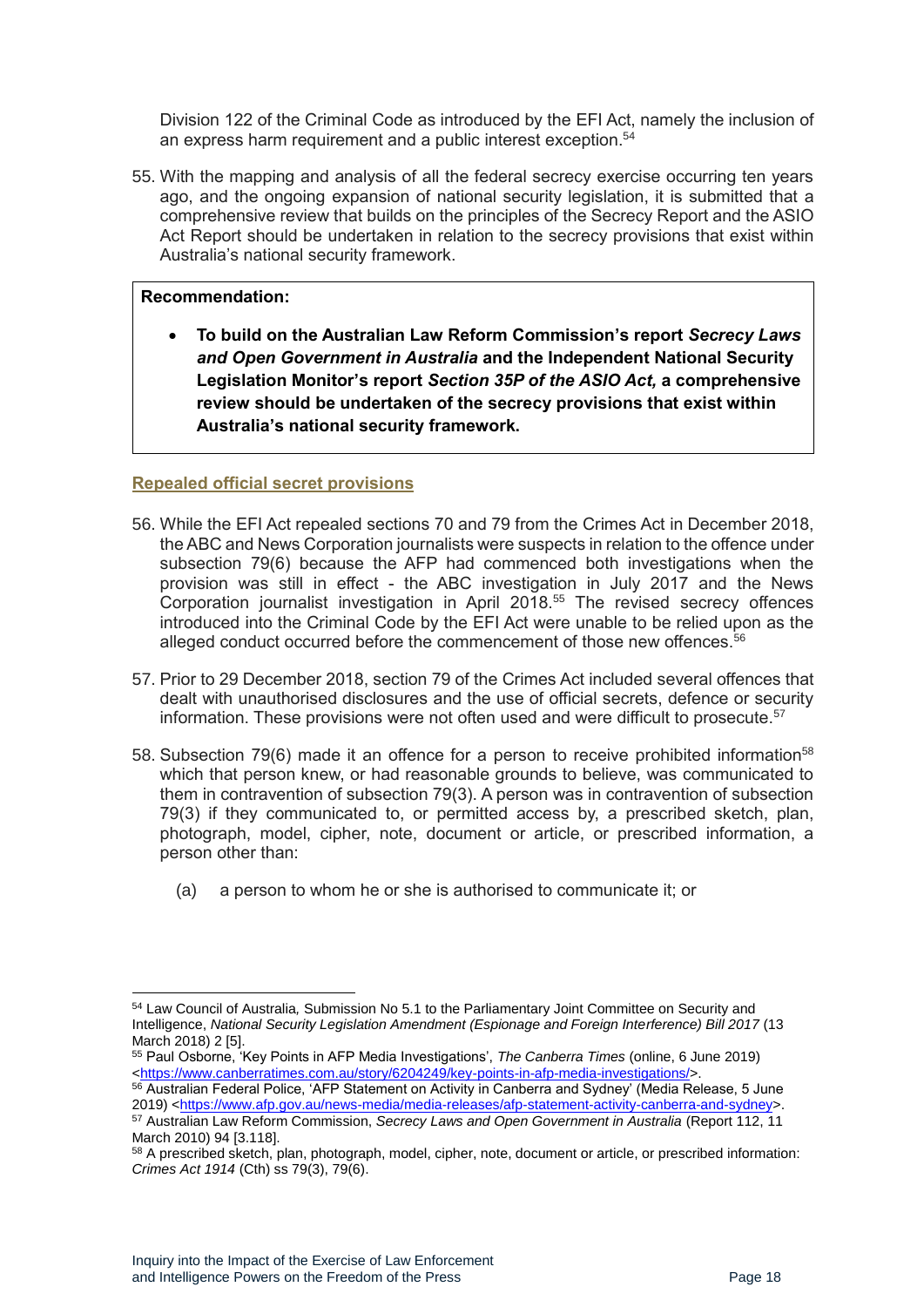- (b) a person to whom it is, in the interest of the Commonwealth or a part of the Queen's dominions, his or her duty to communicate it.<sup>59</sup>
- 59. If the relevant fault elements (knowledge or reasonable grounds to believe) of the offence under subsection 79(6) were proven, the only defence available to the defendant was to prove that the communication 'was contrary to his or her desire'.<sup>60</sup> The penalty for this offence was imprisonment for two years.
- 60. Currently, the journalists being investigated under subsection 79(6) of the Crimes Act do not have recourse to a public interest defence. Furthermore, the *Public Interest Disclosure Act 2013* (Cth) (**PID Act**) (for reasons detailed below) would be unlikely to provide an avenue for authorised disclosure as 'intelligence information' is carved out from 'disclosable information'.

#### **Recommendation:**

• **A public interest test be inserted in the** *Crimes Act 1914* **(Cth) so as to make available a public interest defence consistent with the Australian Law Reform Commission's report** *Secrecy Laws and Open Government in Australia* **to persons charged under repealed section 79(6) of the** *Crimes Act 1914* **(Cth).** 

#### <span id="page-18-0"></span>**New secrecy of information provisions**

- 61. The EFI Act repealed section 79 from the Crimes Act and created new secrecy provisions and defences, including a public interest defence, within the Criminal Code.
- 62. Division 122 of Part 5.6 of the Criminal Code contains the new general secrecy offences, which replaced Parts VI and VII of the Crimes Act, including:
	- offences of inherently harmful information in section 122.1 (penalties ranging from 3-7 years imprisonment depending on relevant fault and physical elements);
	- offences of conduct causing harm to Australia's interests in section 122.2 (penalties ranging from 3-7 years imprisonment depending on relevant fault and physical elements);
	- aggravated offences for inherently harmful information and conduct causing harm to Australia's interests in section 122.3 (penalties ranging from 5-10 years imprisonment); and
	- an offence of unauthorised disclosure of information by Commonwealth officers and former Commonwealth officers in section 122.4 (imprisonment for 2 years).
- 63. In addition, section 122.4A of the Criminal Code creates offences of communicating or dealing with information where:
	- the information has a security classification of secret or top secret;
	- the communication of or dealing with the information damages the security or defence of Australia;

<sup>59</sup> *Crimes Act 1914* (Cth) s 79(3).

 $60$  Ibid.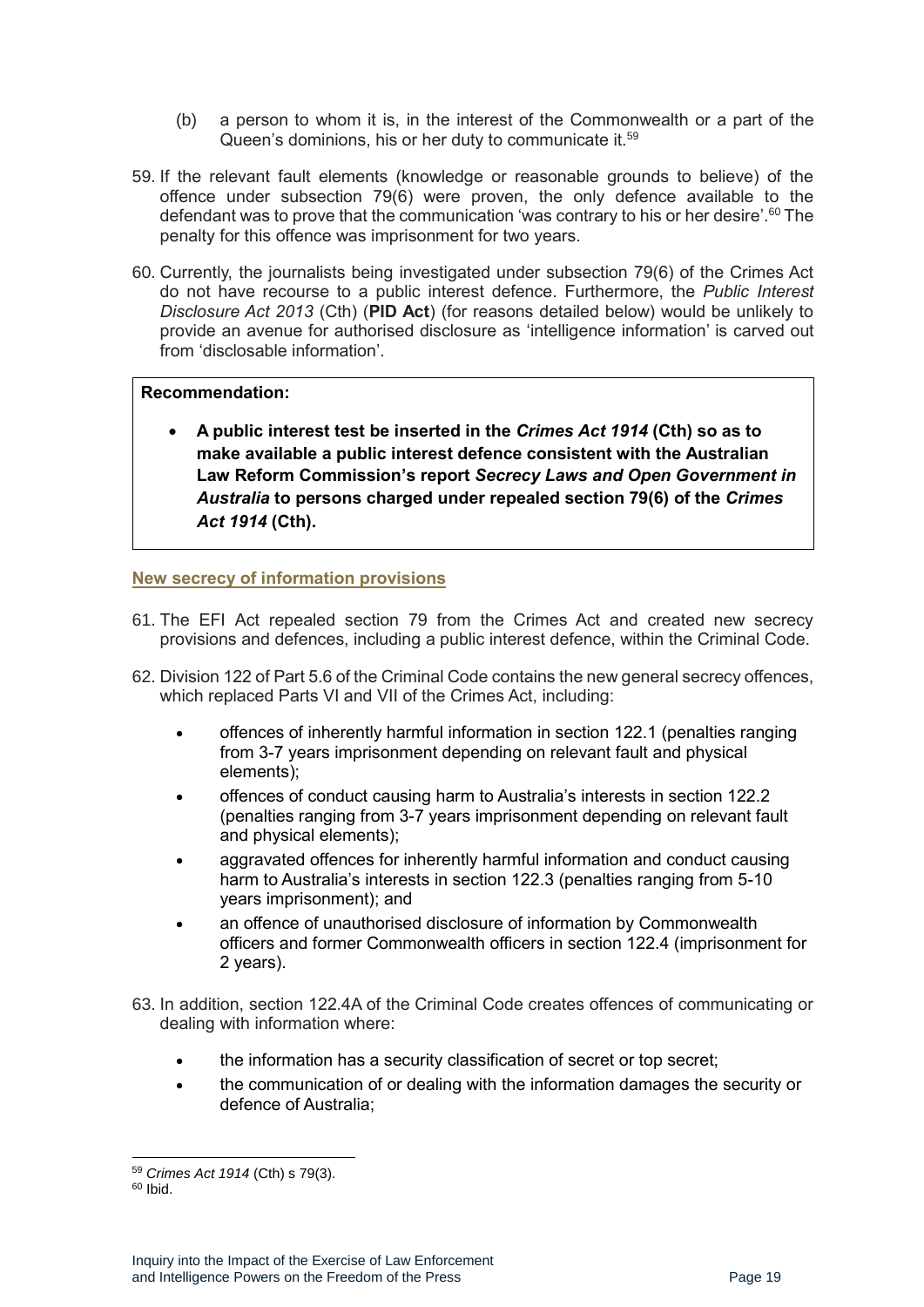- interferes with or prejudices the prevention, detection, investigation, prosecution or punishment of a criminal offence; and/or
- harms or prejudices public health or safety.
- 64. Subsection 122.5(6) of the Criminal Code provides a defence for public interest reporting, including for a person 'engaged in the business of reporting news, presenting current affairs or expressing editorial or other content in news media', where at that time the person reasonably believed engaging in that conduct was in the public interest, which is discussed further below

#### <span id="page-19-0"></span>*Express harm requirement*

- 65. The secrecy offences assume that harm is implicit in communication or dealing with certain categories of information. These categories are listed under section 121.1 of the Criminal Code relating to the definitions of 'cause harm to Australia's interests' and 'inherently harmful information'.
- 66. The problem with such categories is that they extend considerably beyond the essential public interests that the ALRC identified for new general secrecy offences. As noted above, the ALRC recommended that secrecy offences should be 'reserved for behaviours that harms, is reasonably likely to harm or intended to harm essential public interests<sup>'61</sup>
- 67. In contrast, the general secrecy offence provisions relate to communications of, or dealings with, information relating to one of the many listed categories in section 121.1 deemed to 'cause harm to Australia's interests' and consisting of 'inherently harmful information<sup>'62</sup>
- 68. In its previous advocacy, the Law Council raised its concern that these secrecy provisions may discourage whistleblowers from speaking out publicly.<sup>63</sup> The likely impact is uncertainty as to how information may be communicated or dealt with, without fear of prosecution. The Law Council is concerned that the provisions may have a chilling effect on dissemination of material about security with no relevant connection to the categories of information captured by the provisions. $64$
- 69. The Law Council considers that the general secrecy offences should include an express requirement that, for an offence to be committed, the unauthorised disclosure caused, or was likely to cause, harm to an identified essential public interest.<sup>65</sup> Such an element would address concerns about the broad scope of criminal secrecy provisions, which may capture disclosures of information that are innocuous. Where no harm is likely, the ALRC considered that other responses to unauthorised disclosure of Commonwealth information are appropriate, including the imposition of administrative sanctions or the pursuit of contractual or general law remedies.<sup>66</sup> The Law Council further reiterates that,

<sup>61</sup> Australian Law Reform Commission, *Secrecy Laws and Open Government in Australia* (Report 112, 11 March 2010) 23.

<sup>62</sup> Law Council of Australia*,* Submission No 5 to the Parliamentary Joint Committee on Security and Intelligence, *National Security Legislation Amendment (Espionage and Foreign Interference) Bill 2017* (22 January 2018) 58 [194].

<sup>63</sup> Ibid 67 [140].

<sup>64</sup> Ibid 59 [199].

<sup>65</sup> Australian Law Reform Commission, *Secrecy Laws and Open Government in Australia* (Report 112, 11 March 2010) 12.

<sup>&</sup>lt;sup>66</sup> Ibid 249 [8.6].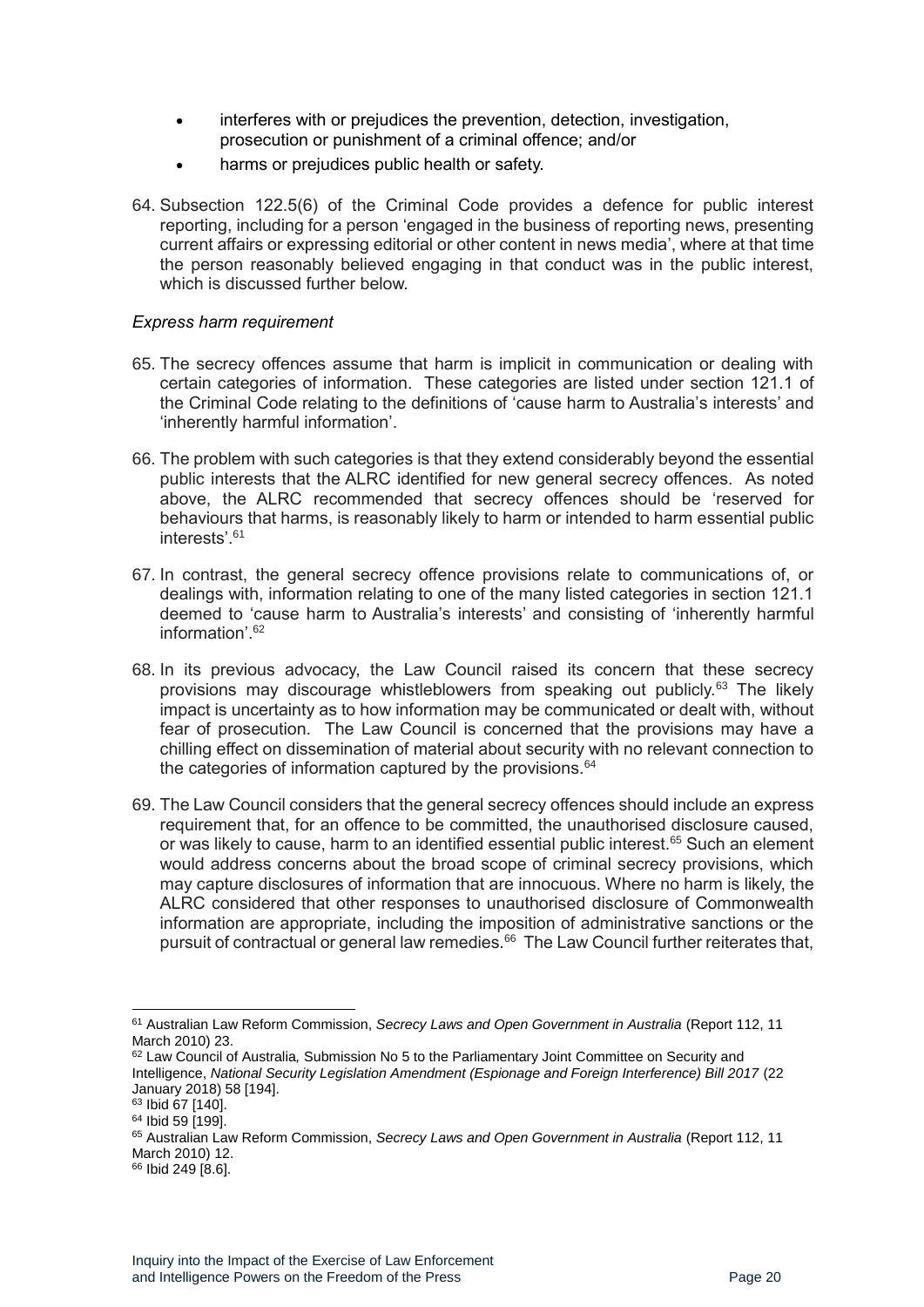as noted above, in the Secrecy Report, the ALRC generally accepted that harm was implicit in any disclosure of information obtained or generated by intelligence agencies. $67$ 

70. As already noted, the Law Council supports updating the general secrecy offences in the Criminal Code in a manner consistent with the ALRC's Secrecy Report.

#### **Recommendation:**

• **The general secrecy offences in Division 122 of the** *Criminal Code Act 1995* **(Cth) should be amended in a manner consistent with the Australian Law Reform Commission's report** *Secrecy Laws and Open Government in Australia***, in particular to include an express harm requirement that for an offence to be committed, the unauthorised disclosure caused, or was likely or intended to cause, harm to an identified essential public interest.**

#### <span id="page-20-0"></span>*Addressing ambiguity in the offence*

71. The Law Council notes the joint submission to the PJCIS on the EFI Bill from three UN Special Rapporteurs, which stated that they were:

*particularly concerned that these restrictions will disproportionately chill the work of media outlets and journalists, particularly those focused on reporting or investigating government affairs. The lack of clarity concerning these restrictions, coupled with the extreme penalties, may also create an environment that unduly deters and penalizes whistleblowers and the reporting of government wrongdoing more generally.*<sup>68</sup>

- 72. In the Law Council's view, subparagraphs 122.4A(1)(d)(ii)-(iv) of the Criminal Code lack precision which leads to the establishment of an unclear threshold for when the offence is triggered. For instance, the Law Council queries:
	- the level or degree to which 'the communication of the information' must damage the security or defence of Australia in order to satisfy subparagraph 122.4A(1)(d)(ii);
	- the level or degree to which the communication of the information must interfere with, or prejudice, the prevention, detection, investigation, prosecution or punishment of a criminal offence in order to satisfy subparagraph  $122.4A(1)(d)(iii)$ ; and
	- the level or degree, as well as nature, of harm or prejudice to the health or safety of the Australia in order to satisfy subparagraph 122.4A(1)(d)(iv).
- 73. Furthermore, subsection 122.4A(2) of the Criminal Code creates an offence for 'dealing with' prescribed information. A large and imprecise range of information is potentially captured by the offence provisions, some of it with no likely prejudicial impact on

<sup>67</sup> Law Council of Australia*,* Submission No 5 to the Parliamentary Joint Committee on Security and Intelligence, *National Security Legislation Amendment (Espionage and Foreign Interference) Bill 2017* (22 January 2018) 56.

<sup>&</sup>lt;sup>68</sup> The Special Rapporteur on the promotion and protection of the right to freedom of opinion and expression, the Special Rapporteur on the promotion and protection of human rights and fundamental freedoms while countering terrorism, the Special Rapporteur on the situation of human rights defenders, Submission No 30 to the Parliamentary Joint Committee on Intelligence and Security, *Inquiry into the National Security Legislation Amendment (Espionage and Foreign Interference) Bill 2017* (14 February 2018).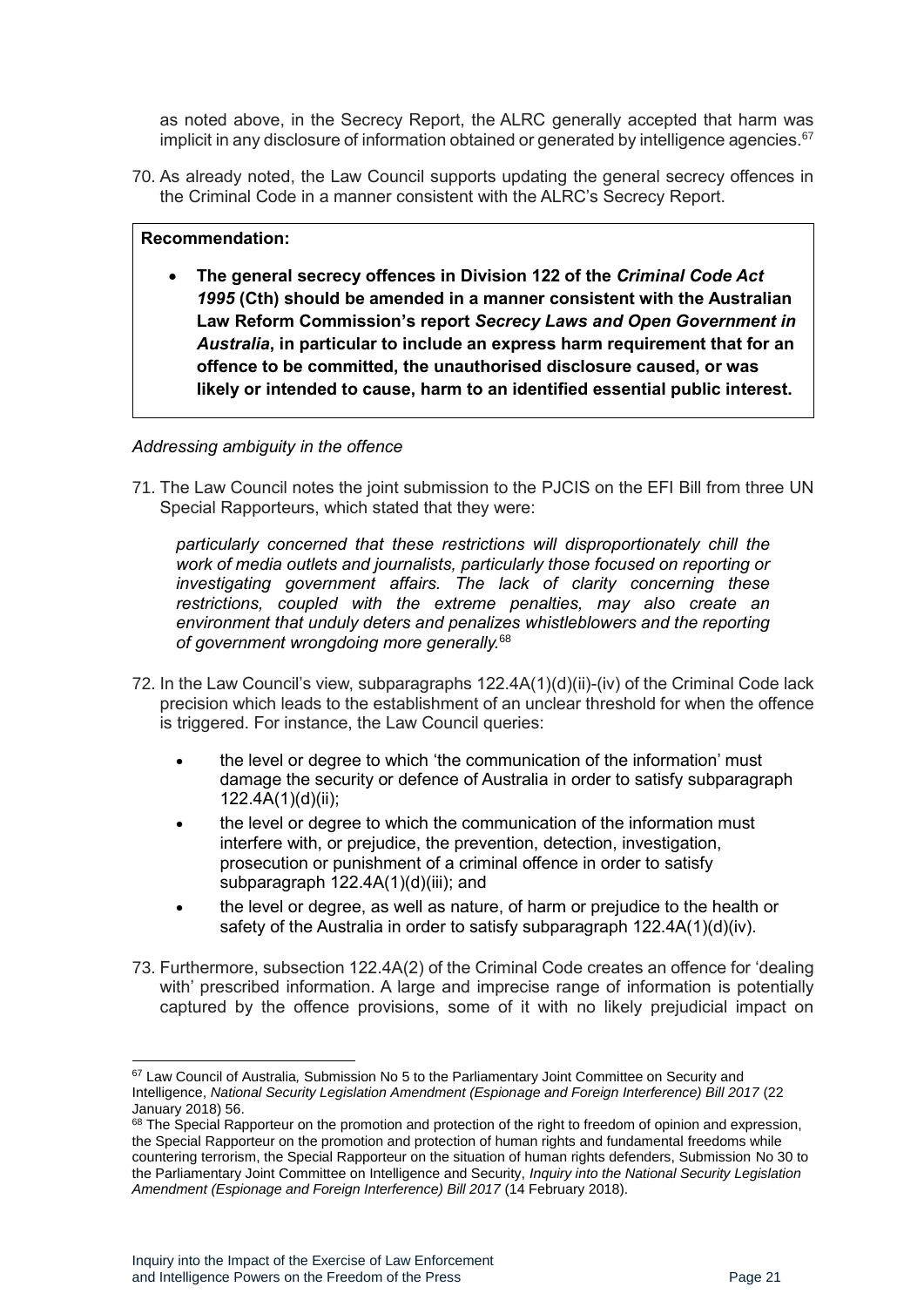Australia's interests. The below example may assist in demonstrating the breadth of the proposed provisions:

*A journalist receives an unexpected envelope from a known Commonwealth officer. The envelope contains a copy of a security classified document. While the document has a protected security marking, the journalist reads the document and considers that its contents are innocuous. The journalist shreds the document and no further use is made of it. The mere fact of the journalist receiving the document and possessing it would come within the 'dealing with' 'inherently harmful information' proposed offence provisions. A question may also arise as to whether the destruction of the document in such circumstances would amount to 'concealing' the information which is also captured by the broad definition of 'dealing with'. It is questionable that the proposed defence in subsection 122.5(6) would apply in such circumstances as it may not be considered that they dealt with the information in the public interest or in their capacity as a journalist engaged in fair and accurate reporting.*

74. In the view of the Law Council, the provisions in Division 122 require clarification to ensure that the innocent receipt of information is not captured by the offence provisions. The fault element of intention applies to the communicating or dealing with 'information', which is not necessarily interpreted to mean the information that falls within one of the prescribed categories. The link between the defendant's intention and the harmful behaviours targeted requires further precision. The limited news media defence in subsection 122.5(6) may not be made out as it would be difficult for a defendant to demonstrate there was a reasonable belief in the public interest where they are in receipt of the information but have not had the opportunity to consider its contents.

#### **Recommendation:**

• **In consultation and collaboration with relevant stakeholders, the Australian Government should develop and provide guidance material for journalists, media organisations and public agencies on the practicalities of complying with the provisions in Division 122 of the** *Criminal Code Act 1995* **(Cth) and other federal secrecy provisions.**

#### <span id="page-21-0"></span>**Other secrecy provisions**

- 75. The Law Council recognises there is a range of secrecy provisions and unauthorised disclosure offences outside of the EFI Act that impact on freedom of the press, of which the Law Council has not had the opportunity to canvass and analyse.
- 76. The discussion below provides some examples of secrecy provisions from ASIO Act, the Telecommunications Act and the Defence Act to demonstrate:
	- the inconsistencies that exist between each of the secrecy provisions;
	- the inconsistency with the Secrecy Report and the ASIO Act Report; and
	- the lack of protection for journalists who report, in good faith, certain types of information in the public interest.

#### <span id="page-21-1"></span>*ASIO special intelligence operations*

77. The *National Security Legislation Amendment Act 2014* (Cth) established a special intelligence operation (**SIO**) scheme within the ASIO Act, based in part on a recommendation by the former INSLM. The SIO scheme permits the Attorney-General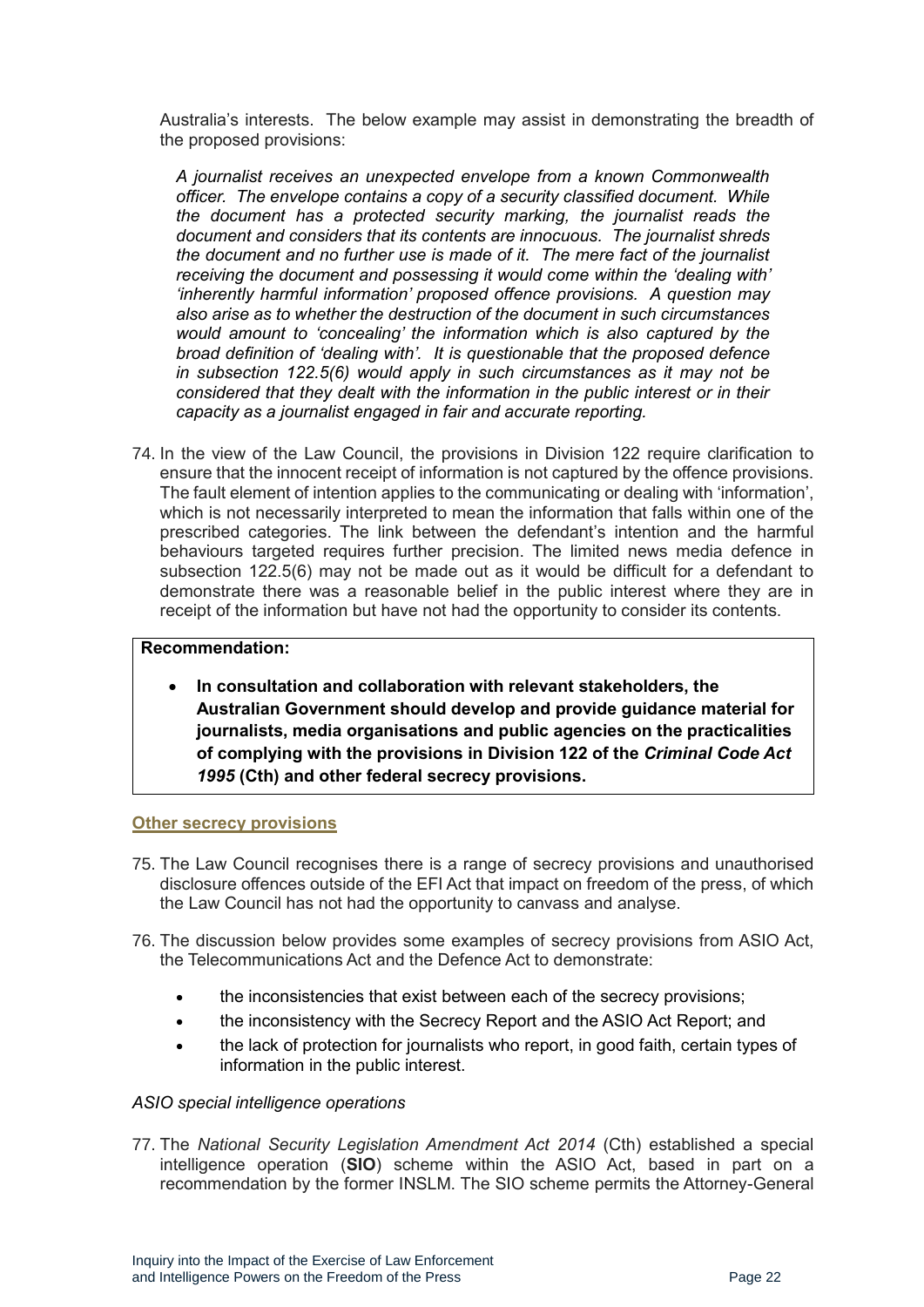to authorise the carrying out of otherwise illegal activity during ASIO undercover operations.<sup>69</sup> The provisions grant participants of a  $SIO -$  including ASIO officers and affiliates – protection from civil and criminal liability.<sup>70</sup> The type of illegal activity that may be permitted is far-ranging and is limited only by extreme criminal activity.<sup>71</sup>

78. In 2015, the former INSLM's ASIO Act Report found that:

*the impact of section 35P of the ASIO Act on journalists is twofold:*

- *(a) It creates uncertainty as to what may be published about the activities of ASIO without fear of prosecution. The so-called chilling effect of that uncertainty is exacerbated because it also applies in relation to disclosures made to editors for the purpose of discussion before publication.*
- *(b) Journalists are prohibited from publishing anywhere at any time any information relating to an SIO, regardless of whether it has any, or any continuing, operational significance and even if it discloses reprehensible conduct by ASIO insiders*. 72
- 79. In 2016, the ASIO Act was amended to incorporate some of the recommendations from the INSLM's ASIO Act Report. Section 35P of the ASIO Act was amended from two offences to four: two relating to 'insiders' and two relating to 'outsiders'.
- 80. The first 'outsiders' offence in subsection 35P(2) applies where a person is reckless as to whether the disclosure will endanger a person's health or safety or compromise the effective conduct of a SIO.
- 81. The aggravated offence in subsection 35P(2A) requires either knowledge or intention in relation to the harm. This is consistent with the former INSLM's recommendations and reflects the higher standard of conduct that insiders should be held to in relation to their use, handling and disclosure of sensitive information.<sup>73</sup>
- 82. The former offence attracts a five-year imprisonment term, and the latter a ten-year imprisonment term.<sup>74</sup> These provisions will not apply if the disclosing party believes that the disclosure 'will not endanger the health or safety of any person' or 'will not prejudice the effective conduct of a special intelligence operation'.<sup>75</sup> This amendment is consistent with the INSLM's recommendation.<sup>76</sup>
- 83. However, in practical terms, these offences may mean that journalists may be disinclined to report on potentially criminal or corrupt conduct rising out of 'ordinary' operations by ASIO out of trepidation that they were aware of a risk that the information may relate to a SIO.<sup>77</sup>

<sup>74</sup> *Australian Security and Intelligence Organisation Act 1979* (Cth) ss 35P(2), 35P(2A).

<sup>75</sup> Ibid s 35P(3A)(c).

<sup>69</sup> *Australian Security Intelligence Organisation Act 1979* (Cth) s 35C(2)(c).

<sup>70</sup> Ibid s 35K.

<sup>71</sup> Section 35K(1)(e) of the Australian Security Intelligence Organisation Act 1979 (Cth) provides that the conduct must not cause death, serious injury, amount to torture or a sexual offence, or cause significant loss of, or serious damage to, property.

<sup>72</sup> Roger Gyles AO QC, Independent National Security Legislation Monitor, *Section 35P of the ASIO Act* (2016).

<sup>&</sup>lt;sup>73</sup> Explanatory Memorandum, Counter-Terrorism Legislation Amendment Bill (No. 1) 2016 (Cth) [44].

<sup>76</sup> Roger Gyles AO QC, Independent National Security Legislation Monitor, *Section 35P of the ASIO Act* (2016) 3.

<sup>77</sup> Law Council of Australia, Submission to the Independent National Security Legislation Monitor, *Inquiry into Section 35P of the ASIO Act* (20 April 2015) 2.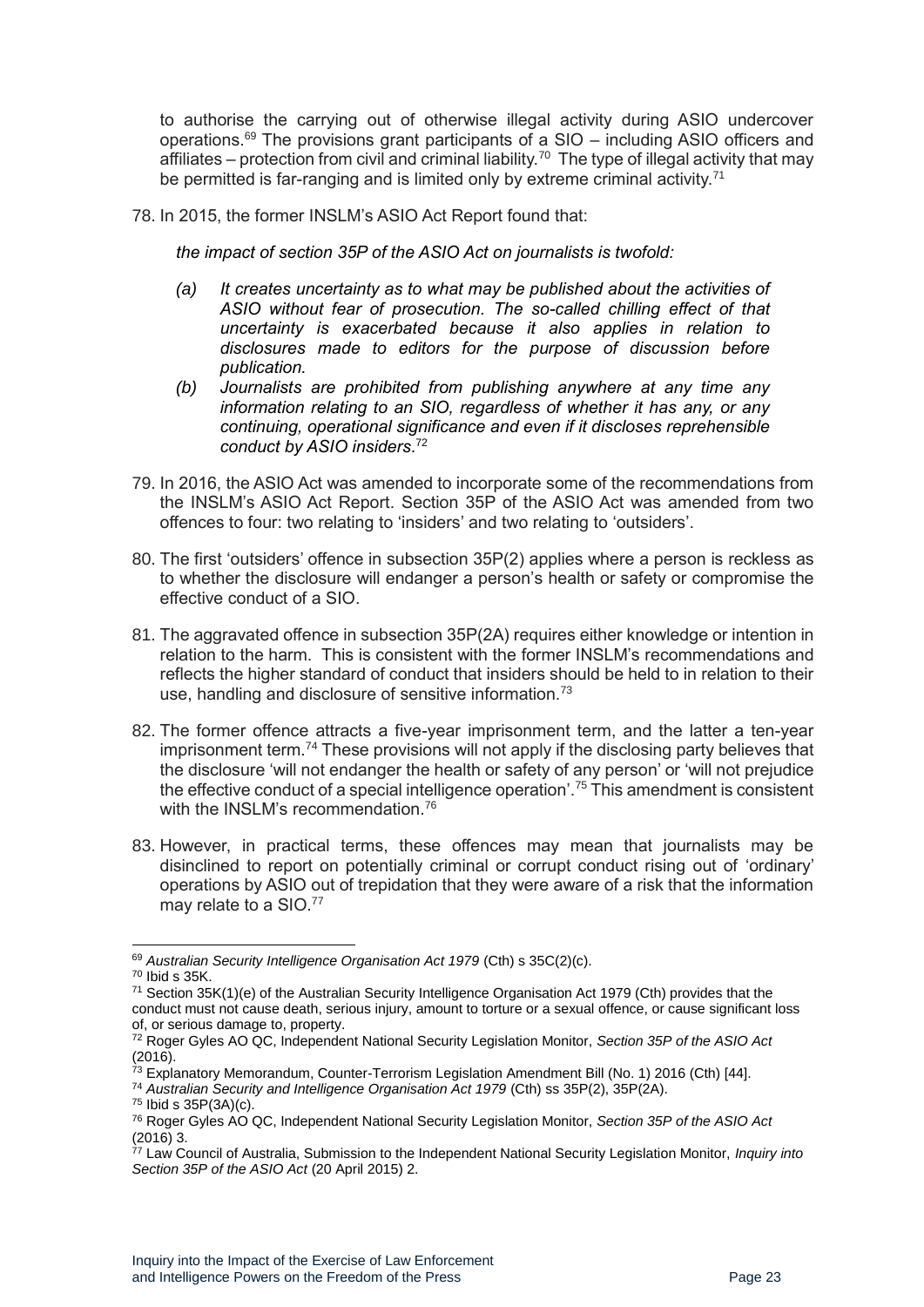- 84. In addition, there may also be occasions where a person, including whistleblowers, lawyers, journalists and others, may know or be aware of a substantial risk that information relates to a SIO, but believes it is in the public interest to make the disclosure.
- 85. There is no public interest defence in the ASIO Act. An additional legislative defence to the SIO offences could provide greater protection for those who, in good faith, make public interest disclosures. Such a defence would need to be framed in a manner which provides sufficient clarity, while still ensuring that information which is genuinely likely to result in serious harm to individuals, is not publicly disclosed.<sup>78</sup>
- 86. In this context, the Law Council notes that paragraph 80.3(f) of the Criminal Code provides a good faith defence for treason offences where a person publishes in good faith a report or commentary about a matter of public interest.
- 87. In terms of a disclosure of information relating to a SIO, the Law Council considers that the defence would need to be broader and include situations where a person discloses – not only publishes – about a matter of public interest. This would ensure that individuals who make a legitimate public interest disclosure to a media organisation before the organisation publishes a report or commentary about the matter, will be protected in addition to journalists who may publish the matter. Similar to the good faith defence in paragraph 80.3(f) of the Criminal Code, the court would then be empowered to determine whether the matter was in the public interest.<sup>79</sup>
- 88. The effect of the provisions is that nothing can be disclosed publicly about a SIO, including if it has been conducted illegally, or an innocent person is killed or tortured. For this reason, it is submitted that section 35P should be amended to ensure that, in extreme circumstances, journalists, lawyers, SIO participants and the public, are permitted to reveal illegal activity, misconduct or corruption that occurs in relation to a  $SIO<sup>80</sup>$
- 89. Current or former public officials who make a public interest disclosure under the PID Act would be protected. The PID Act is intended to encourage and facilitate the making of public interest disclosures by public officials and, in some circumstances, provides public officials with protection from liability under secrecy laws.<sup>81</sup>
- 90. However, disclosures containing 'intelligence information' may only be made internally to authorised persons or to the Inspector-General of Intelligence and Security (**IGIS**). 82 Sections 33 and section 41 of the PID Act exclude 'intelligence information',<sup>83</sup> which

<sup>78</sup> Ibid 4.

 $79$  Ibid.

<sup>80</sup> Ibid 3.

<sup>81</sup> Law Council of Australia*,* Submission to Prime Minister and Cabinet, *Public Interest Disclosure Act 2013 (Cth) Review* (28 April 2016) 3.

<sup>82</sup> *Public Interest Disclosure Act 2013* (Cth) ss 26, 33, 41.

<sup>83 &#</sup>x27;Intelligence information' is comprehensively defined in section 41 of the PID Act and includes for example: a) information from an intelligence agency; b) information that is about, or that might reveal: i. a source of information referred to in paragraph a); or ii. the technologies or methods used by an intelligence agency to deal with information referred to in paragraph a); or iii. operations that have been, are being, or are proposed to be, undertaken by an intelligence agency; c) information: i. received by a public official from an authority of a foreign government that has functions similar to the functions of an intelligence agency; and ii. that is about a matter communicated by that authority in confidence; d) information from the Defence Department about: i. the collection, reporting, or analysis of operational intelligence; or ii. a program under which a foreign government provides restricted access to technology; e) information: i. that identifies a person as being, or having been, an agent or member of the Australian Secret Intelligence Service; fa) information: i. that identifies a person as an Australian Security Intelligence Organisation (ASIO) employee an ASIO affiliate, a former ASIO employee, or a former ASIO affiliate, f) sensitive law enforcement information.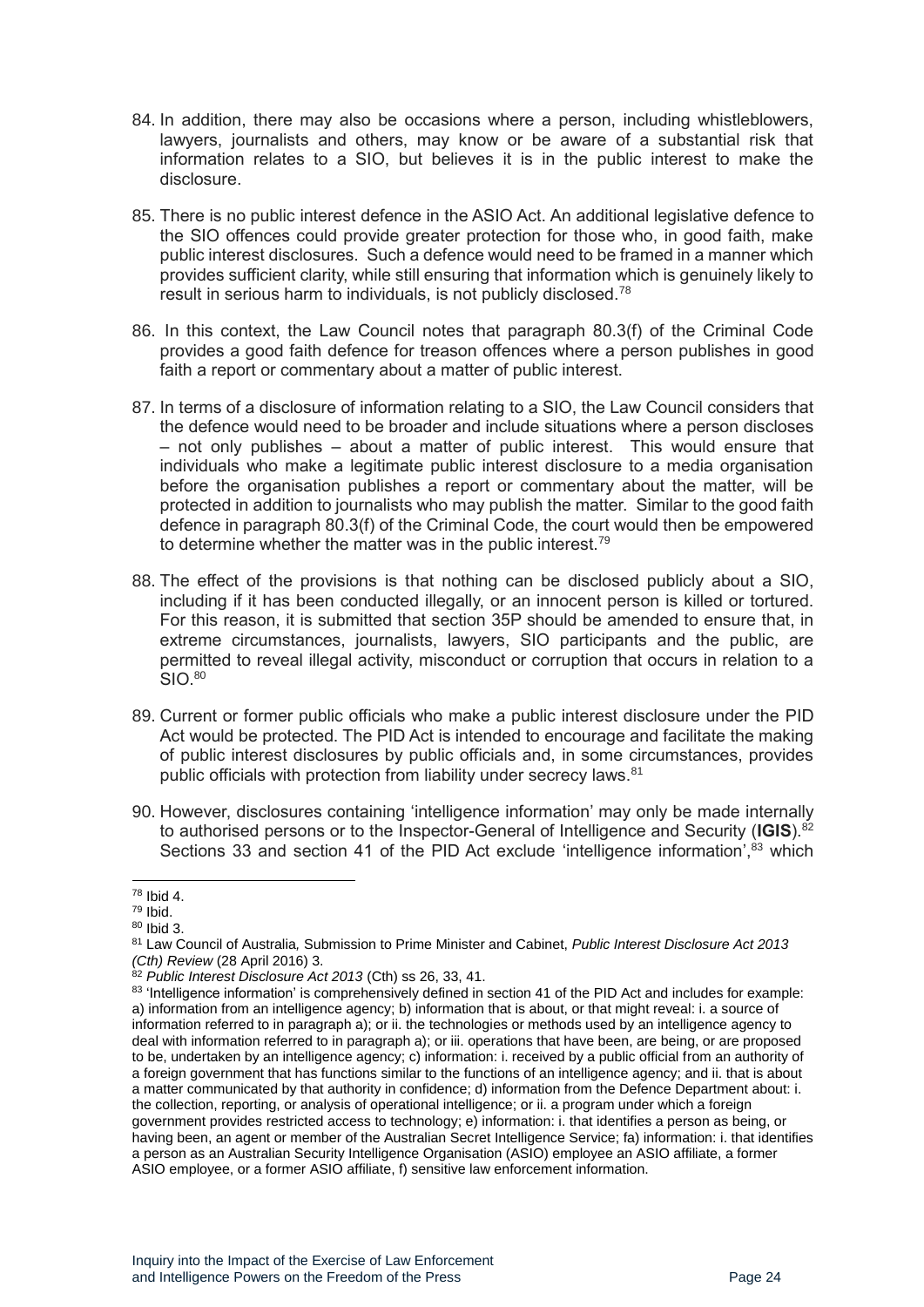includes 'sensitive law enforcement information' <sup>84</sup> from external disclosure. Intelligence information may relate to a SIO when it includes information about, or that might reveal 'operations that have been, are being, or are proposed to be, undertaken by an intelligence agency'.<sup>85</sup> As noted by the IGIS in oral evidence before the PJCIS:

*It is important to notice that neither the Public Interest Disclosure Act nor the Inspector-General's Act allows for unauthorised external disclosure, for example, to a journalist or media organisation, of intelligence information or conduct related to an intelligence agency.<sup>86</sup>*

91. The Law Council acknowledges that, as per the ALRC Secrecy Report, harm can be implicit in any disclosure of information obtained or generated by intelligence agencies (that is, in the case of insiders).

#### <span id="page-24-0"></span>*Encryption capability notice requests*

- 92. The *Telecommunications and Other Legislation Amendment (Assistance and Access) Act 2018* (Cth) (**Assistance and Access Act**) amended, among other Acts, the Telecommunications Act in a number of ways. One of which was to introduce a series of 'industry assistance measures' to allow security agencies to request or compel industry to provide technical assistance in the access to, and decryption of, encrypted data. Broadly, this is done through the issuances of notices to industry – technical assistance requests (**TAR**), technical assistance notices (**TAN**) or technical capability notices (**TCN**).
- 93. The Law Council maintains significant concern about the far-reaching nature of the amendments which were introduced through the Assistance and Access Act. Law enforcement and intelligence agencies have been granted unprecedented powers to exercise intrusive covert powers, accessing messages sent over encrypted messaging software and intercepting communications.
- 94. Secrecy provisions formed part of these reforms, permitting those issued with notices to disclose information about the existence of such a notice or request in a very limited number of circumstances  $87$
- 95. Subsections 317ZF(14)–(16) of the Telecommunications Act provide the instances where a designated communications provider and its employees can make authorised disclosures of information relating to a TAR, TAN or TCN. A written request for authorisation to disclose the information must be made to the Director-General of Security or the chief officer of an interception agency in relation to a TAN.<sup>88</sup> or to the Attorney-General in relation to a TCN that has been given by the Attorney-General.<sup>89</sup> If a request for disclosure is authorised, the disclosure must be in accordance with the conditions (if any) specified in the authorisation.
- 96. The PJCIS recommended in its report on the Telecommunication (Assistance and Access) Bill 2018 (Cth) (**Assistance and Access Bill**) that:

<sup>84</sup> *Public Interest Disclosure Act 2013* (Cth) ss 33, 41.

<sup>85</sup> Law Council of Australia, Submission to the Independent National Security Legislation Monitor, Inquiry into Section 35P of the ASIO Act (20 April 2015) 3.

<sup>86</sup> Evidence to Parliamentary Joint Committee Intelligence and Security, Parliament of Australia, Canberra, 14 August 2019, 52 (Margaret Stone, Inspector-General of Intelligence and Security).

<sup>87</sup> *Telecommunications Act 1997* (Cth) ss 317ZF.

<sup>88</sup> Ibid ss 317ZF(14)–(15).

<sup>89</sup> Ibid s 317ZF(16).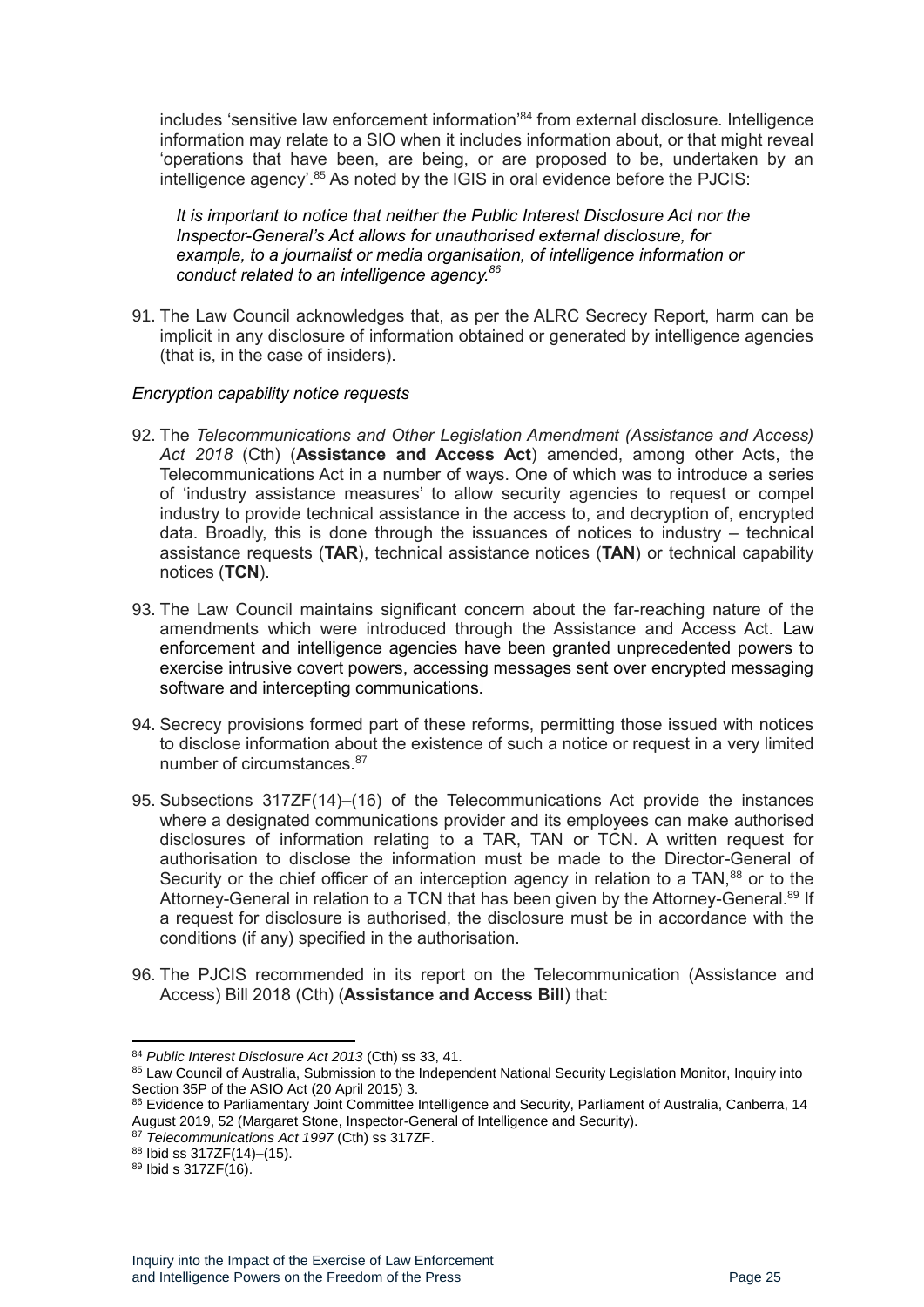*[it] be amended to allow a provider to request that the Attorney-General approve disclosure of a technical capability. It would be expected that the Attorney-General would agree to such a request except to the extent that doing so would prejudice an investigation or compromise national security. This would complement existing provisions in the Bill that enable a provider to disclose publicly the fact that they were issued a technical capability notice.* 90

- 97. While the first part of this recommendation was implemented, as requests are made to the Attorney-General (or the Director-General of Security or chief officer of the interception agency), the second part, relating to the circumstances in which authorisation must be granted, was not.
- 98. The Law Council has previously noted that these authorised disclosure provisions are not sufficient to ensure that there is a balance between the desirability of open government and the legitimate interest in protecting some information from disclosure, for reasons including national security.<sup>91</sup>
- 99. For example, if an industry provider to which a notice relates, or one of its employees, was to disclose information about the notice to an individual or body not provided for in the 'authorised disclosure' provisions in section 317ZF, they could be imprisoned for five years,  $92$  unless a request was made and approved under subsections  $317ZG(14)$ – $(16)$ . The Assistance and Access Act grants broad discretionary powers to the Director-General of Security, the chief officer of an interception agency and the Attorney-General, regarding the decision of whether to grant a request for authorised disclosure. The provisions do not provide any indication of the circumstances in which an information disclosure request should or should not be authorised, which is inconsistent with the PJCIS' recommendation stated above.
- 100. The Law Council is concerned that a request to make an authorised disclosure could be denied on broad, unspecified grounds. The Law Council has previously expressed its support for the PJCIS' recommendation that section 317ZF be amended so that a request for disclosure must be authorised unless it would prejudice an investigation, a prosecution or national security, or unless there are operational reasons for the disclosure not being made.
- 101. Furthermore, the Law Council notes that the Assistance and Access Act does not provide for a defence to the unauthorised disclosure of information in accordance with the PID Act.

#### <span id="page-25-0"></span>*Unlawfully giving or obtaining Defence information*

- 102. As stated above, the ABC journalists involved in the raids which in part led to this Inquiry were identified as suspects in relation to an offence under section 73A(2) of the Defence Act*.*
- 103. Under that provision, a person commits an offence if they obtain any plan, document, or information relating to any fort, battery, field work, fortification, or defence work, or air force aerodrome or establishment, or to any of the defences of the Commonwealth or any other naval, military or air force information, and that conduct is unlawful.

<sup>90</sup> Parliamentary Joint Committee on Intelligence and Security, Parliament of Australia, *Advisory Report on the Telecommunications and Other Legislation Amendment (Assistance and Access) Bill 2018* (December 2018) xiii [2.14].

<sup>91</sup> Law Council of Australia, Submission to the Parliamentary Joint Committee on Intelligence and Security, *Telecommunication (Assistance and Access) Act 2018* (Cth) (23 January 2019) 26 [35].

<sup>92</sup> *Telecommunications Act 1997* (Cth) s 317ZF(1).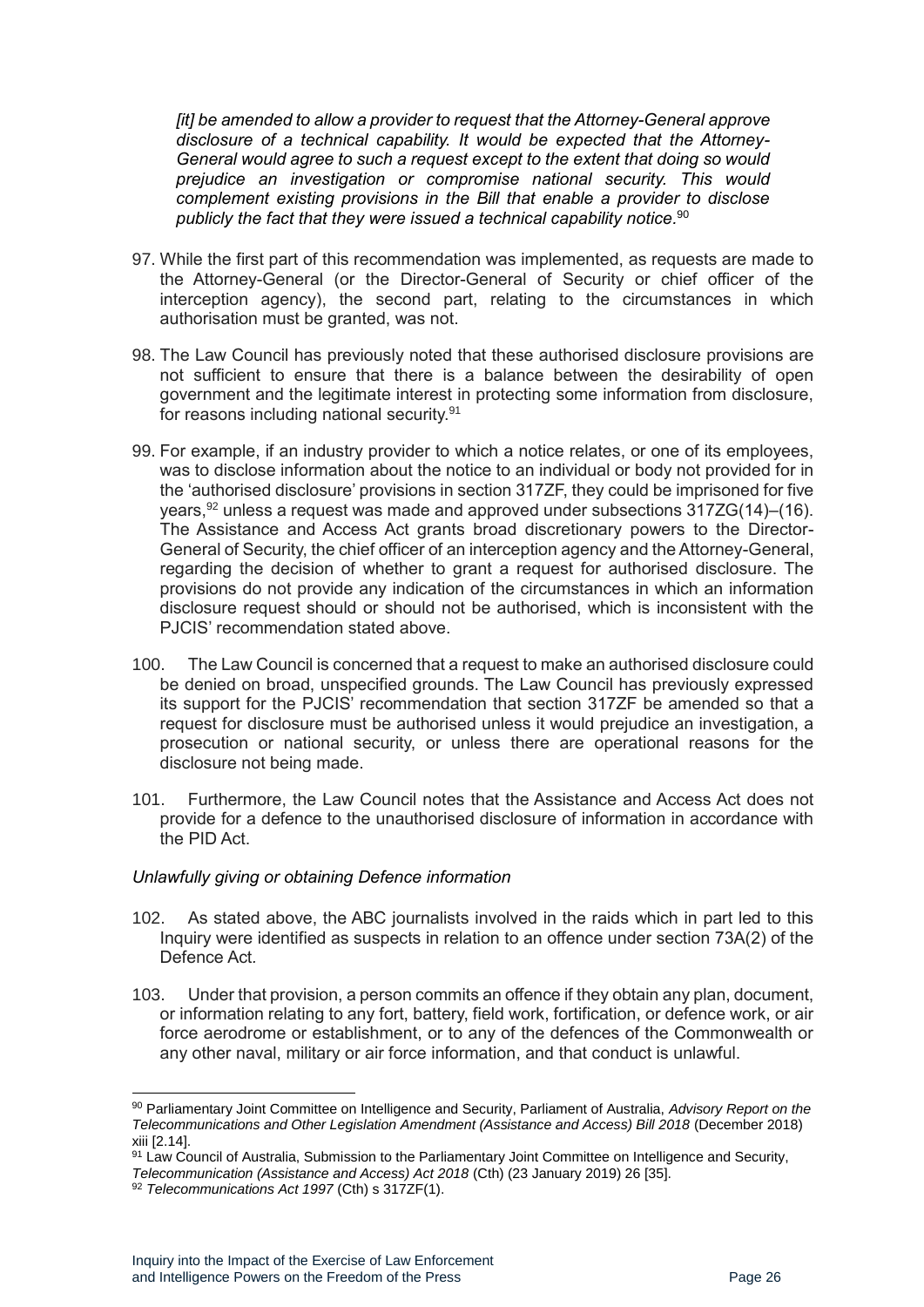104. Similar to subsection 122.4A(2) of the Criminal Code, this provision would capture the instance where a journalist simply obtains information relating to defence where it was obtained unlawfully, even if this information was not communicated or published.

#### **Recommendations:**

- **The secrecy offences in the** *Australian Security and Intelligence Organisation Act 1979* **(Cth), the** *Telecommunications Act 1997* **(Cth) and the** *Defence Act 1903* **(Cth**) **should be amended in a manner consistent with the Australian Law Reform Commission's report** *Secrecy Laws and Open Government in Australia* **to include an express harm requirement in the case of 'outsiders'.**
- **Section 35P of the** *Australian Security and Intelligence Organisation Act 1979* **(Cth) should provide protection for those outsiders who, in good faith, make public interest disclosures, as well as those who publish such disclosures in the public interest, about Special Intelligence Operations, which at the same time ensures that a disclosure which is genuinely likely to result in serious harm to individuals is not publicly disclosed.**
- **Section 317ZF of the** *Telecommunications Act 1997* **(Cth) should be amended so that a request for disclosure must be authorised unless it would prejudice an investigation, a prosecution or national security, or unless there are operational reasons for the disclosure not being made.**

### <span id="page-26-0"></span>**Disclosures in the public interest**

#### <span id="page-26-1"></span>**Journalists' public interest defence**

- 105. As noted above, subsection 122.5(6) of the Criminal Code provides a defence to prosecutions under the secrecy provisions in Division 122 of the Criminal Code for public interest reporting. This defence applies to a person 'engaged in the business of reporting news, presenting current affairs or expressing editorial or other content in news media', where at that time the person reasonably believed engaging in that conduct was in the public interest.
- 106. Generally, the Law Council welcomed the journalistic public interest defence in the EFI Act.<sup>93</sup> However, the Law Council acknowledged that while the journalistic exception is defined more widely than journalism through the reference to 'news media', it remains unclear whether, for example, an individual blogger would fall within this definition.<sup>94</sup>
- 107. Moreover, the Law Council has previously submitted that the term 'public interest' is not defined, although subsection 122.5(7) sets out several matters that are not in the public interest, such as the dealing or holding of information that would publish the identity of an intelligence officer, contravene witness protection laws or 'will or is likely to harm or prejudice the health or safety of the public or a section of the public'.
- 108. The term 'public interest' does not set out factors that favour allowing the dealing with or holding of information in the 'public interest'. The determination therefore relies

<sup>93</sup> Law Council of Australia*,* Submission No 5.1 to the Parliamentary Joint Committee on Security and Intelligence, *National Security Legislation Amendment (Espionage and Foreign Interference) Bill 2017* (13 March 2018) 5 [30].

 $94$  Ibid.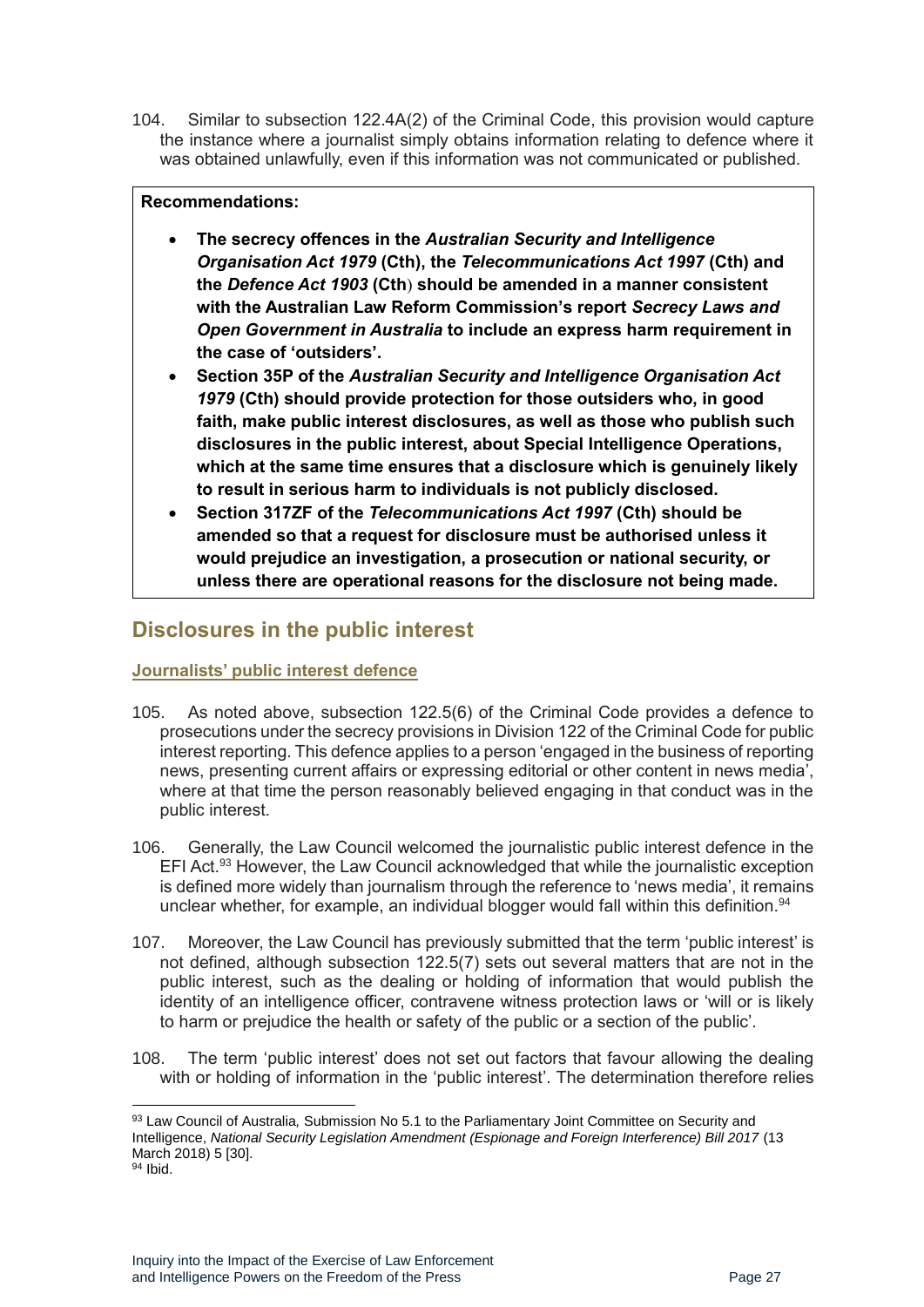on judicial interpretation under the common law. In the absence of factors or criteria which suggests what may amount to the public interest, there may be uncertainty for journalists in the likely application of the defence provision. There remains a concern that this may have a chilling effect on fair and accurate reporting.<sup>95</sup>

- 109. The journalist defence appears to be set out in an objective way so that a court will be required to make the decision as to whether the conduct was in the public interest rather than the defendant reasonably believed that the dealing with or holding of information was in the public interest.<sup>96</sup>
- 110. Generally, a public interest test would require a balancing of factors for and against the dealing with or holding of information, with the exceptions which would be contrary to the public interest for identified reasons. The terms of the provision are generally regarded as a total expression of the content of the public interest.<sup>97</sup> although the defence in subsection 122.5(6) is drafted in a broad way which may allow for scope to evaluate or balance competing interests. The question of public interest needs to be assessed having regard to matters specific to the document or information in issue.<sup>98</sup> The fact that a section of the public may be interested in an activity does not necessarily establish a public interest.<sup>99</sup> A disclosure that is contrary to the interests of the government does not necessarily mean it will be contrary to the public interest.<sup>100</sup>
- 111. Matters that have previously been found to be in the public interest favouring disclosure include, for example, the interest in:
	- (a) shedding light on whether an agency has acted in accordance with the law or whether it is soundly administered;<sup>101</sup> and
	- (b) finding out about current decision-making at a stage where it is still possible to contribute to that process and the interest in discovering what has transpired.<sup>102</sup>
- 112. Under equitable principles, mere exposure to public discussion, review and criticism of government action is not necessarily enough to show a detriment to the government.<sup>103</sup> A government's claim to confidentiality may be measured by injury to the public interest where a disclosure would prejudice the security, relations with foreign countries or the ordinary business of government.<sup>104</sup> The degree of embarrassment to, for example. Australia's foreign relations may also be relevant to the assessment.<sup>105</sup>

<sup>95</sup> Law Council of Australia*,* Submission No 5 to the Parliamentary Joint Committee on Security and Intelligence, *National Security Legislation Amendment (Espionage and Foreign Interference) Bill 2017* (22 January 2018) 67 [243].

<sup>96</sup> Ibid [244].

<sup>97</sup> *Re Edelsten and Australian Federal Police* (1985) 9 ALN N65; *Re O'Donovan and Attorney-General's Department* (1985) 8 ALD 528; *Ryder v Booth* [1985] VR 869.

<sup>98</sup> Re Chapman and Minister for Aboriginal and Torres Strait Islander Affairs (1996) 43 ALD 139.

<sup>99</sup> *Re Public Interest Advocacy Centre and Community Services and Health (No 2)* (1991) 23 ALD 714; *Re Angel and Department of Arts, Heritage & Environment* (1985) 9 ALD 113.

<sup>100</sup> See *Re Bartlett and Department of the Prime Minister and Cabinet* (1987) 12 ALD 659. In *Fisse v Secretary, Dept of the Treasury* (2008) 172 FCR 513, Flick J expressed some reservation as to the conclusion reached in *Re Bartlett and Department of the Prime Minister and Cabinet.*

<sup>101</sup> *Re Lianos and Secretary, Department of Social Security* (1985) 7 ALD 475, 500-1 (Hall DP); *Re Downie*  (1985) 8 ALD 496; *Re Birrell and Department of Premier & Cabinet (Nos 1 & 2)* (1986) 1 VAR 230, 240-1. <sup>102</sup> *Re Lianos and Secretary, Department of Social Security (No 2)* (1985) 9 ALD 43, 49 (Hall DP); *Re Young and State Insurance Office* (1986) 1 VAR 267.

<sup>103</sup> *Commonwealth v John Fairfax & Sons Ltd* ('*Defence Papers case'*) [1980] HCA 44, [29] (Mason J).  $104$  Ibid

<sup>105</sup> Ibid [37].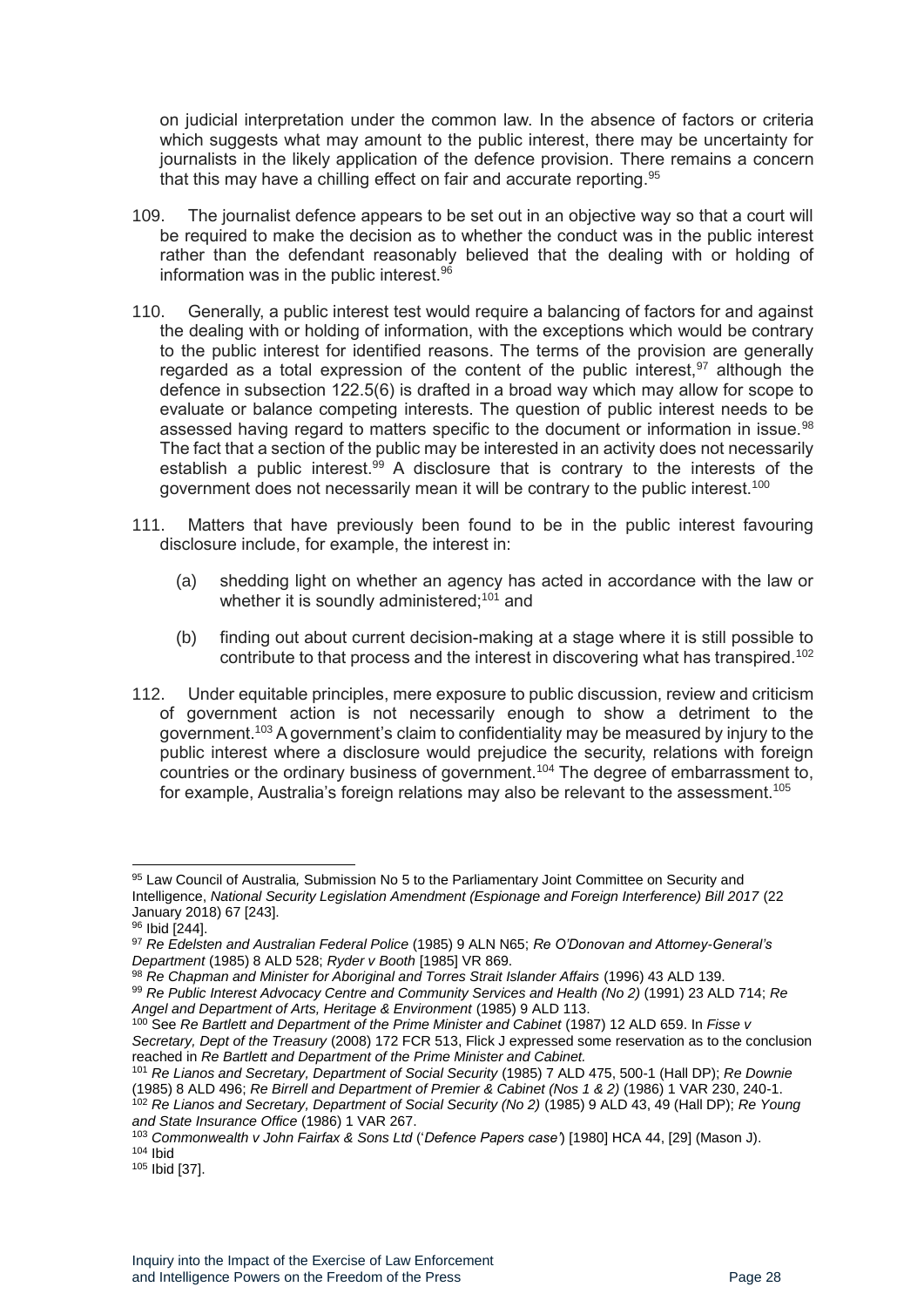- 113. The publication of confidential information may be found to be in the public interest where it is to protect the community from destruction, damage or harm, or it discloses things done in breach of national security or in breach of the law (including fraud).<sup>106</sup> Public interest may also include preventing unfair commercial advantage, breaches of privacy or prejudice to the orderly administration of the executive government.<sup>107</sup>
- 114. The Law Council recommended in its submission on the EFI Bill that it should include a public interest disclosure defence to the secrecy provisions where the disclosure would, on balance, be in the public interest. Such reform should non-exhaustively identify some factors that may be considered for the purposes of determining whether the dealing with or holding of information may be in the public interest for the purpose of the journalist defence. Such factors may include for example:
	- promoting open discussion of public affairs, enhancing government accountability or contributing to positive and informed debate on issues of public importance;
	- informing the public about the policies and practices of agencies in dealing with members of the public;
	- ensuring effective oversight of the expenditure of public funds;
	- the information is personal information of the person to whom it is to be disclosed; and
	- revealing or substantiating that an agency (or a member of an agency) has engaged in misconduct or negligent, improper or unlawful conduct.

#### **Recommendation:**

- **Section 122.5(6) of the** *Criminal Code Act 1995* **(Cth) should be amended to identify factors that may be considered for the purposes of determining whether the dealing with or holding of information may be in the public interest.**
- 115. In addition, as section 122.5(6) is framed in such a way as to provide a defence for journalists prosecuted under Division 122 of the Criminal Code, which may place the burden on journalists to prove the elements of the section 122.5(6) defence beyond reasonable doubt. Whereas, if Division 122 contained a specific exemption of public interest reporting by the press, the burden would fall on the prosecution to establish that the exception does not apply in a particular case.
- 116. The Law Council notes that it is ordinarily the role of the prosecution to prove the elements of an offence. Provisions that reverse the burden of proof and require a defendant to disprove, or raise evidence to disprove, one or more elements of an offence, interferes with this common law right.
- 117. While in this provision the defendant bears an evidential burden rather than a legal burden, the Law Council is of the view that it is inappropriate to place the burden of proof on the defendant and rather this should remain the responsibility of the prosecution.
- 118. The Secrecy Report recommended that the general secrecy offence should expressly include an *exception* which applies where the disclosure is in accordance with

<sup>106</sup> Ibid [57].

<sup>107</sup> *Deacon v Australian Capital Territory* [2001] ACTSC 8, [87].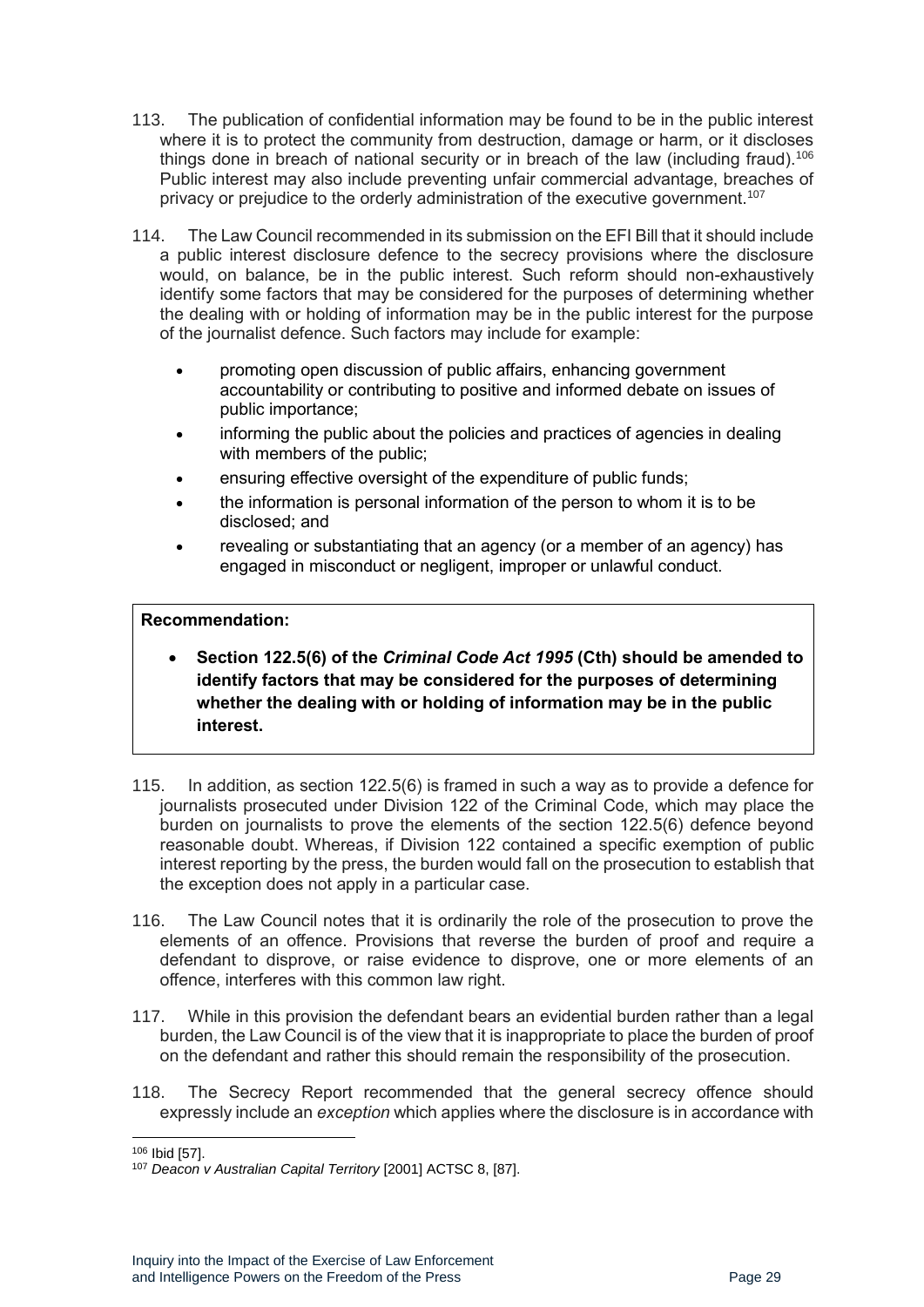an authorisation given by an agency head or minister that the disclosure would, on balance, be in the public interest.<sup>108</sup>

#### **Recommendation:**

• **Division 122 of the** *Criminal Code Act 1995* **(Cth) should be amended so as to place the onus on the prosecution to establish that the disclosure is not in the public interest.**

### <span id="page-29-0"></span>**Whistleblower protection authority**

- 119. In 2017 the Parliamentary Joint Committee on Corporations and Financial Services inquired into and reported on whistleblower protections in the corporate, public and notfor-profit sectors (**Whistleblower Protections Report**).<sup>109</sup>
- 120. The Law Council has consistently expressed strong support for the establishment of a comprehensive whistleblower regime as identified in the Whistleblower Protections Report, including:
	- the creation of a single Whistleblower Protection Act covering all areas of Commonwealth regulation;
	- access to non-judicial remedies (e.g. through the Fair Work Commission under the PID Act);
	- an agency empowered to implement the regime such as a whistleblower protection authority; and
	- appropriate resourcing for effective implementation.
- 121. One of the Committee's main recommendations was the establishment of a Whistleblower Protection Authority, to be housed within a single body or an existing body, that can support whistleblowers, assess and prioritise the treatment of whistleblowing allegations, conduct investigations of reprisals, and oversight the implementation of the whistleblower regime for both the public and private sectors.<sup>110</sup> The Law Council strongly supports the establishment of such a body.

#### **Recommendation:**

• **The Australian Government should continue to work towards a comprehensive whistleblower regime and establish a Whistleblower Protection Authority.**

### <span id="page-29-1"></span>**Espionage, sabotage and foreign interference**

#### <span id="page-29-2"></span>**Scope of the definition of 'national security'**

122. The Law Council has concerns that Australian businesses, advocacy groups and journalists may be caught by the espionage offences in Division 91, sabotage offences

<sup>108</sup> Australian Law Reform Commission, *Secrecy Laws and Open Government in Australia* (Report 112, 11 March 2010) recommendation 7.1(b).

<sup>&</sup>lt;sup>109</sup> Parliamentary Joint Committee on Corporations and Financial Services, Parliament of Australia, *Whistleblower Protections* (Report, September 2017).

<sup>110</sup> Ibid ch 12.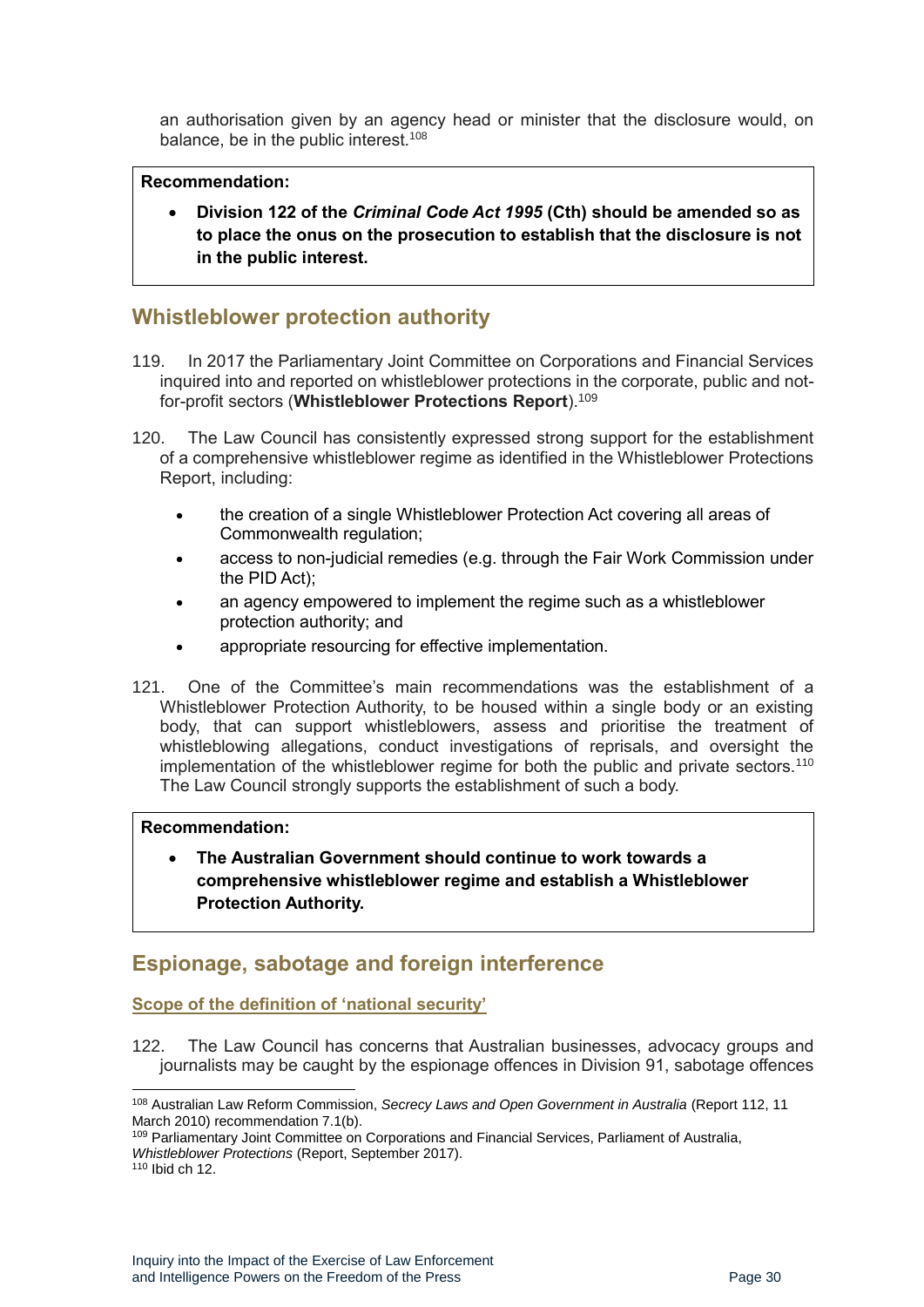in Division 82 and foreign interference offences in Division 92 of the Criminal Code for innocuous conduct that is undertaken as a matter of course or in the public interest due to the breadth of the definition of 'national security' that applies to these offences.<sup>111</sup>

- 123. The espionage, sabotage and foreign interference offences rely on the definition of 'national security', <sup>112</sup> which includes 'the country's political, military or economic relations with another country or other countries'.<sup>113</sup> In all three submissions made by the Law Council to the PJCIS on the EFI Bill, concern regarding the definition of 'national security' was raised.<sup>114</sup>
- 124. For example, section 91.1 of the Criminal Code creates the espionage offence of dealing with information concerning national security which is or will be made available to a foreign principal with either intention or recklessness as to national security (carrying a penalty of life for intentional conduct or 25 years imprisonment for reckless conduct). The espionage offences in Division 91, with the economic and political elements of the definition of national security, would seem to cover the sort of information that well-informed journalists, academics and consultants of all sorts routinely have access to.<sup>115</sup> Whistleblowers or journalists revealing, for example, harmful conditions in detention centres, misconduct or corruption or reporting on politics or economics, could potentially be captured by the espionage offences in Division 91.<sup>116</sup>
- 125. Division 92 of Part 5.3 of the Criminal Code contains foreign interference provisions, which apply when a person's conduct is covert or deceptive, involves threats or menaces, or does not disclose the fact that the conduct is undertaken on behalf of a foreign principal.<sup>117</sup> When introduced through the EFI Act, the Law Council did not support the foreign interference provisions, partly because of the definitional issues that arise with 'national security'.<sup>118</sup> The same definitional issue arises in relation to subdivision B of Division 82, which contains the offences of sabotage as to 'national security'.<sup>119</sup>
- 126. With regards to the foreign interference offences in Division 92, Subdivision B, the Law Council maintains its concern about the possibility of investigative journalists or ordinary citizens being captured. For example, an investigative journalist or a citizen exercising the freedom of expression may engage in 'covert' conduct to influence the exercise of an Australian democratic or political right in collaboration with a person acting on behalf of a foreign principal.<sup>120</sup>
- 127. The Explanatory Memorandum to the EFI Bill explains that:

*The reference to 'covert' is intended to cover any conduct that is hidden or secret, or lacking transparency. For example, conduct may be covert if a person takes steps to conceal their communications with the foreign principal, such as* 

<sup>111</sup> Ibid 45 [137].

<sup>112</sup> *Criminal Code Act 1995* (Cth) s 90.4(1).

 $113$  Ibid s 90.4(1)(e).

<sup>114</sup> Law Council of Australia*,* Submission No 5.2 to the Parliamentary Joint Committee on Security and Intelligence, *National Security Legislation Amendment (Espionage and Foreign Interference) Bill 2017* (21 March 2018) 2.

<sup>115</sup> Law Council of Australia*,* Submission No 5 to the Parliamentary Joint Committee on Security and Intelligence, *National Security Legislation Amendment (Espionage and Foreign Interference) Bill 2017* (22 January 2018) 47 [144].

<sup>116</sup> Ibid [146].

<sup>117</sup> Ibid 50 [152].

<sup>118</sup> Ibid [154].

<sup>119</sup> Ibid 34 [85]-[89].

<sup>120</sup> Ibid 50 [155].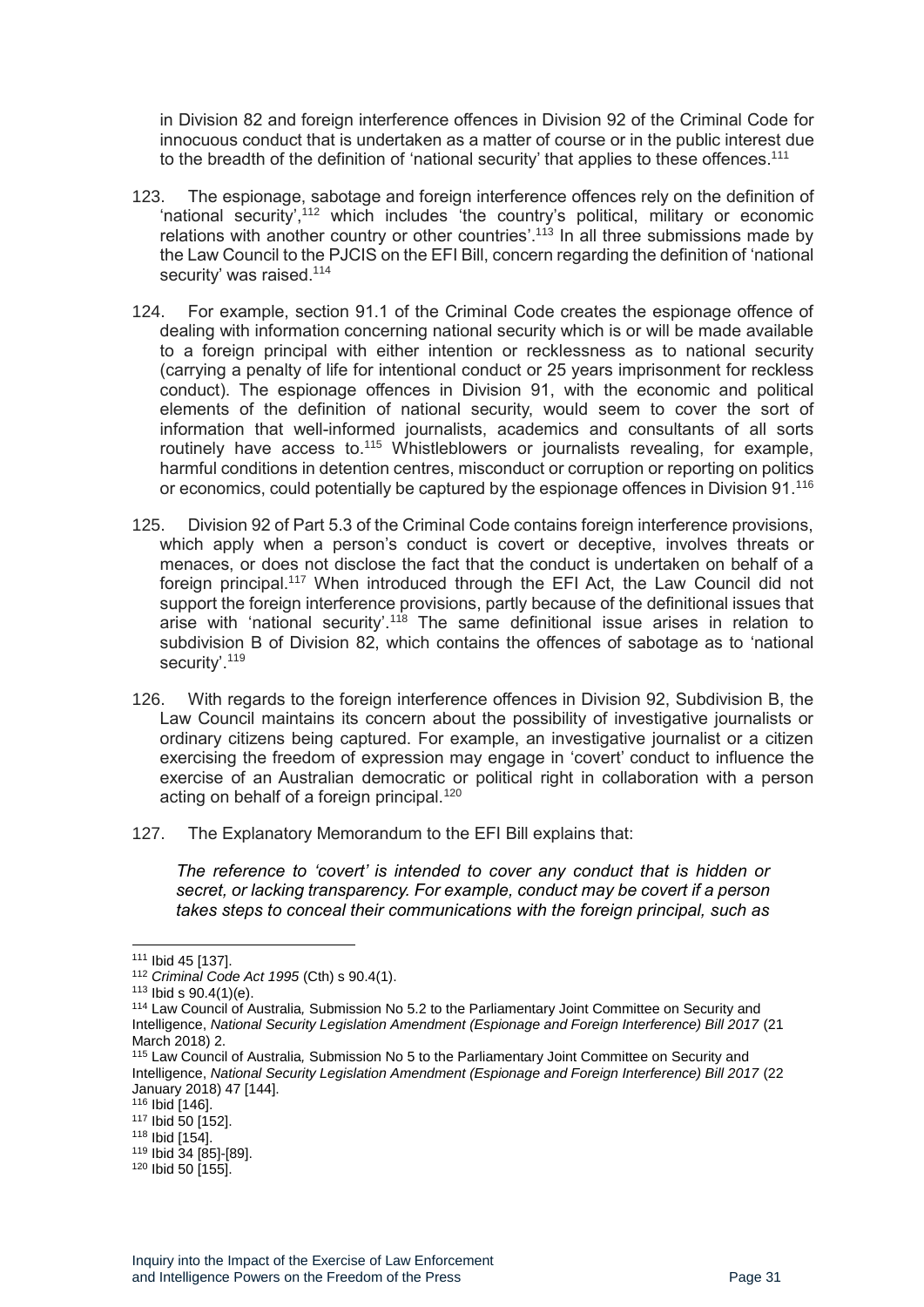*deliberately moving onto encrypted communication platforms when dealing with the foreign principal, meeting in a concealed location, communicating by coded messages, or leaving communications in a concealed location for collection by the foreign principal. Conduct may also be covert if the defendant copies documents or listens into private conversations without the targeted person's knowledge or consent, and then passes that information to a foreign principal.* 121

128. In its report *Keeping Secrets: The Protection of Classified and Security Sensitive Information,* the ALRC did not recommend that 'national security' be defined to include political and economic relations with another country for the purposes of espionage, sabotage and foreign interference offences.<sup>122</sup> In the absence of additional safeguards which were also recommended by the ALRC, such as a requirement of harm and application only to all Commonwealth officers, where a broad concept of 'national security' is employed, the Law Council remains concerned about the inappropriate reference to political and economic relations with another country.<sup>123</sup>

#### <span id="page-31-0"></span>**Defences**

- 129. Charges of espionage, foreign interference and sabotage cannot be defended with a public interest or good faith defence. In the absence of any defence under the Criminal Code to a prosecution under Division 91 that the disclosure of information at issue is in the public interest, the offence provisions could have a significant chilling effect on the freedom of media outlets to publish information relating to Australia's national security.<sup>124</sup>
- 130. Similarly, it is not clear that the defence in paragraph 91.4(1)(a) (in accordance with a law of the Commonwealth) would be available in these kinds of situations if the defendant is unable to point to a specific law of the Commonwealth that they acted in accordance with (noting the proposed evidential burden of proof on the defendant).<sup>125</sup> Unlike the secrecy provisions in Division 122, there are no defences to a prosecution under Division 91 for journalists reporting or for individuals discussing domestic or international politics or economics.<sup>126</sup>
- 131. While circumstances of investigative journalism on behalf of or in collaboration with a foreign principal or person acting on behalf of a foreign principal may in practice be rare, the Law Council considers that there should be a defence available for persons acting in the public interest for the foreign interference offences in Division 92, Subdivision B.
- 132. Lastly, before the reforms introduced by the EFI Act, subsection 24F(2) of the Crimes Act provided a 'good faith' defence to a charge of sabotage, which was directed at protecting political communication. However, this defence was replaced and replaced with a fair more limited 'good faith' defence.<sup>127</sup>

<sup>&</sup>lt;sup>121</sup> Explanatory Memorandum, National Security Legislation Amendment (Espionage and Foreign Interference) Bill 2017 (Cth), [9].

<sup>122</sup> Australian Law Reform Commission*, Keeping Secrets: The Protection of Classified and Security Sensitive Information* (Report 98, June 2004).

<sup>123</sup> Law Council of Australia*,* Submission No 5.2 to the Parliamentary Joint Committee on Security and Intelligence, *National Security Legislation Amendment (Espionage and Foreign Interference) Bill 2017* (21 March 2018) 2.

<sup>124</sup> Ibid Law Council of Australia*,* Submission No 5 to the Parliamentary Joint Committee on Security and Intelligence, *National Security Legislation Amendment (Espionage and Foreign Interference) Bill 2017* (22 January 2018) 47 [146].

 $125$  Ibid  $[145]$ .

<sup>126</sup> Ibid 48 [149].

<sup>127</sup> Ibid 36-7 [97]-[102].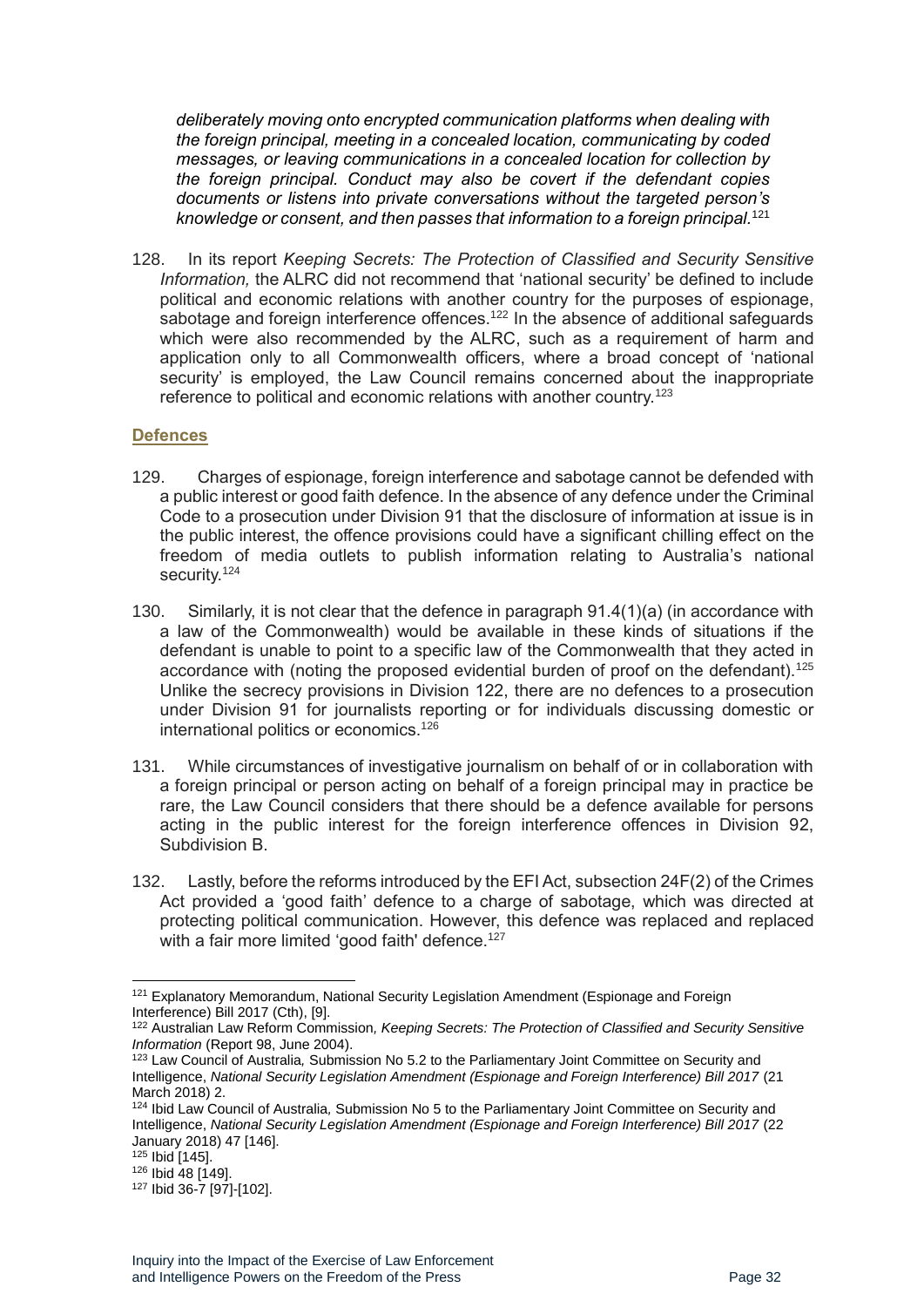**Recommendations:** 

- **The definition of 'national security' for espionage, foreign interference and sabotage offences in the** *Criminal Code Act 1995* **(Cth) as they extend to the country's political or economic relations with another country should be reconsidered.**
- **The** *Criminal Code Act 1995* **(Cth) should be amended to introduce a public interest exception to offences of espionage in Division 91 and foreign interference in Subdivision B, Division 92 under the Criminal Code.**
- **A good faith defence framed in the terms of repealed section 24F(2) of the**  *Crimes Act 1914* **(Cth) should be available for the sabotage offences in Division 82 of the Criminal Code.**

### <span id="page-32-0"></span>Contested hearings for warrants concerning journalists

- 133. The Terms of Reference refer to whether and in what circumstances there could be contested hearings in relation to warrants authorising investigative action in relation to journalists and media organisations.
- 134. Section 3E of the Crimes Act permits an 'issuing officer' to issue a warrant to search premises if the officer is satisfied, by information on oath or affirmation, that there are reasonable grounds for suspecting that there is, or there will be within the next 72 hours, any evidentiary material at the premises. An 'issuing officer' is a magistrate, a justice of the peace or other person employed in a court of a State or Territory who is authorised to issue search warrants or warrants for arrest, as the case may be.<sup>128</sup>
- 135. The AFP obtained the search warrant for the ABC headquarters from a registrar of the New South Wales Local Court and the search warrant for the home of the News Corporation from a Magistrate of the Australian Capital Territory.<sup>129</sup>
- 136. Media organisations and other public interest bodies have called for a legislated requirement that all applications for the issue of search warrants relating to journalistic activities must be able to be contested by the media organisation to which the warrant relates. The Law Society of New South Wales submits that a court should examine the proportionality and reasonableness of any warrant application in a judicial hearing, as this would ensure that a requirement to provide reasons and justiciability should the warrant be granted.
- 137. Furthermore, it has been proposed that a requirement be introduced so that the Attorney-General's approval is sought for all warrant applications regarding journalists and media organisations.<sup>130</sup> The Law Council notes that there is some precedent for this, for example, the ASIO Act provides that the Director-General of Security is to seek the Attorney-General's consent to the issuance of a questioning warrant.<sup>131</sup>

<sup>128</sup> *Crimes Act 1914* (Cth) s 3C definition of 'issuing officer'.

<sup>&</sup>lt;sup>129</sup> Bevan Shields, 'AFP Opens Door to Prosecuting Journalists After Raids, Denies Government Interference', *The Sydney Morning Herald* (online, 6 June 2019) [<https://www.smh.com.au/politics/federal/afp-opens-door](https://www.smh.com.au/politics/federal/afp-opens-door-to-prosecuting-journalists-after-raids-denies-government-interference-20190606-p51v77.html)[to-prosecuting-journalists-after-raids-denies-government-interference-20190606-p51v77.html>](https://www.smh.com.au/politics/federal/afp-opens-door-to-prosecuting-journalists-after-raids-denies-government-interference-20190606-p51v77.html).

<sup>130</sup> Katrina Hughes, Community Broadcasting Association of Australia, 'Australia's Right to Know Coalition of Media Companies calls on the Government to Amend Laws to Protect the Public's Right to Know' (Media Release, 26 June 2019) [<https://www.cbaa.org.au/article/media-release-australias-right-know-coalition-media](https://www.cbaa.org.au/article/media-release-australias-right-know-coalition-media-companies-calls-government-amend-laws)[companies-calls-government-amend-laws>](https://www.cbaa.org.au/article/media-release-australias-right-know-coalition-media-companies-calls-government-amend-laws).

<sup>&</sup>lt;sup>131</sup> Australian Security and Intelligence Organisation Act 1979 (Cth) s 34D.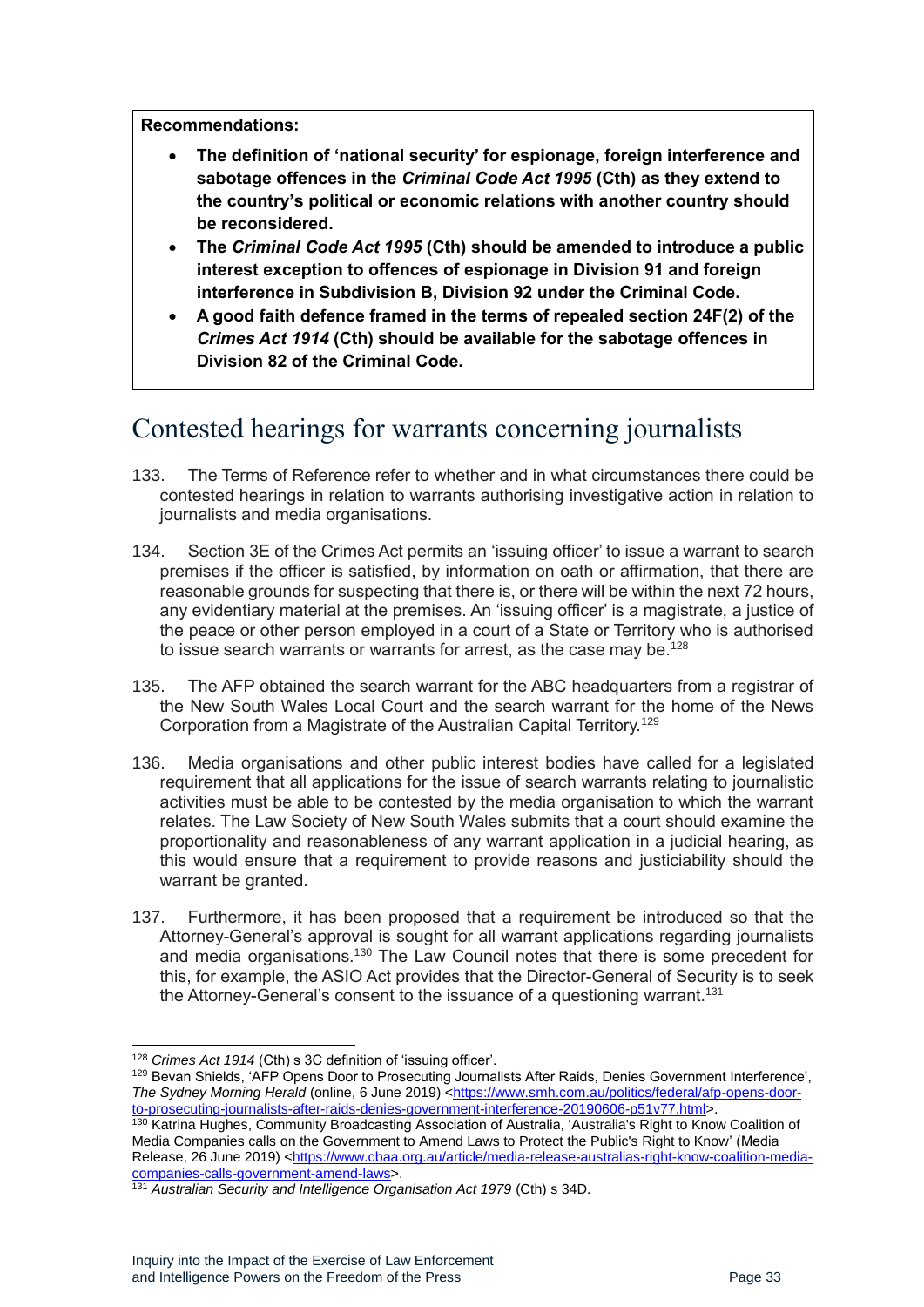- 138. The Law Council considers that there is a need for improved safeguards in relation to warrants authorising investigative action, noting in particular the prominent public interest considerations that exist in relation to warrants concerning journalists and media organisations. The importance of the 'up front' review process for a warrant request should not be understated and is an essential step in determining whether the proposed intrusion of privacy is lawful, necessary and appropriate. The Law Council submits that there is a need for greater oversight in this regard, especially independent scrutiny of the sufficiency and proprietary nature of the information provided to support search warrants relating to journalists and media organisations.
- 139. The Law Council therefore recommends a multifaceted approach to strengthening safeguards within the warrant process concerning journalists, and is supportive of moves to create an adversarial environment in which a greater degree of scrutiny is brought to bear on the grounds advanced for seeking a warrant and for claiming that it is a necessary and justified intrusion into the privacy of those likely to be affected. The Law Council considers that this could potentially be achieved with the introduction of a public interest requirement, which is to be considered by a judge with appropriate expertise and superiority to hear matters of public interest, and the introduction of a PIA or PIM scheme. These improved scrutiny measures are discussed individually below.

#### <span id="page-33-0"></span>**Public interest requirement**

- 140. The Law Council submits that the Committee should give consideration to whether a public interest requirement should be applied when determining whether to issue a warrant in relation to journalists and media organisations, either as the suspect of an offence or as a third party in possession of information relevant to an investigation, similar to what occurs pursuant to the TIA Act. Under section 180T of the TIA Act, the issuing authority of a journalist information warrant must apply a public interest test that weighs up the public interest in issuing the warrant against the public interest in protecting the confidentiality of the identity of the source.
- 141. The Law Council suggests that a legislative requirement that a decision-maker must take into account public interest elements when determining whether to issue a warrant authorising investigative action of a journalist or media outlet would be a positive addition to the existing scheme. This requirement could be complemented by the introduction of an advocate to assist in the determination of public interest factors, as outlined below

#### <span id="page-33-1"></span>**The 'issuing officer'**

- 142. As noted above, under the Crimes Act a magistrate, a justice of the peace or other person employed in a court of a State or Territory who is authorised to issue search warrants or warrants for arrest, may issue warrants, including those which relate to journalists and media organisations. 132
- 143. The inclusion of a legislated public interest requirement for the issuance of search warrants relating to journalists and media organisations requires a balancing of competing interests between the disclosure and non-disclosure of certain information.
- 144. As this requirement would mandate the careful consideration of matters of significant public interest, the Crimes Act should require that the issuing officer of a search warrant pertaining to journalists and media organisations is a judge of a superior court of record rather than that which is currently required under section 3C of the Crimes Act.

<sup>132</sup> *Crimes Act 1914* (Cth) s 3C definition of 'issuing officer'.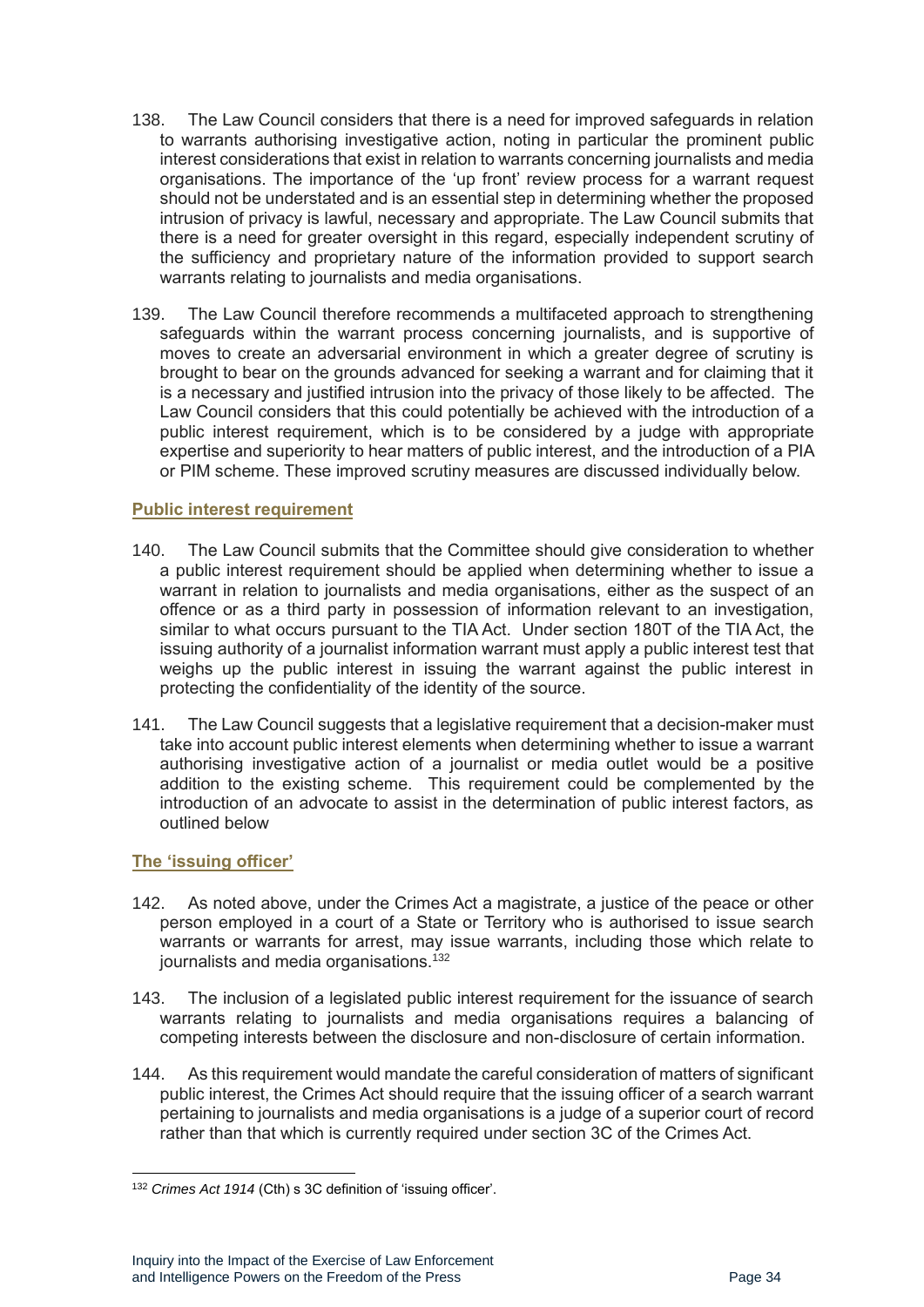145. The Law Council considers that in the exceptional case where a journalist or media organisation is the subject of a search warrant, these requirements which place greater scrutiny on the warrant issuance process would be unlikely to hinder the efficacy of an investigation and serve to strike the appropriate balance between the proper exercise of law enforcement powers and a strong and free press.

#### <span id="page-34-0"></span>**Public Interest Advocate or Public Interest Monitor**

- 146. It is submitted that the introduction of a PIA or Public Interest Monitor PIM regime could serve to promote an adversarial process in a manner similar to what occurs under the TIA Act for journalists in terms of mandatory data retention. Such an approach could be valuable where it assists the decision maker to review the information contained in warrant application more thoroughly and from more than one perspective.
- 147. The Law Council notes however, that there is little value in introducing a PIA or PIM into the warrant application process if the result, in practice, is simply the transfer of responsibility for reviewing and interrogating the warrant application from the ultimate issuer of the warrant to the PIA or PIM. The decision maker must still scrutinise the information at hand. Similarly, it is important that the role of the PIA or PIM carries proper weight and does not become a 'rubber stamp' process.
- 148. Despite the benefits of the above approach, the Law Council has reservations about the way in which the current PIA regime operates under the TIA Act. These concerns are detailed further below. In light of these observations, the Law Council would only support the introduction of a PIA or PIM regime in relation to investigative warrants where increased transparency mechanisms are in place. This would include measures such as formal training for advocates, transparency regarding their appointments and annual public reporting on the number of contested cases and success rates.

#### **Recommendation:**

- **The determination of warrants authorising investigative action of journalists or media organisations, either as the suspect of an offence or as a third party in possession of information relevant to an investigation would be improved through the:** 
	- o **introduction of a legislative public interest test similar to which occurs under the test provided in section 180T of the**  *Telecommunications (Interception and Access) Act 1979* **(Cth);**
	- o **requirement that a 'issuing officer' is a judge of a superior court of record rather than that currently provided in section 3C of the Crimes Act; and**
	- o **adoption of a Public Interest Advocate or Public Interest Monitor regime that includes appropriate transparency and accountability mechanisms.**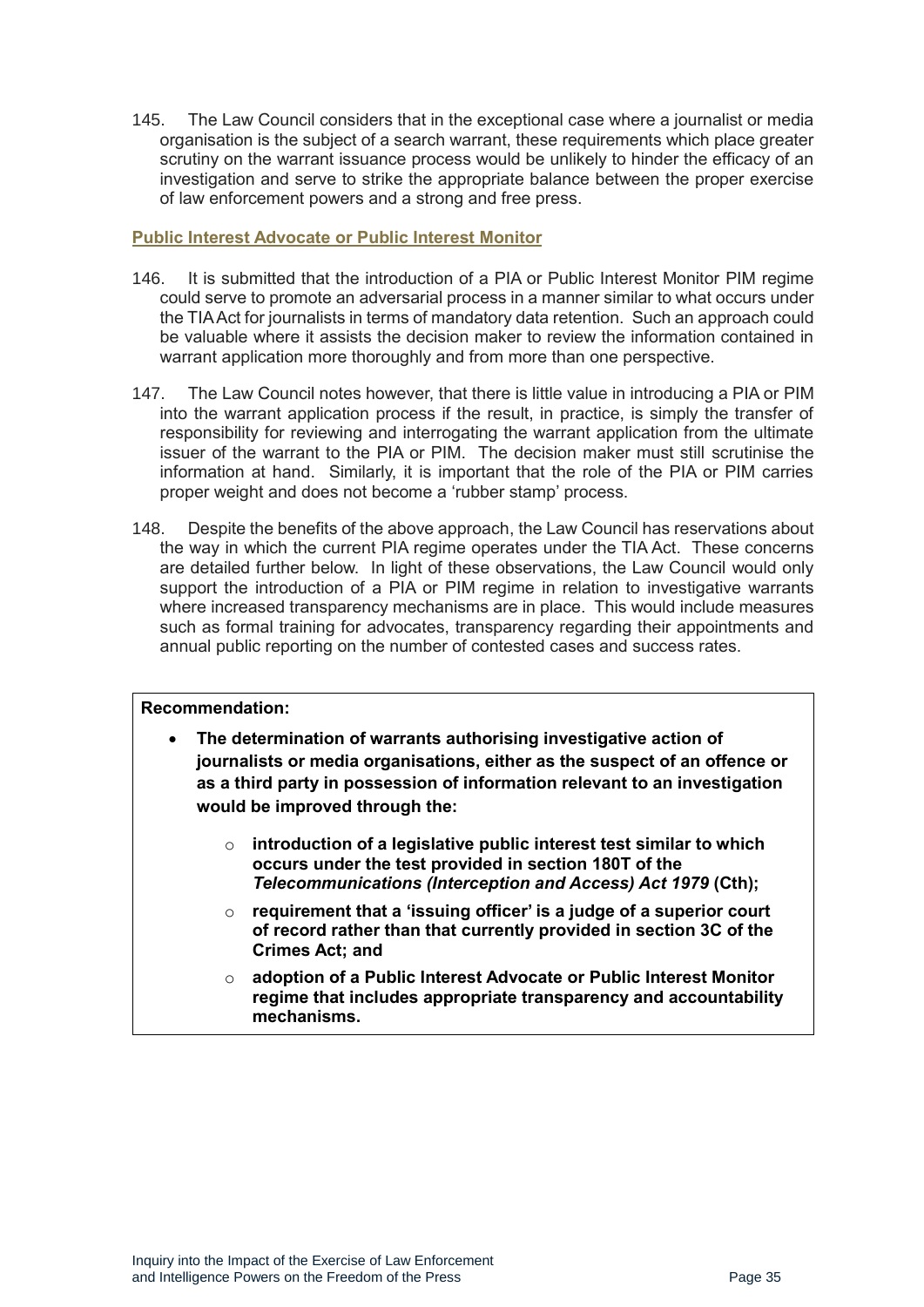# <span id="page-35-0"></span>Accessing of electronic data on journalists' devices

- 149. Recent legislative changes introduced by the Assistance and Access Act and the *Telecommunications (Interception and Access) Amendment (Data Retention) Act 2015* (Cth) (**Data Retention Act**) have significantly increased the powers of law enforcement and intelligence agencies to access the data, and encrypted data, of Australians.
- 150. The former UN Special Rapporteur on the promotion and protection of the right to freedom of opinion and expression noted in 2013 that surveillance of journalists can serve to stymie freedom of the press and – by implication – limit the right to freedom of opinion and expression:

*Journalists are … particularly vulnerable to becoming targets of communications surveillance because of their reliance on online communication. In order to receive and pursue information from confidential sources, including whistleblowers, journalists must be able to rely on the privacy, security and anonymity of their communications. An environment where surveillance is widespread, and unlimited by due process or judicial oversight, cannot sustain the presumption of protection of sources. Even a narrow, nontransparent, undocumented, executive use of surveillance may have a chilling effect without careful and public documentation of its use, and known checks and balances to prevent its misuse.*<sup>133</sup>

### <span id="page-35-1"></span>**Mandatory national data retention regime**

- 151. The Data Retention Act introduced amendments to the TIA Act to establish a mandatory national data retention regime which commenced on 13 October 2015.
- 152. The retention of metadata in itself has been criticised as potentially having chilling effect on freedom of expression and association, especially as the regime in Australia does not require pre-access approval, with the exception of journalists.<sup>134</sup>
- 153. In the course of performing their function, journalists rely on receiving information from the public and in some cases whistleblowers. In the view of the Law Council, greater safeguards and accountability measures are required in the data retention scheme, particularly in relation to journalist warrants and PIA system, to ensure that the information stored on journalists' devices is adequately protected from covert and intrusive access by law enforcement agencies, particularly where the objective of such access is to identify the journalist's source.
- 154. Under the data retention scheme, a higher threshold is required for access to telecommunications data where metadata was being sought in relation to a journalist for the purpose of identifying that journalist's source. Division 4C of Chapter 4.1 of the TIA Act sets out the requirements and procedure for a law enforcement agency to apply for a journalist information warrant to be issued. The applications for this type of warrant are also subject to the scrutiny of the PIA.
- 155. The Law Council considers that access to telecommunications data, including journalists, must be governed by a robust legislative regime to ensure access is only permitted when the public interest in detecting and addressing serious criminal activity outweighs the public interest in ensuring Australians can conduct their lives free from

<sup>133</sup> Human Rights Council, *Report of the Special Rapporteur on the Promotion and Protection of the Right to Freedom of Opinion and Expression*, 23 rd sess, UN Doc A/HRC/23/40 (17 April 2013), 52.

<sup>134</sup> Digital Rights Watch, *State of Digital Rights Report 2018* (May 2018) 4.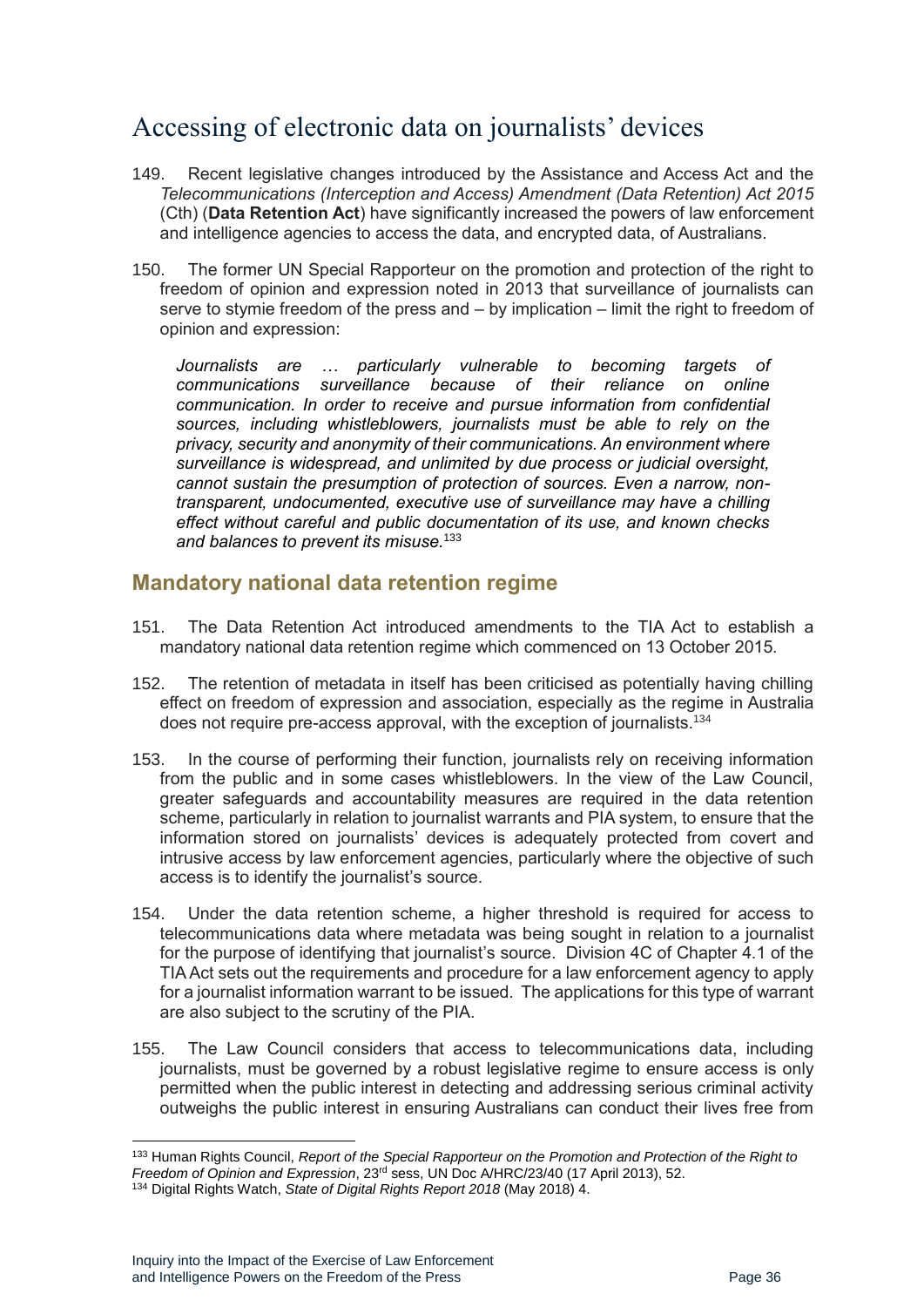unnecessary intrusion of their privacy by the State. It is important that the regime provides safeguards against the wilful, systematic degradation of human rights in the digital era such as the fundamental human right to privacy.

- 156. Just as there is a requirement for a warrant to be issued before access can be permitted to the telecommunications data of a journalist, the Law Council holds the view that the same requirement for a warrant should apply in relation to accessing the metadata of all members of the Australian community.<sup>135</sup> Furthermore, the Law Council considers that greater legislative safeguards are required to ensure that warrants are required in instances where the authorisation was issued for the purpose of identifying a journalist's source.
- 157. According to the Annual Report of the Department of Home Affairs during the reporting period of 2016-2017, there were no authorisations made for the issue of a journalist information warrant.<sup>136</sup> This is not to say that access was not obtained by a law enforcement agency to metadata pertaining to a journalist. In the 2019 submission of the AFP to the PJCIS on its review of the mandatory data retention regime, it reveals that 58 authorisations were made in the year 2017-2018, yet only 2 journalist information warrants were issued in the same period.<sup>137</sup>
- 158. On 28 April 2017, the AFP Commissioner, Andrew Colvin APM OAM, held a press conference to disclose that a breach of the TIA Act had occurred within the AFP. The breach occurred within the Professional Standards Unit (**PRS**) and involved access by officers from the AFP to the telecommunications data of a journalist used to identify the journalist's source without a warrant. This breach of the TIA Act was subsequently investigated by the Ombudsman who found there were four discreet authorisations associated with this breach.<sup>138</sup>
- 159. The report of the Ombudsman stated there were four main reasons for the breach of the TIA Act by the AFP in failing to apply for a journalist information warrant:
	- there was insufficient awareness surrounding the journalist information warrant requirements within the PRS:
	- within the PRS, a number of officers did not appear to fully appreciate their responsibilities when exercising metadata powers;
	- the AFP relied heavily on manual checks and corporate knowledge as it did not have in place strong system controls for preventing applications that did not meet relevant thresholds; and
	- the guidance documents were not effective as a control to prevent this breach.<sup>139</sup>
- 160. The Ombudsman subsequently recommended that the AFP immediately review its approach to metadata awareness raising and training to ensure that all staff involved in

<sup>135</sup> Law Council of Australia, Submission to Parliamentary Joint Committee on Intelligence and Security, *Review of the Mandatory Data Retention Regime* (18 July 2019) 19 [67].

<sup>136</sup> Department of Home Affairs, *Telecommunications (Interception and Access) Act 1979 (Cth) – Annual Report 2016-2017* (2017) 51.

<sup>&</sup>lt;sup>137</sup> Australian Federal Police, Submission No 15 to the Parliamentary Joint Committee on Intelligence and Security, *Review of the Mandatory Data Retention Regime* (2019) Table 7.

<sup>138</sup> Michael Manthorpe PSM, Commonwealth Ombudsman, *A Report on the Commonwealth Ombudsman's Inspection of the Australian Federal Police under the Telecommunications (Interception and Access) Act 1979* (October 2017) 3.

 $139$  lbid 2.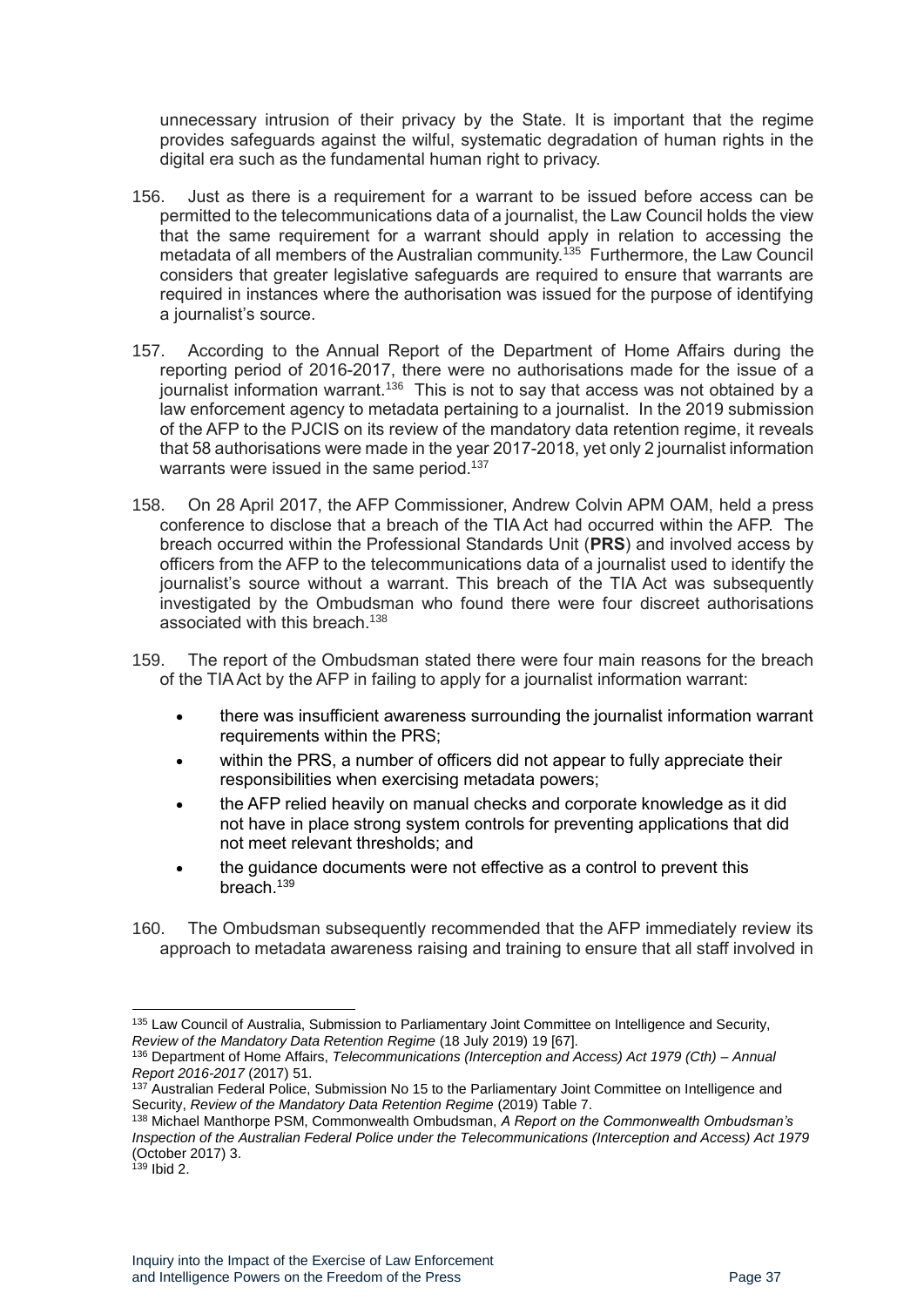exercising metadata powers have a thorough understanding of their responsibilities and obligations under Chapter 4 of the TIA Act.<sup>140</sup>

- 161. The Ombudsman also observed that 'there is ambiguity surrounding the circumstances of when a journalist information warrant is required' in that if an authorisation was issued for the purpose of identifying a journalist's source, but not made directly in relation to the journalist or their employer, a warrant is not required, even though the information may still reveal the source of the journalist to the AFP.<sup>141</sup>
- 162. This may serve to highlight a practical difficulty in that without first accessing and examining the telecommunications data, it may not be possible to identify if the data is that of the journalist, their employer or is capable of being used to identify a journalist's source. As with the data retention scheme generally, it is not possible for the journalist, or anybody else, to discover that their data is being accessed unlawfully.
- 163. The Law Council agrees with the observation made by the Ombudsman that the definition of a 'particular person' for the purpose of subsection 180H(1) of the TIA Act to be either a 'person working in a professional capacity as a journalist' or 'an employer of such a person' is too narrow. Rather the section should focus on the intention of identifying a journalist's source and should include a paragraph that captures 'or any other person whose telecommunications data may reasonably be believed to be used to identify any journalist's source'.
- 164. The Law Council also considers that the recent use of the new powers conferred by the Assistance and Access Act by the AFP to execute search warrants on the office of the ABC and the residence of a News Corporation journalist illustrates that the protection afforded by the journalist information warrant scheme can be easily bypassed. The utility of the provisions in the TIA Act devised to protect freedom of speech and protect journalistic sources has effectively been rendered ineffectual with reforms introduced by the Assistance and Access Act. A search warrant that is executed on a journalist now enables the police, pursuant to the amended section 3F of the Crimes Act to access computers and information that under the Data Retention Act which would require the issuance of a journalist information warrant.<sup>142</sup>
- 165. In these circumstances, the Law Council considers that the legal protection afforded to journalists and freedom of expression should be strengthened generally and the data retention regime is one area that could benefit from reform, especially given the implications of the Assistance and Access Act.

#### **Recommendations:**

- **Any access to retained telecommunications data should be authorised by a warrant issued by an independent court or tribunal.**
- **Section 180H of the** *Telecommunications (Interception and Access) Act 1979* **(Cth) should be amended to include a paragraph so that a journalist information warrant is required for the authorisation of access to the telecommunications data of any person that may reasonably be believed as being used to identify a journalist's source.**

<sup>140</sup> Ibid.

<sup>141</sup> Ibid 3.

<sup>&</sup>lt;sup>142</sup> Josh Taylor, 'Australia's Anti-Encryption Laws Being Used to Bypass Journalist Protections, Expert Says', *The Guardian* (online, 8 July 2019) [<www.theguardian.com/australia-news/2019/jul/08/australias-anti](http://www.theguardian.com/australia-news/2019/jul/08/australias-anti-encryption-laws-being-used-to-bypass-journalist-protections-expert-says)[encryption-laws-being-used-to-bypass-journalist-protections-expert-says>](http://www.theguardian.com/australia-news/2019/jul/08/australias-anti-encryption-laws-being-used-to-bypass-journalist-protections-expert-says).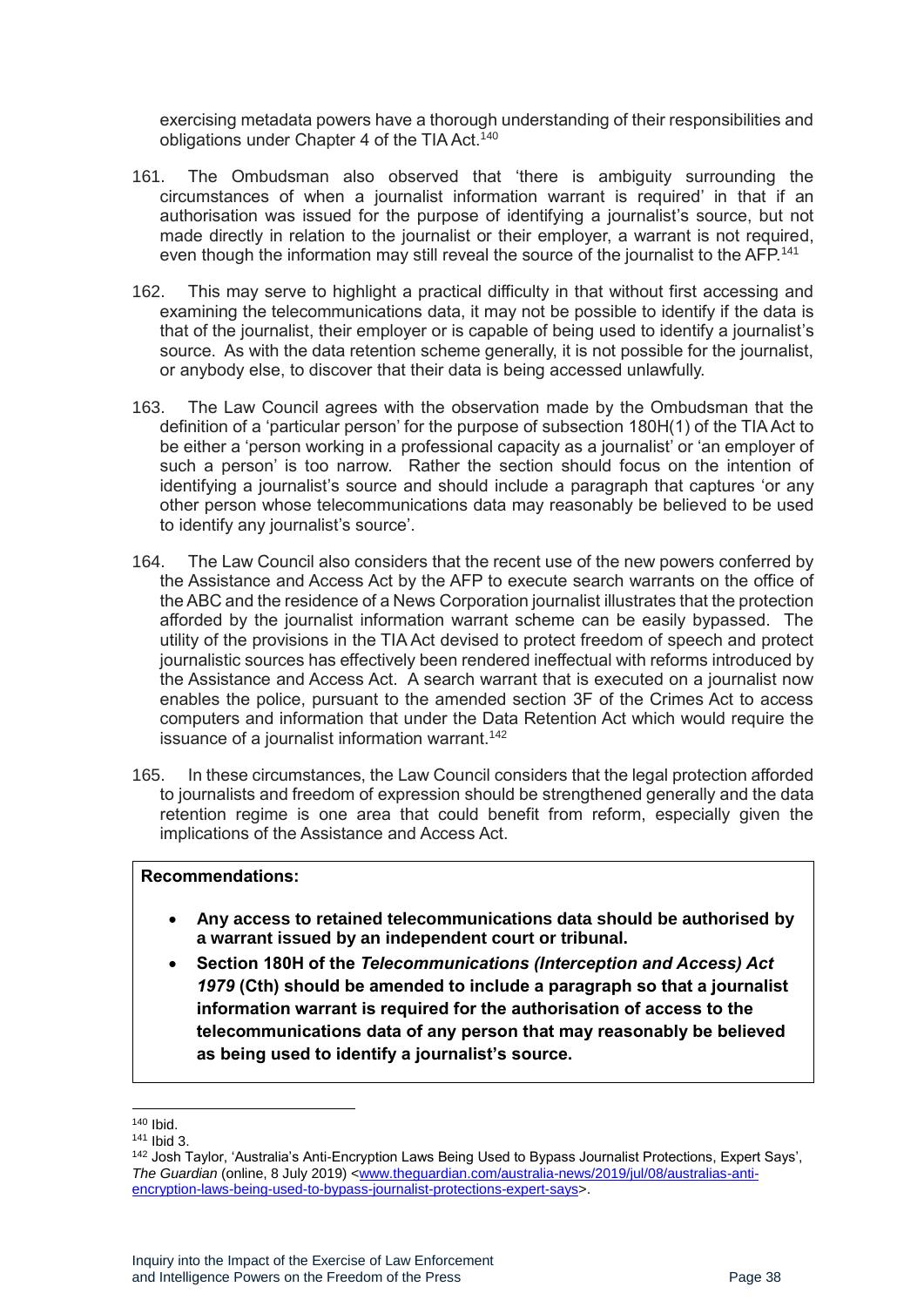#### <span id="page-38-0"></span>**Increased transparency and accountability: Public Interest Advocates**

- 166. The Data Retention Act established PIAs, the powers, role and function of which are set out in the *Telecommunications (Interception and Access) Amendment (Public Interest Advocates and Other Matters) Regulation 2015*. The Law Council understands that currently there are five PIAs.<sup>143</sup>
- 167. Appointed by the Prime Minister, a PIA receives proposed journalist information warrant requests made by the Director-General of Security or enforcement agencies.<sup>144</sup> Upon receipt of such a request, the PIA may consider the proposed request or application and must, as soon as reasonably practicable, advise the applicant that he or she will or will not prepare a submission in relation to the proposed request or application. The PIA must also advise the applicant whether they will attend at the hearing of the application.<sup>145</sup>
- 168. After a decision has been made to issue, or refuse to issue, a journalist information warrant, or a request or application for such a warrant is withdrawn, PIA must return all documents relating to the proposed request.<sup>146</sup>
- 169. The role of PIAs, as described by the Department of Home Affairs, is to:

*promote the rights of a journalist to seek and impart information by independently considering and evaluating warrant applications and providing independent submissions in the warrant application process.*<sup>147</sup>

- 170. Recent reports have raised concerns about the secretive, covert nature of the way in which the PIA system operates. It has been said that it 'allow[s] the authorities to fly under the radar'.<sup>148</sup> The Law Council notes that at no point is the PIA required to inform the journalist to which the warrant relates, or their media employer.<sup>149</sup>
- 171. Furthermore, section 182A of the TIA Act makes it an offence, punishable by two years' imprisonment, for a person to disclose or use information about:
	- whether a journalist information warrant (other than such a warrant that relates only to section 178A) has been, or is being, requested or applied for;
	- the making of such a warrant:
	- the existence or nonexistence of such a warrant; or
	- the revocation of such a warrant.
- 172. Permitted disclosure of information relating to journalist information warrants is permissible in only a limited number of circumstances, such as to enforce the criminal law or to an IGIS official in relation to the exercise of its statutory powers and duties.<sup>150</sup>

<sup>143</sup> Media Watch, 'Journalist Information Warrants' (ABC, 22 July 2019) [<https://www.abc.net.au/mediawatch/episodes/jiw/11335902>](https://www.abc.net.au/mediawatch/episodes/jiw/11335902).

<sup>144</sup> *Telecommunications (Interception and Access) Amendment (Public Interest Advocates and Other Matters) Regulation 2015* (Cth) cl 6, 7.

 $145$  Ibid cl 8(2), 10.

<sup>146</sup> Ibid cl 12.

<sup>147</sup> Media Watch, 'Journalist Information Warrants' (ABC, 22 July 2019)

[<sup>&</sup>lt;https://www.abc.net.au/mediawatch/episodes/jiw/11335902>](https://www.abc.net.au/mediawatch/episodes/jiw/11335902), citing Email from Department of Home Affairs (14 June 2019).

<sup>&</sup>lt;sup>148</sup> Ibid, citing Email from Dr Joseph Fernandez, Curtin University (18 July 2019).

<sup>149</sup> Media, Entertainment and Arts Alliance, 'Journalist Information Warrants' (2 May 2019)

[<sup>&</sup>lt;https://pressfreedom.org.au/journalist-information-warrants-d47b402ae071>](https://pressfreedom.org.au/journalist-information-warrants-d47b402ae071).

<sup>&</sup>lt;sup>150</sup> Telecommunications (Interception and Access) Act 1979 (Cth) s 182B.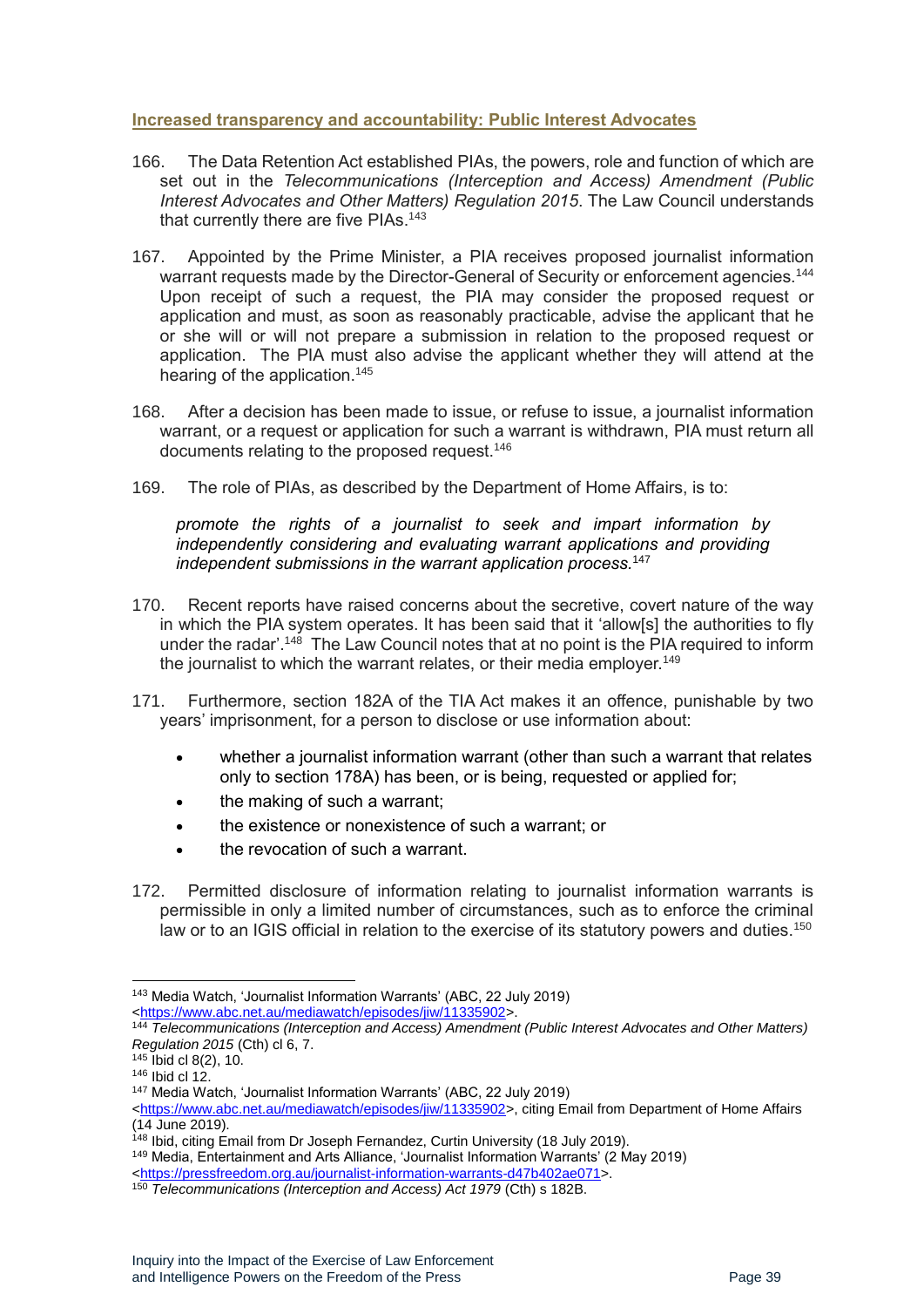173. Noting the above concerns regarding the operation of the PIA scheme, the Law Council considers that there is a need for improved transparency and accountability in relation to the appointments and activities of PIAs.

#### **Recommendations:**

- **Annual reporting to the Parliament should occur, which includes the:**
	- o **number and identity of Public Interest Advocates (PIA);**
	- o **number of cases where a PIA contested a journalist warrant;**
	- o **number of cases where a PIA attended the hearing of an application for a journalist warrant; and**
	- o **number of journalist warrants that were successfully contested by a PIA.**
- **The Committee should obtain the advice of former and current PIAs as to whether they are able to effectively perform their roles as defined in the**  *Telecommunications (Interception and Access) Amendment (Public Interest Advocates and Other Matters) Regulation 2015* **(Cth).**

### <span id="page-39-0"></span>**Powers introduced and increased by the Assistance and Access Act 2018**

- 174. The Law Council has previously expressed concern about measures introduced by the Assistance and Access Act, many of which remain unaddressed.<sup>151</sup> As stated above, the amendments introduced allowed the AFP when executing the search warrant at the ABC headquarters to 'add, copy, delete or alter' the material on the ABC's computers.<sup>152</sup> The AFP was authorised to change, tamper and destroy other ABC computer files as long as it was necessary to access the data they were seeking.<sup>153</sup>
- 175. Moreover, in the context of the current inquiry, the Law Council is concerned that the threshold for telecommunications interception through a computer access warrant has been lowered. The granting of wider circumstances in which investigators may gain access to journalists' devices, and the information and the personal data contained therein, can translate to an encroachment on the freedom of the press, as journalists' ability to protect their sources may be undermined.
- 176. In the Law Council's submission on the Assistance and Access Bill, it raised its concern that attaching telecommunications interception power to computer access

<sup>151</sup> See Law Council of Australia, Submission to the Parliamentary Joint Committee on Intelligence and Security, *Inquiry into the Telecommunications and Other Legislation Amendment (Assistance and Access) Bill 2018* (18 October 2018); Law Council of Australia, Submission No 4 to Parliamentary Joint Commission on Intelligence and Security, *Inquiry into the Telecommunications and Other Legislation Amendment (Assistance and Access) Act 2018 (Cth)* (23 January 2019); Law Council of Australia, Submission No 4.1 to the Parliamentary Joint Committee on Intelligence and Security, *Inquiry into the Telecommunications and Other Legislation Amendment (Assistance and Access) Act 2018 (Cth)* (20 February 2019).

<sup>152</sup> Riana Pfefferkorn, Standard Centre for Internet and Society, Submission No 4 to the Parliamentary Joint Committee on Intelligence and Security, *Amendments Made by the Telecommunications and Other Legislation Amendment (Assistance and Access) Act 2018* (14 June 2019) 2.

<sup>153</sup> Telecommunications and Other Legislation Amendment (Assistance and Access) Bill 2018 (Cth) sch 3, inserting section 3F(2A)(B) to the *Crimes Act 1914* (Cth).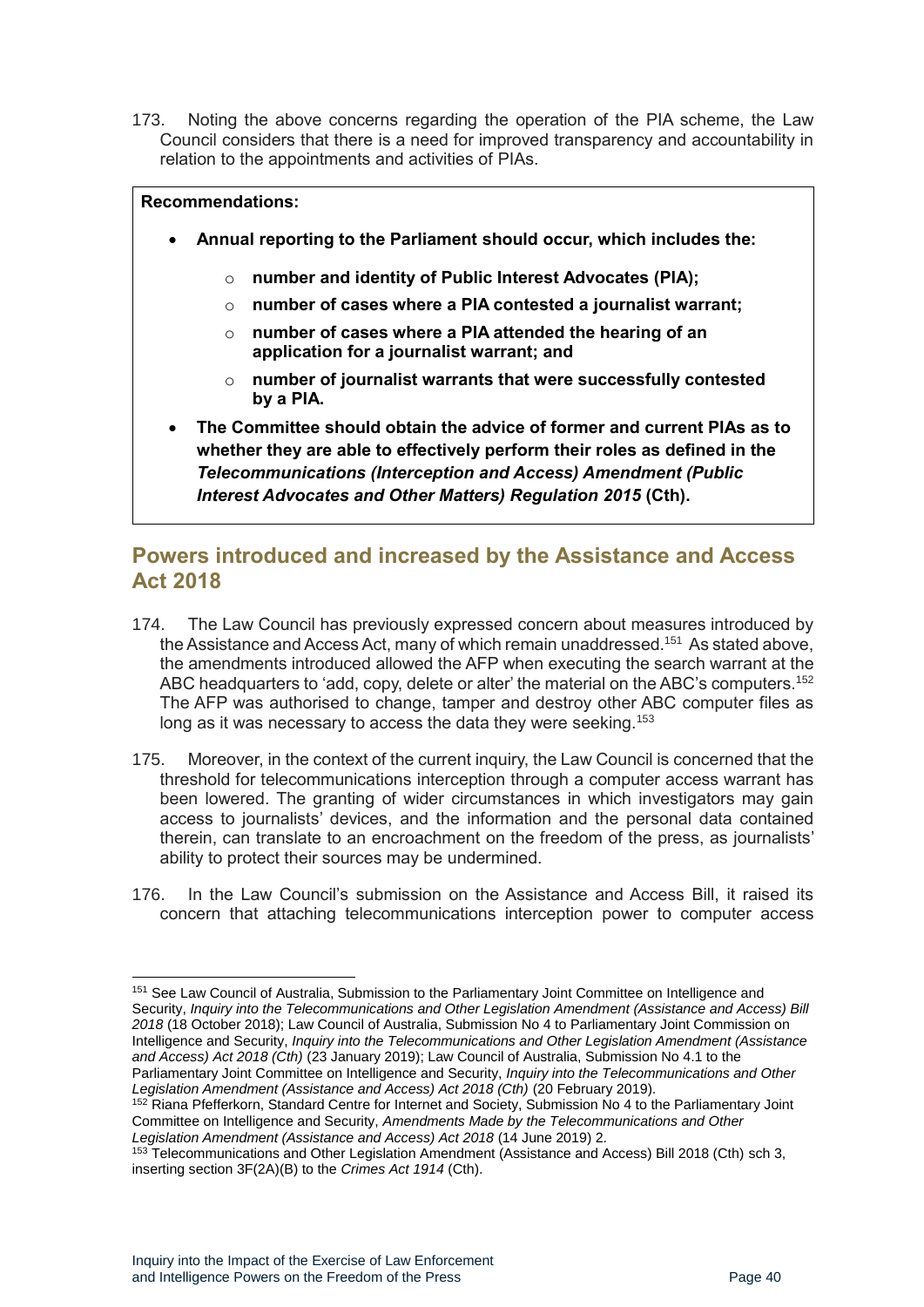warrants involves a reduction in the threshold for telecommunications interception generally.<sup>154</sup>

- 177. Before the reforms, to issue a telecommunications service warrant under sections 9 or 9A of the TIA Act, the Attorney-General must have been satisfied that a telecommunications service was being or was likely to be used by a person engaged in or likely to engage in *activities prejudicial to security*. Whereas, to issue a computer access warrant under 25A of the ASIO Act, the Attorney-General must be satisfied that the data will assist the collection of intelligence in respect of a matter that is *important in relation to security.*
- 178. By the Assistance and Access Act inserting paragraphs 25A(4)(ba) (computer access warrants),  $27A(3B)(g)-(h)$  (foreign intelligence warrants) and  $27E(2)(d)$ (identified person warrants) into the ASIO Act, which allow for interception of communication passing over a telecommunications system, the threshold appears to be lowered from 'prejudicial to security' to 'a matter is important in relation to security'.
- 179. The Law Council does not consider that the potential lowering of the threshold has been demonstrated to be necessary and proportionate. The Law Council therefore recommends that a computer access warrant which allows the interception of a communication passing over a telecommunications system only be authorised by the Attorney-General if the Attorney-General is satisfied that the telecommunications service is being or is likely to be used for purposes prejudicial to security.
- 180. In addition, under the TIA Act where a law enforcement agency applied to an eligible Judge or nominated AAT member for a warrant in respect of a telecommunications service, the Judge or nominated AAT member must be satisfied that, for example, information that would be likely to be obtained by intercepting under a warrant communications made to or from the service would be likely to assist in connection with the investigation by the agency of a serious offence, or serious offences, in which (i) the particular person is involved; or (ii) another person is involved with whom the particular person is likely to communicate using the service.<sup>155</sup> Serious offences generally include offences punishable by imprisonment for life or for a period or a maximum period of at least seven years under section 5D of the TIA Act.
- 181. The Assistance and Access Act introduced section 27A, the effect of which was the lowering of this threshold so that telecommunications interception may be permitted as part of a computer access warrant for a 'relevant' offence, defined in subsection 6(1) of the *Surveillance Devices Act 2004* (Cth) (**SDA**) as a Commonwealth offence, or a state offence with a federal aspect, that is punishable by imprisonment for a minimum of three years, or an offence otherwise prescribed in section 6(1) or by the regulation. This is a significant increase in the powers of law enforcement agencies, which does not appear to have been justified as a necessary and proportionate response.
- 182. While the Law Council recognises the different features of telecommunication intercept warrants and computer access warrants, in the absence of evidence to suggest why amendments to existing thresholds in relation to telecommunications interception should be lowered, the TIA Act should be amended so that the former thresholds apply for the purposes of the new computer access warrants in the ASIO Act and SDA.

<sup>154</sup> Law Council of Australia, Submission to the Parliamentary Joint Committee on Intelligence and Security, *Inquiry into the Telecommunications and Other Legislation Amendment (Assistance and Access) Bill 2018* (18 October 2018) 40-1 [119]-[121].

<sup>155</sup> *Telecommunications (Interception and Access) Act 1979* (Cth) s 46(1)(d).